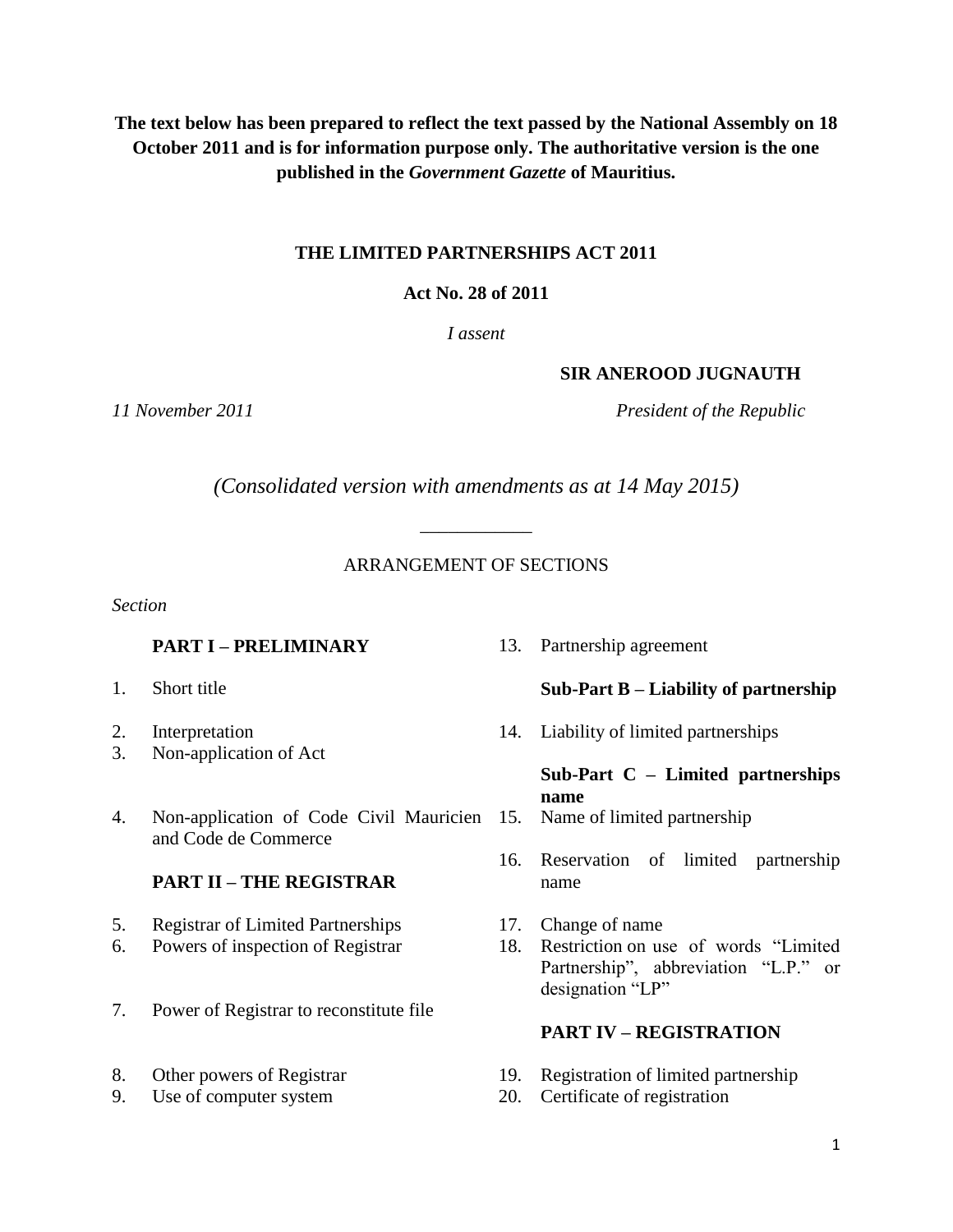- 
- 11. Legal personality of limited partnership
- 12. Constitution of limited partnership

#### **PART V – ADMINISTRATION** 44. Report of auditor<br> **Sub-Part A – Registered office** 45. Access to information **Sub-Part A – Registered office**

- 
- 24. Change of registered office **Sub-Part C – Financial Statements Sub-Part B – General provisions on partners**
- 
- 
- 
- 
- 29. Cases where a person shall cease to be a general partner
- 30. Cases where a person shall cease to be a 53. Filing of annual return limited partner
- 31. Rights of limited partners between 54. Return of limited partner's contribution themselves
- 32. Dealings between limited partnerships and other persons
- 

#### **Sub-Part C – Duties of Partners**

- 
- 35. Duty of general partners to provide accounts and information

- 
- 37. Accountability of general partners for private profits
- 38. Dealings by partners with limited partnership

#### **PART VI – RECORDS AND AUDIT** 61. Registration and continuation of

- 
- 
- 23. Registered office 46. Small limited partnership
	-
	- 47. Obligation to prepare financial statements
- 25. Limited and general partners 48. Contents and form of financial statement
- 26. Provisions on limited partners 49. Financial statements to be presented in Mauritius currency
- 27. Provisions on general partners 50. Registration of financial statements<br>28. Removal of partner 51. Meaning of "balance sheet date"
	- 51. Meaning of "balance sheet date"
	- Meaning of "financial statements"
	-
	-

## **PART VII - DISSOLUTION OF LIMITED PARTNERSHIP**

- 33. Remuneration and indemnity 55. Dissolution of limited partnership
	- 56. Dissolution of limited partnership by Court
- 34. Duty of good faith 57. General provisions on dissolution of limited partnership
	- Rights of partners to partnership property
	- **Sub-Part D – Partnership Property** 59. Personal liability in event of insolvency
- 36. Partnership property 60. Distribution of assets upon dissolution
	- **PART VIII – TRANSFER OF REGISTRATION**

**Sub-Part A – Registration and continuation of foreign limited partnership as limited partnership**

- foreign limited partnership<br>62. Registration of foreign
- **Sub-Part A Records** 62. Registration of foreign limited
- **PART III – CONSTITUTION** 21. Register of Limited Partnerships
- 10. Limited partnership 22. Change in registered particulars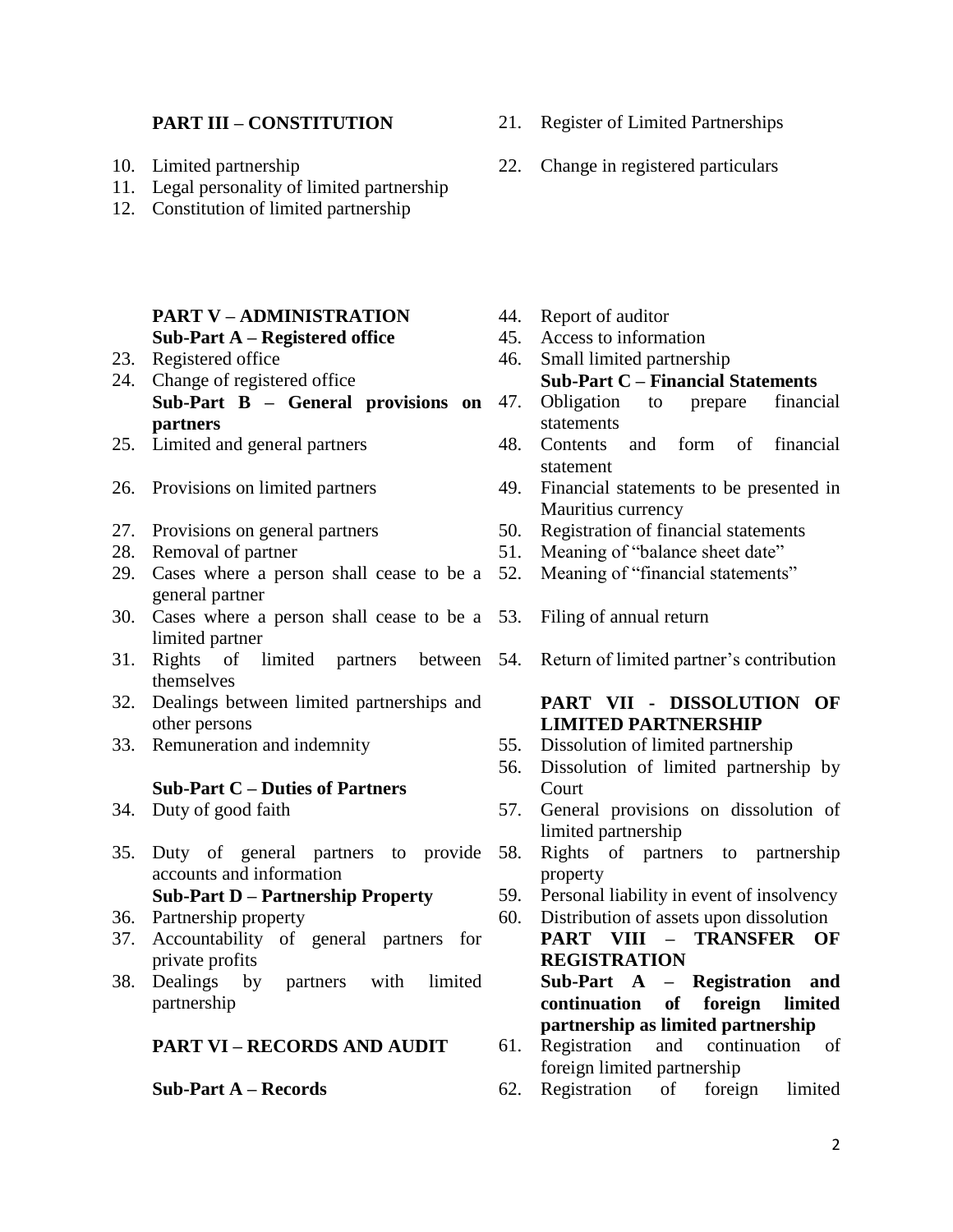- 40. Place where documents are to be kept
- 41. Form or record **Sub-Part B – Auditor**
- 42. Appointment of auditor 43. Auditor to be licensed **Sub-Part B – Transfer of registration of**  72. Lost or destroyed document **limited partnership to other jurisdictions**
- 64. Transfer of registration 73. Execution of document
- 
- 
- 67. Limited partnership to give public notice 76. Penalty
- 
- 
- 70. Effect of removal from Register 79. Default procedure **PART IX – MISCELLANEOUS** 80. Report to Commission by Registrar
- 71. Failure and refusal to execute document or statement

partnership

- 39. Records to be kept 63. Effect of registration of foreign limited partnership
	-
	-
- 65. Application for removal 74. Institution of legal proceedings
- 66. Approval of general partners 75. Offences committed by limited partnership
	-
- 68. Restriction on transfer 77. Appeals from Registrar's decisions
- 69. Removal from Register 78. Extending time for doing any required act
	-
	-
	- **Regulations**
	- 82. Consequential amendments
	- 83. Commencement

# **An Act**

\_\_\_\_\_\_\_\_\_\_\_\_\_\_\_

### **To provide for the registration of limited partnerships and for related matters**

ENACTED by the Parliament of Mauritius, as follows –

## **PART I – PRELIMINARY**

**1. Short title**

This Act may be cited as the Limited Partnerships Act 2011.

**2. Interpretation**

In this  $Act -$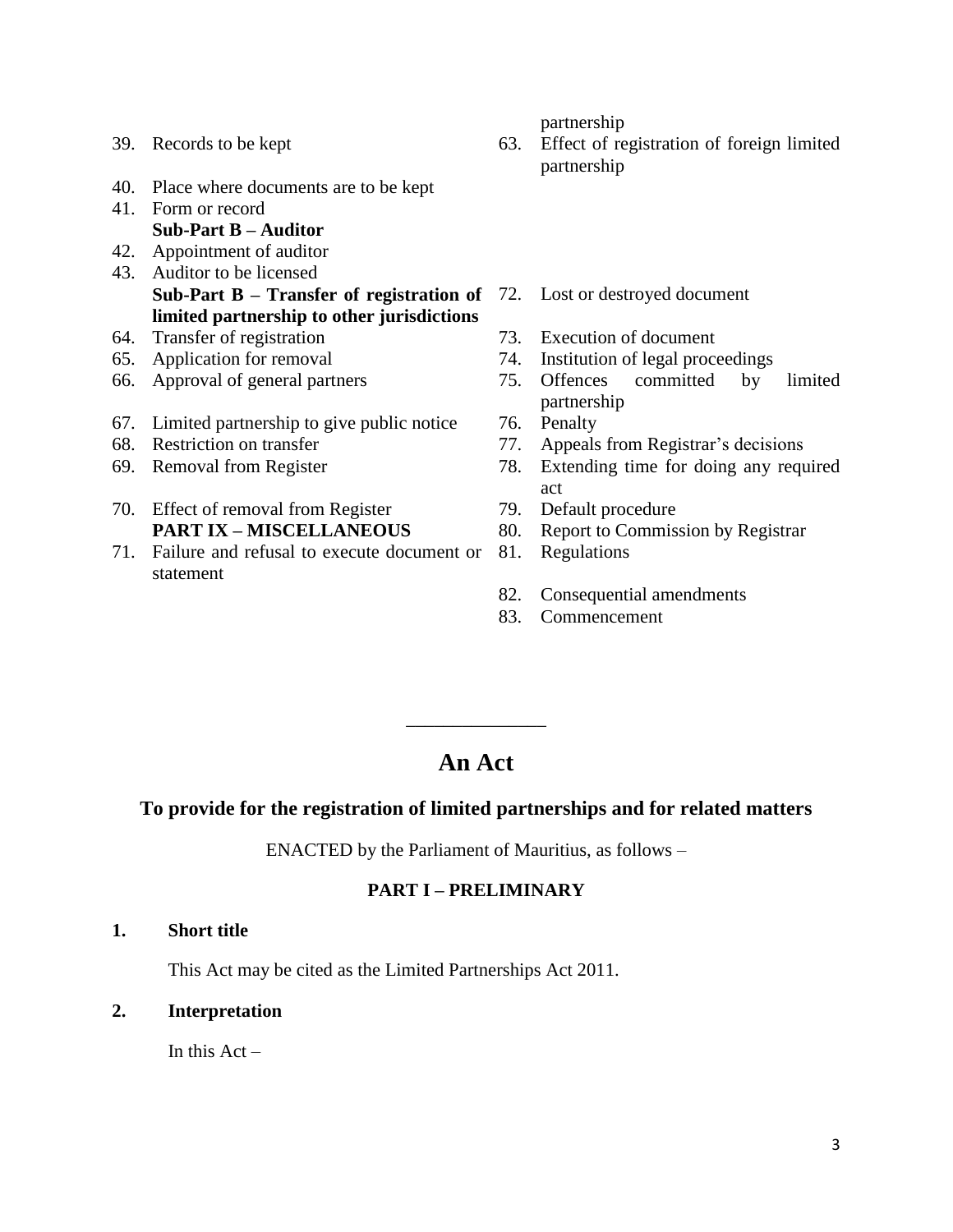"accounting period", in relation to a limited partnership, means the period in respect of which the financial statements of the limited partnership are made up, whether that period is a year or not;

"annual return" –

- (a) means the annual return required to be filed under section 53;
- (b) includes any document attached to or intended to be read with the return;

"Commission" means the Financial Services Commission deemed to have been established under the Financial Services Act;

"Court' means the Bankruptcy Division of the Supreme Court;

"document" includes –

- (a) any writing on any material;
- (b) a book, graph or drawing;
- (c) any information recorded or stored by any electronic or other technological means and capable, with or without the aid of any equipment, of being reproduced;

"executive", in relation to a limited partnership, means an employee who has been given responsibility for one section of activities of the limited partnership;

"foreign limited partnership" means a partnership –

- (a) constituted under the law of a country outside Mauritius; and
- (b) in which one or more partners has limited liability in respect of partnership obligations as a result of the registration of the partnership in that country;

"general partner" means a person who is admitted as such in a limited partnership in accordance with the partnership agreement;

"Global Business Licence" means a Category 1 Global Business Licence or a Category 2 Global Business Licence issued under the Financial Services Act:

#### **[Amended by Act 27/12]**

"insolvent", in relation to a limited partnership, means unable to discharge its debts and obligations, other than liabilities to partners in respect of their partnership interests, as they become due, out of the assets of the partnership without recourse to the separate assets of a general partner who has not contributed to the limited partnership;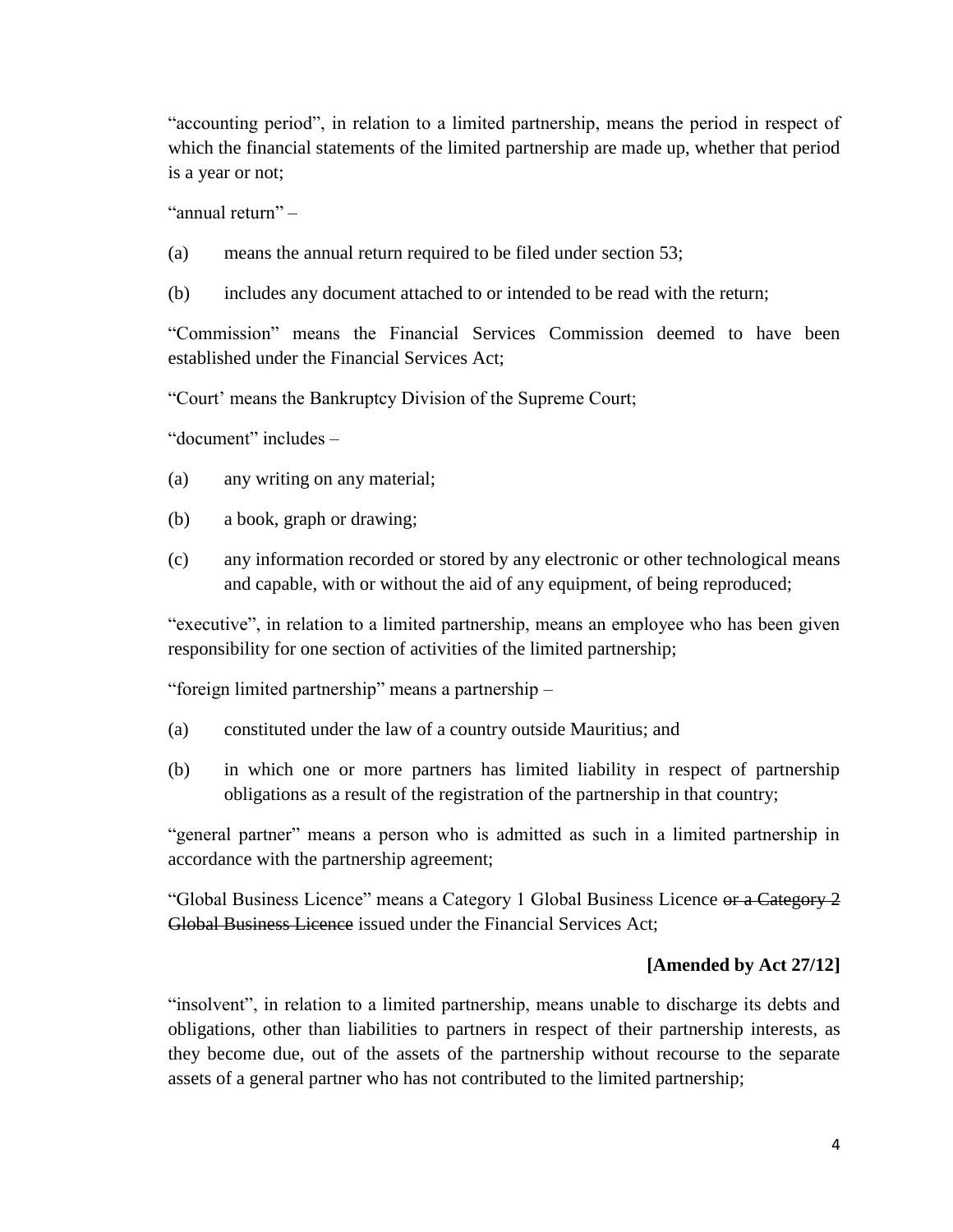"International Accounting Standards" has the same meaning as in the Companies Act;

"International Standards on Auditing" has the same meaning as in the Companies Act;

"legal incapacity" means the status of a person declared to be an incapacitated person under an enactment;

"limited partner" means a person who is admitted as such in a limited partnership in accordance with the partnership agreement;

"limited partnership" means a limited partnership established under this Act;

"liquidator" means the liquidator of a limited partnership appointed by the Court under section 56(2) or 57(3);

"management company" has the same meaning as in the Financial Services Act;

"Minister" means the Minister to whom responsibility for the subject of finance is assigned;

"officer" means a partner, secretary, executive, trustee or other person holding a similar function or person purporting to act in any such capacity;

"partner" means a limited partner or a general partner;

"partnership agreement" means a written agreement between the partners which determines –

- (a) the conduct of the affairs of the limited partnership;
- (b) the mutual rights and duties of the partners and their rights and duties in relation to the limited partnership;

"partnership interest" means the interest of a partner in a limited partnership in respect of the profit, capital, voting and other rights, benefits or obligations to which he is entitled or subject under this Act or the partnership agreement;

"partnership obligation" includes any debt and any other liability of the limited partnership;

"partnership property" means any property and right or interest in a limited partnership –

- (a) originally brought into the partnership;
- (b) created or acquired by, or created or acquired on behalf of, the limited partnership; or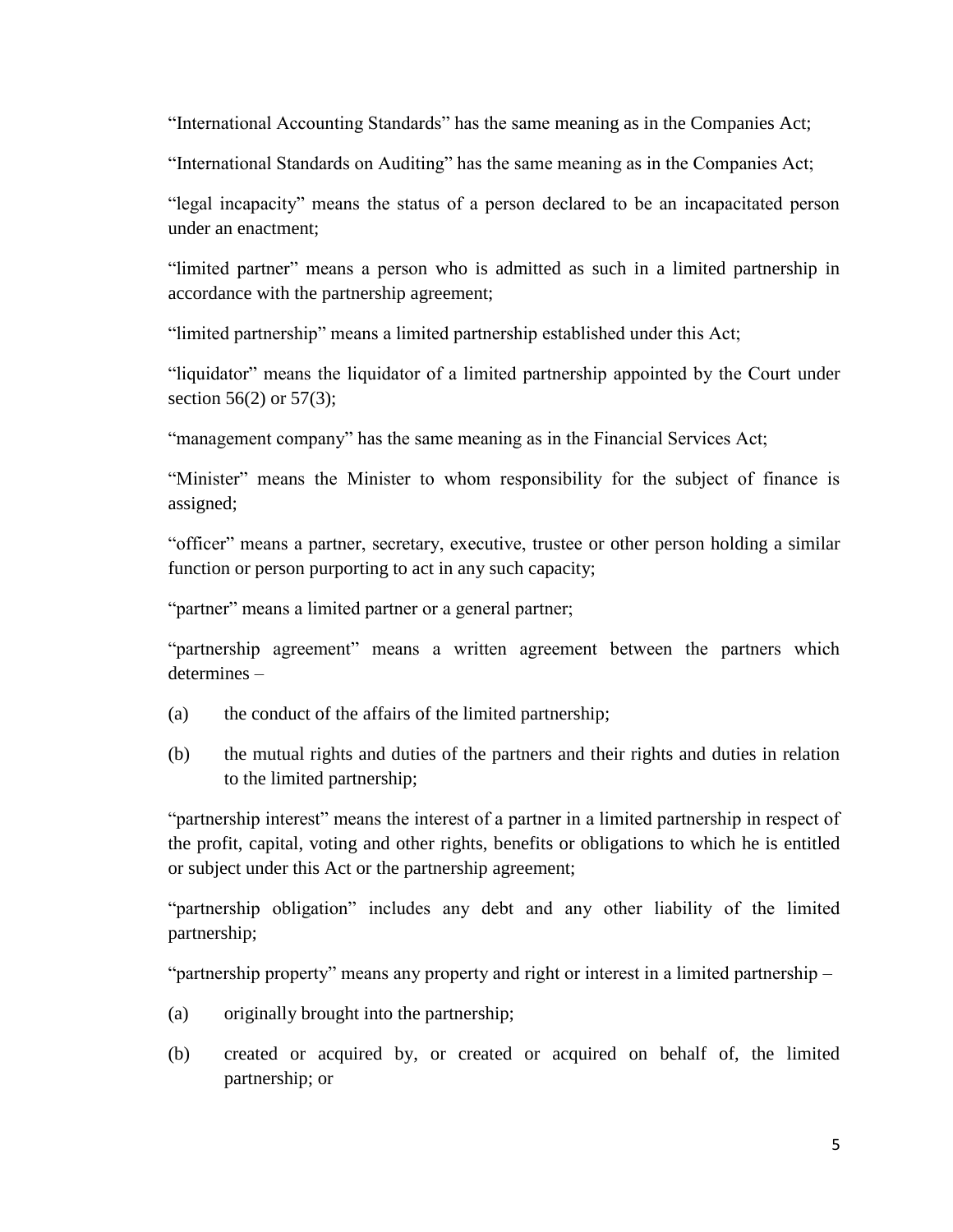(c) contributed to the limited partnership as capital;

"property" means movable or immovable property;

"records" means the records and documents required to be kept by a limited partnership under section 39;

"Register" means the Register of Limited Partnerships established under section 21;

"registered agent" means –

- (a) an individual who is resident in Mauritius and has his business office in Mauritius;
- (b) a body corporate or an unincorporated body, formed or registered with or without liability in Mauritius; or
- (c) a management company, where the limited partnership holds a Global Business Licence;

"Registrar" means the Registrar of Limited Partnerships.

## **3. Non-application of Act**

The provisions of this Act shall not apply to a *société* formed under *Titre Neuvième* of *Livre Troisième* of the Code Civil Mauricien and *Titre Troisième* of *Livre Premier* of the Code de Commerce.

## **4. Non-application of Code Civil Mauricien and Code de Commerce**

The provisions of *Titre Neuvième* of *Livre Troisième* of the Code Civil Mauricien and the provisions of *Titre Troisième* of *Livre Premier* of the Code de Commerce shall not apply to a limited partnership registered under this Act.

## **PART II – THE REGISTRAR**

#### **5. Registrar of Limited Partnerships**

The Registrar of Limited Partnerships shall be the Registrar of Companies appointed under the Companies Act.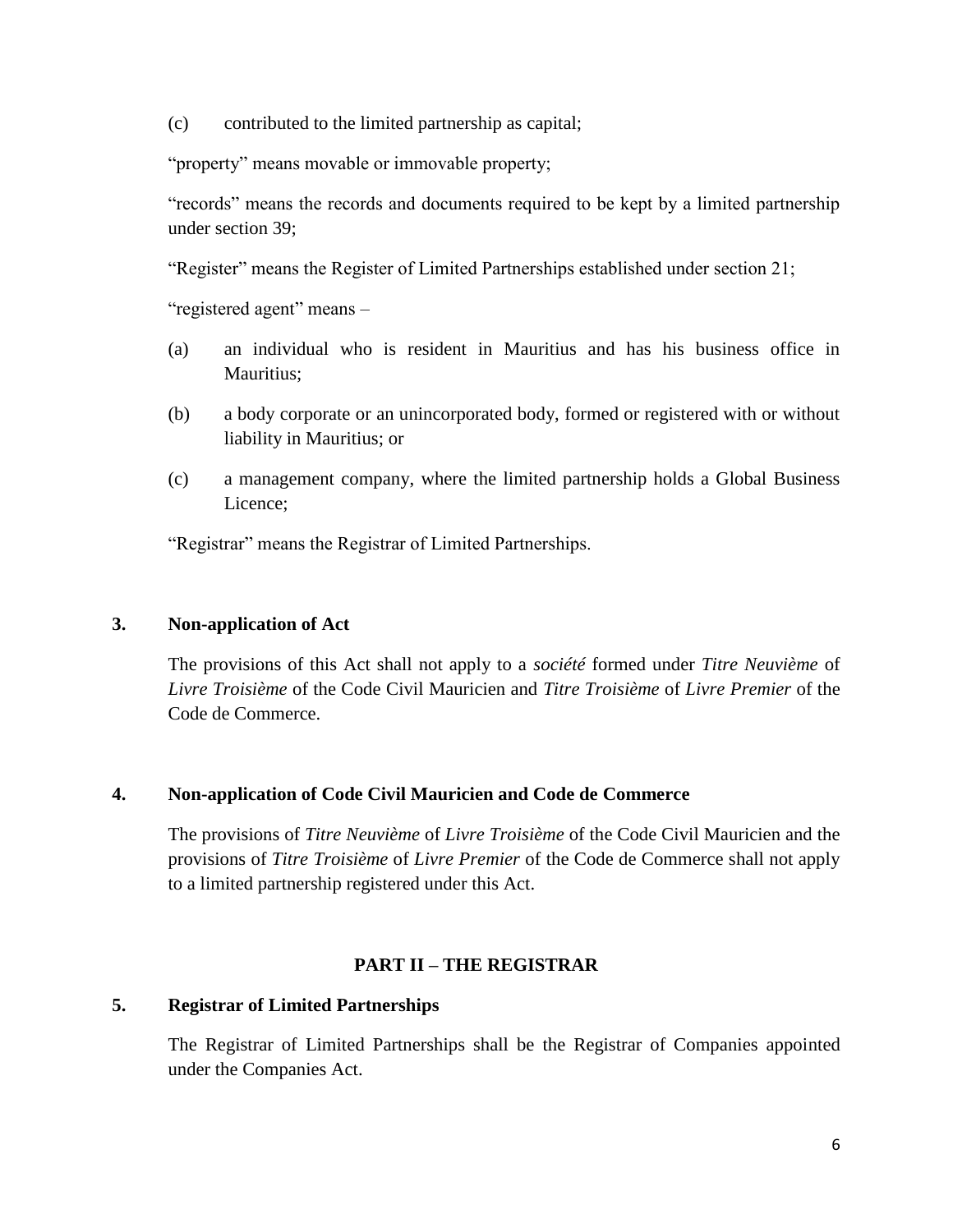### **6. Powers of inspection of Registrar**

- (1) For the purpose of ascertaining whether a limited partnership or an officer is complying with this Act, the Registrar may, on giving at least 72 hours' written notice to the limited partnership, call for the production of, or inspect, any book required to be kept by the limited partnership.
- (2) Subject to subsection (4), the Registrar may, by notice in writing, to a limited partnership or to any of its general partners, require the limited partnership or the partner to produce any information relating to the accounting records referred to in section 39.
- (3) Subject to subsection (4), this section shall also apply to a foreign limited partnership which conducts business in Mauritius.
- (4) Subsection (2) shall not apply to a limited partnership which is licensed by the Commission.

## **7. Power of Registrar to reconstitute file**

- (1) Where the partnership agreement or any other document relating to a limited partnership which has been filed with the Registrar has been lost or destroyed, the Registrar may require the limited partnership to submit a certified copy of the document within such time as he may decide.
- (2) The copy shall, on being registered by the Registrar, have the same force and effect as the original.

#### **8. Other powers of Registrar**

- (1) Notwithstanding the other provisions of this Act, the Registrar may
	- (a) with the approval of the Commission, exempt a person or any class of persons holding a licence, approval, authorisation, recognition or registration under any enactment administered by the Commission;
	- (b) exempt a person or a class of persons, other than a person or a class of persons referred to in paragraph (a),

from any provision of this Act or modify the application of such provision.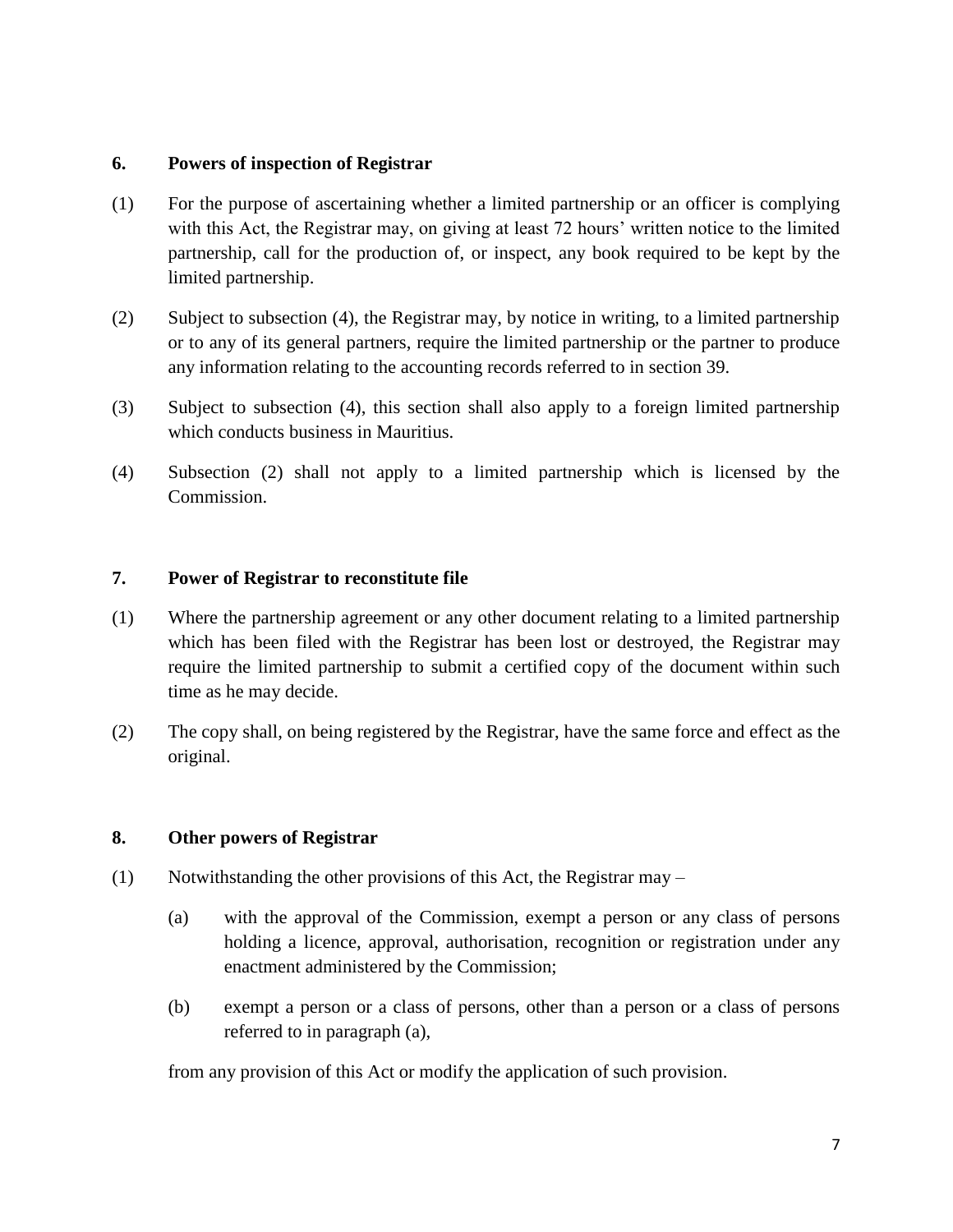- (2) An exemption or modification under subsection (1) may be made subject to such condition as the Registrar thinks fit to impose.
- (3) The Registrar may, from time to time, issue Practice Directions setting out
	- (a) the form of notices required to be given to the Registrar under this Act; or
	- (b) the procedure to be followed in registering documents or performing any act or thing required to be done under this Act.
- (4) Any Practice Direction issued under subsection (3) shall be published in the *Gazette* and shall remain in force unless amended or revoked by publication in the *Gazette*.

### **9. Use of computer system**

- (1) The Registrar may authorise
	- (a) the registration of a limited partnership;
	- (b) the payment of any fee under this Act, the Companies Act, the Business Registration Act or the Foundations Act;
	- (c) the submission of the annual returns, profit and loss account and balance sheet of a limited partnership, and the filing of any notice or document; or
	- (d) the performance of any act or thing which is required to be done in relation to paragraphs (a) to (c),

to be made, submitted or done through CBRIS, or such other electronic system and in such manner and format as he may approve.

- (2) The Registrar may direct that any matter, act or thing referred to in subsection (1) be made, submitted or done electronically or otherwise with effect from such date as may be notified in the *Gazette.*
- (3) The Minister may make regulations for the purposes of this section
	- (a) authorising the destruction of any document which has been recorded or stored electronically or by other means;
	- (b) providing that any document reproduced electronically or by other means by the Registrar shall be treated as if it were the original document, notwithstanding any enactment to the contrary;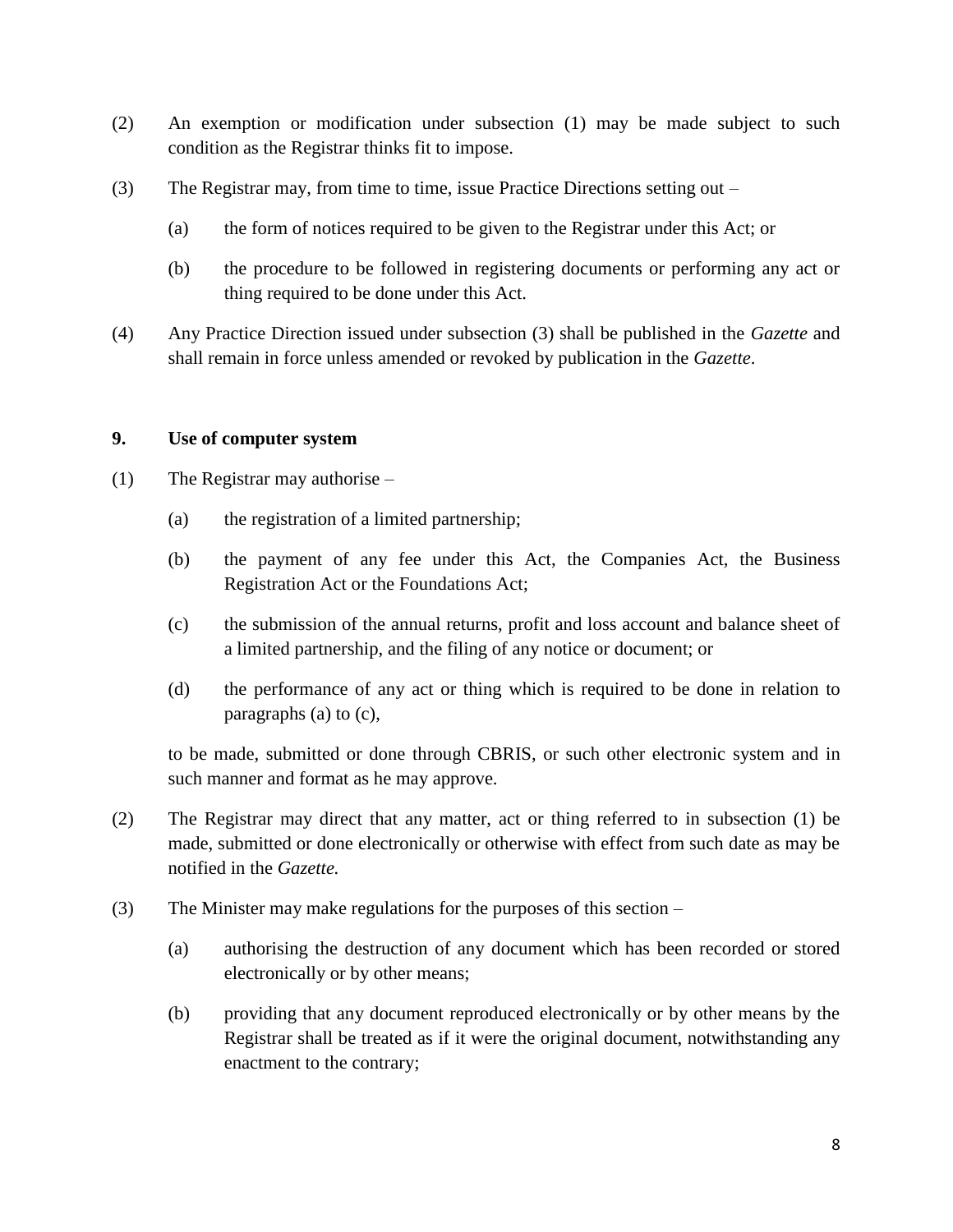- (c) otherwise giving full effect to and ensuring the efficient operation of any device or facility of the kind referred to in subsection (1).
- $(4)$  In this section –

"CBRIS" has the same meaning as in the Companies Act.

**[Act No. 9 of 2015]**

## **PART III – CONSTITUTION**

## **Sub-Part A – Types of limited partnership**

### **10. Limited partnership**

(1) Subject to this Act, a limited partnership may be formed in Mauritius to carry on any lawful business in Mauritius or from within Mauritius with persons outside Mauritius, or both in Mauritius and from within Mauritius with persons outside Mauritius.

## **[Amended by Act 38/11]**

(2) Unless otherwise specified in the partnership agreement, a limited partnership shall have a continuous and successive existence, through its present and future partners until its dissolution.

## **11. Legal personality of limited partnership**

- (1) Where the general partners elect that a limited partnership shall have legal personality, they shall, at the time of applying for its registration under section 19, file with the Registrar a declaration signed by one or more of the general partners, stating that the limited partnership shall have legal personality.
- (2) Where the general partners
	- (a) elect, in accordance with subsection (1), that a limited partnership shall have legal personality –
		- (i) the partnership shall have legal personality;
		- (ii) the Register and certificate of registration shall state that fact;
	- (b) do not so elect
		- (i) the limited partnership shall not have legal personality;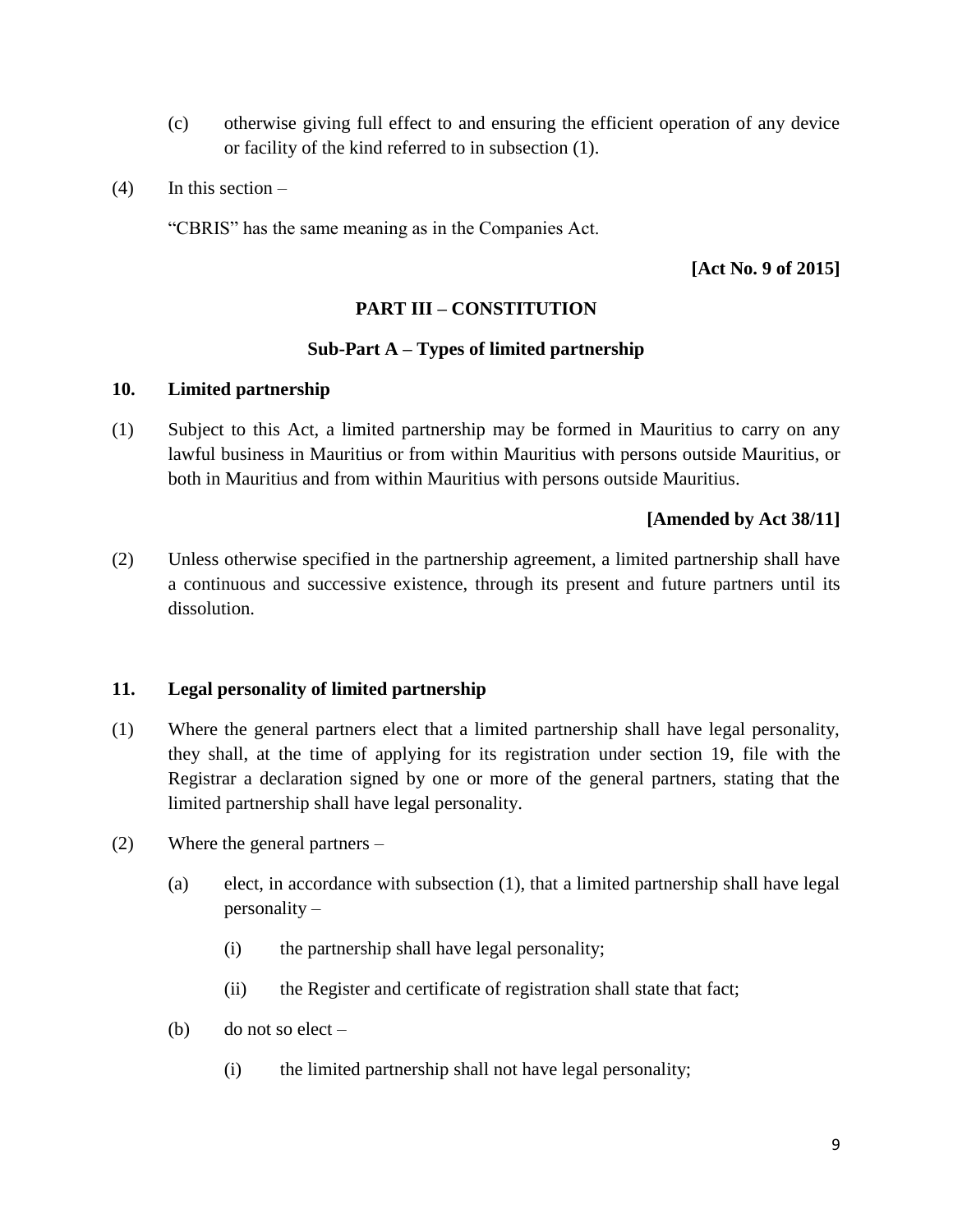- (ii) the Register and certificate of registration shall state that fact.
- (3) Any change in the partners of a limited partnership which has legal personality shall not affect the existence, rights or liabilities of the limited partnership.
- (4) Subject to this Act and to any other enactment, a limited partnership which has legal personality shall –
	- (a) have, both within and outside Mauritius
		- (i) full capacity to carry on or undertake any lawful business or activity, do an act, or enter into any transaction;
		- (ii) for the purposes of subparagraph (i), full rights, powers and privileges;
	- (b) be capable of suing and being sued in its own name.
- (5) A limited partnership which
	- (a) has legal personality may subsequently elect not to continue as a legal person; or
	- (b) does not have legal personality may subsequently elect to continue as a limited partnership having legal personality,

subject to –

- (i) prior notification being given to the Registrar;
- (ii) the change being entered by the Registrar in the Register and certificate of registration of the limited partnership; and
- (iii) the change not affecting the rights or obligations which the limited partnership had prior to the change.

## **12. Constitution of limited partnership**

- (1) A limited partnership shall consist of
	- (a) one or more general partners who
		- (i) are admitted to the limited partnership as general partners in accordance with the partnership agreement; and
		- (ii) shall be jointly and severally liable for all debts of the limited partnership without limitation; and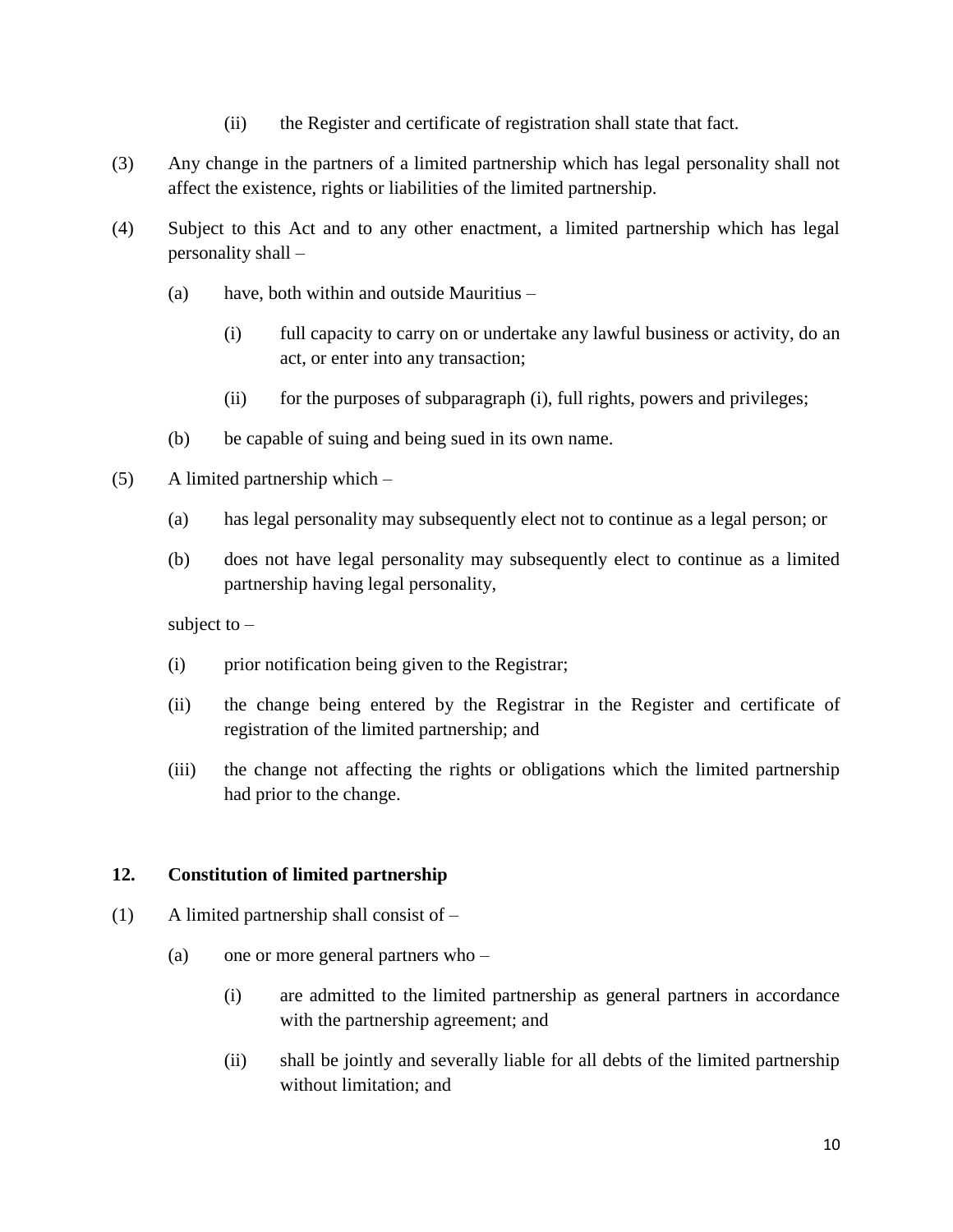- (b) one or more limited partners who
	- (i) are admitted to the limited partnership as limited partners in accordance with the partnership agreement;
	- (ii) upon entering the limited partnership, make or agree to make capital contributions to the limited partnership; and
	- (iii) subject to this Act and the partnership agreement, shall not be liable for any debts of the limited partnership beyond the amount contributed or agreed to be contributed to the limited partnership.
- (2) An individual, a body corporate or an unincorporated body, formed or registered with or without liability in Mauritius or elsewhere, including any *société* or partnership or any other body of persons, may be a general partner.
- (3) An individual, a body corporate or an unincorporated body, formed or registered with or without liability in Mauritius or elsewhere, including any trust, *société* or partnership or any other body of persons, may be a limited partner.
- (4) The contribution of a limited partner may be satisfied by the provision of money, loan, other property, or services, and where non-cash contribution is provided, the value of the contribution shall be agreed in the partnership agreement and such valuation shall be final and binding upon all the partners.
- (5) Subject to subsection (6), a partner of a limited partnership may be resident, domiciled, established, incorporated or registered under the laws of Mauritius or any other country.
- (6) Unless at least one general partner is
	- (a) resident in Mauritius, where he is a natural person; or
	- (b) incorporated, formed or registered under the laws of Mauritius, where it is not a natural person,

every limited partnership shall at all times have and maintain in Mauritius a registered agent.

## **13. Partnership agreement**

(1) Every limited partnership shall have a partnership agreement.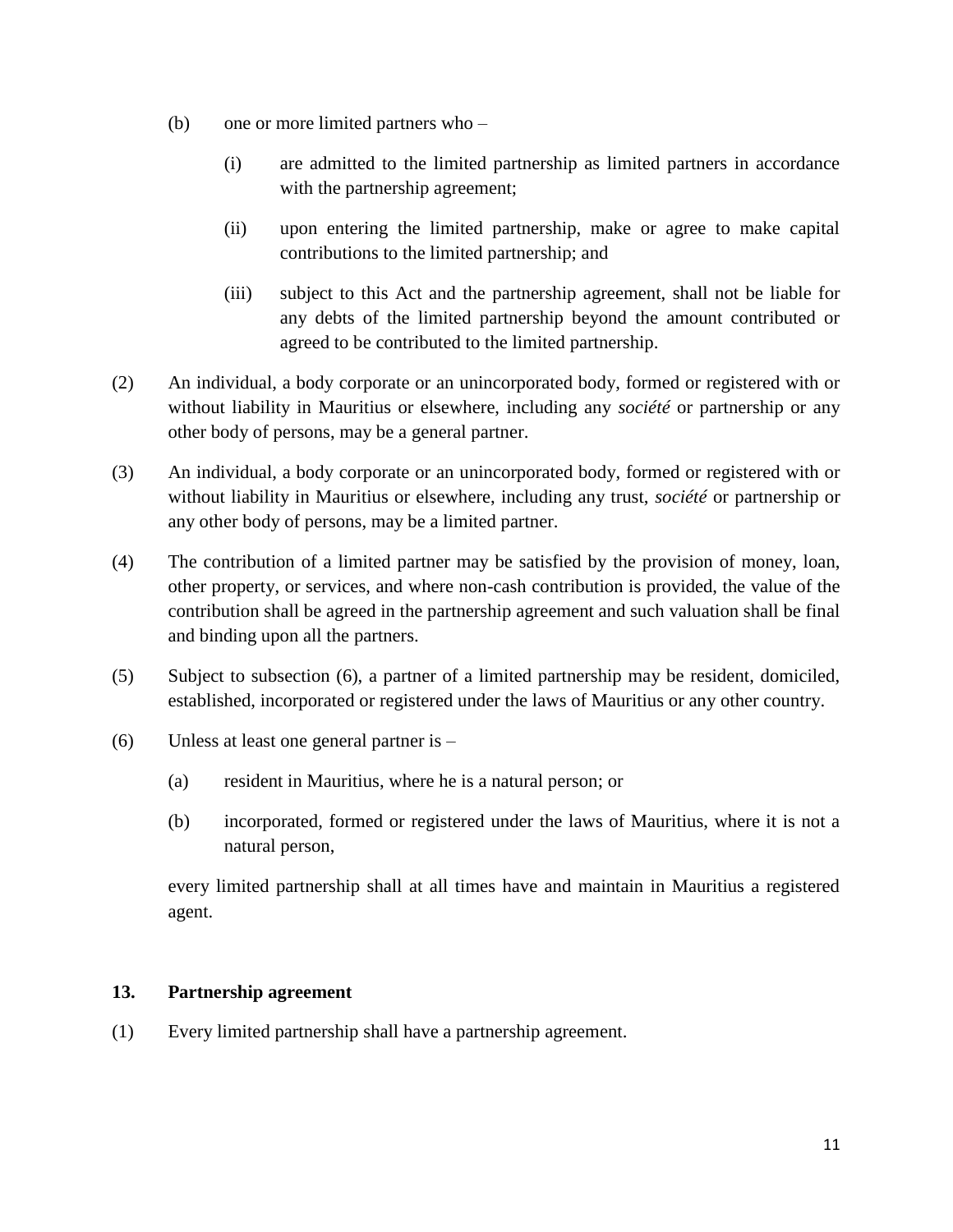- (2) The partnership agreement shall be binding upon the partners and their assignees, and upon subsequent partners in the same manner as if those persons had themselves executed it.
- (3) (a) Subject to this Act and any formalities required by the partnership agreement, a partnership agreement may be amended by an instrument in writing.
	- (b) Where the partnership agreement does not provide for its amendment, it may be amended by the unanimous agreement of all partners stated in an instrument in writing.
- (4) Any amendment made to a partnership agreement in accordance with subsection (3) shall be binding upon all existing partners and their assignees.
- (5) A partnership agreement may, to the extent specified in such agreement, provide rights to any person, including a person who is not a party to the partnership agreement.

## **Sub-Part B – Liability of partnership**

## **14. Liability of limited partnerships**

Subject to section  $11 -$ 

- (a) the acts of a general partner in connection with the business of the limited partnership shall bind the limited partnership in all respects;
- (b) every general partner shall be jointly and severally liable with the other general partners for all debts and obligations of the limited partnership incurred while he is a general partner;
- (c) a limited partnership may indemnify any partner or other person from and against all or any claims, demands and debts, unless otherwise provided in the partnership agreement.

## **Sub-Part C – Limited partnerships name**

## **15. Name of limited partnership**

- (1) The name of every limited partnership
	- (a) shall end with the words "Limited Partnership", the abbreviation "L.P." or the designation "LP"; and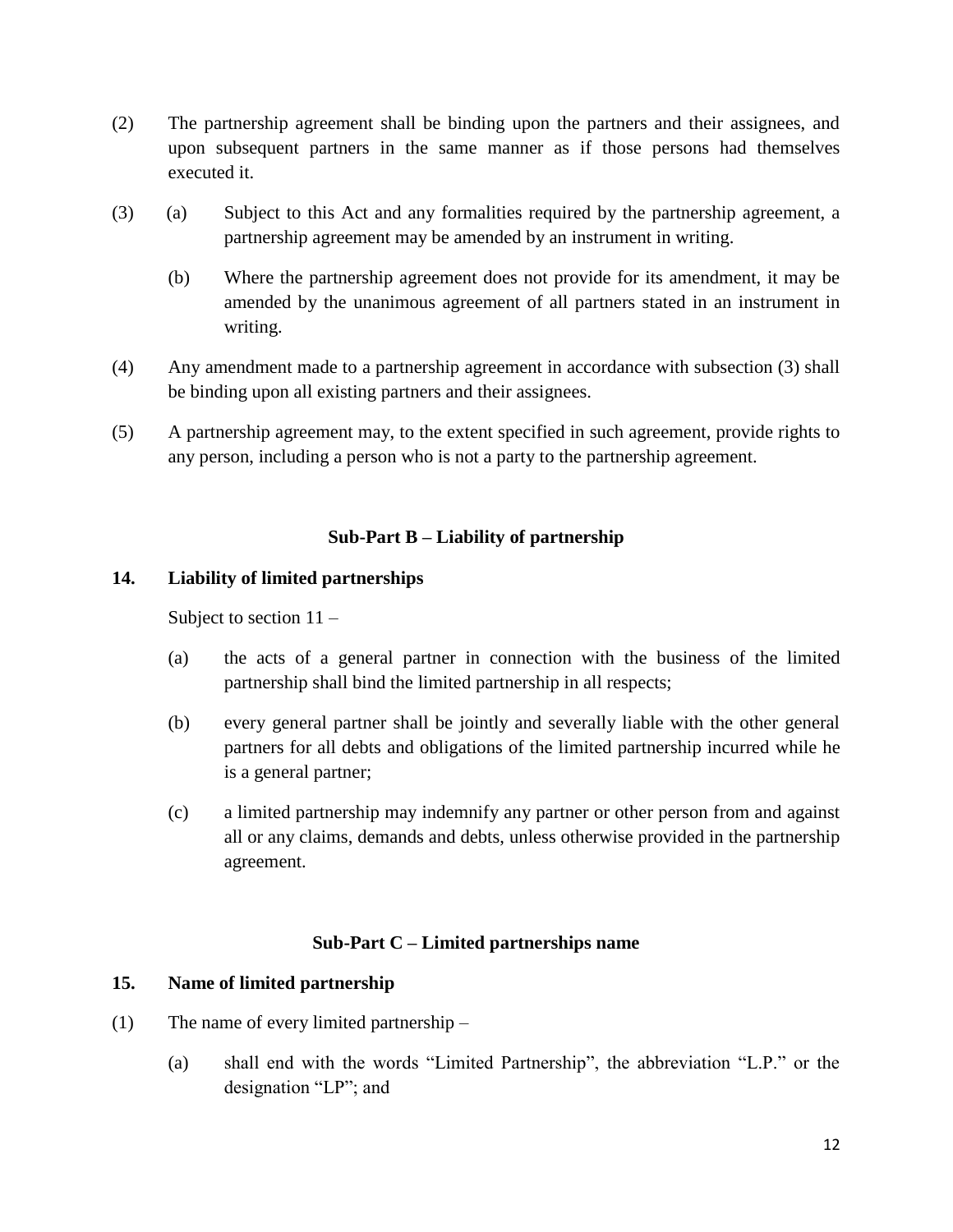- (b) may contain the name of any general partner or any derivation thereof.
- (2) A limited partnership, whether it has or does not have legal personality, shall ensure that its name is clearly stated –
	- (a) in every written communication sent by, or on behalf of, the limited partnership; and
	- (b) on every document issued or signed by, or on behalf of, the limited partnership and which evidences or creates a legal obligation of the limited partnership.
- (3) No limited partnership shall be registered under a name which is  $-$ 
	- (a) identical to that of an existing limited partnership, company or statutory corporation, or so nearly resembles that name as to be likely to mislead, except where the existing limited partnership, company or statutory corporation is in the course of being dissolved and gives its consent in such manner as the Registrar may require;
	- (b) identical to a business name registered under the Business Registration Act, or so nearly resembles that name as to be likely to mislead.
- (4) Except with the Minister's written consent, no limited partnership shall be registered under a name which includes –
	- (a) the word "Authority", "Corporation", "Government", "Mauritius", "National", "President", "Presidential", "Regional", "Republic", "State", or any other word which, in the Registrar's opinion, suggests, or is likely to suggest, that it enjoys the patronage of the Government or of a statutory corporation, or of the Government of any other State;
	- (b) the word "Municipal" or "Chartered" or any other word which, in the Registrar's opinion, suggests, or is likely to suggest, connection with a local authority in Mauritius or elsewhere;
	- (c) the word "co-operative";
	- (d) the words "Chamber of Commerce".

## **16. Reservation of limited partnership name**

(1) An application for reservation of the name of a limited partnership may be made to the Registrar in such form and manner as he may approve.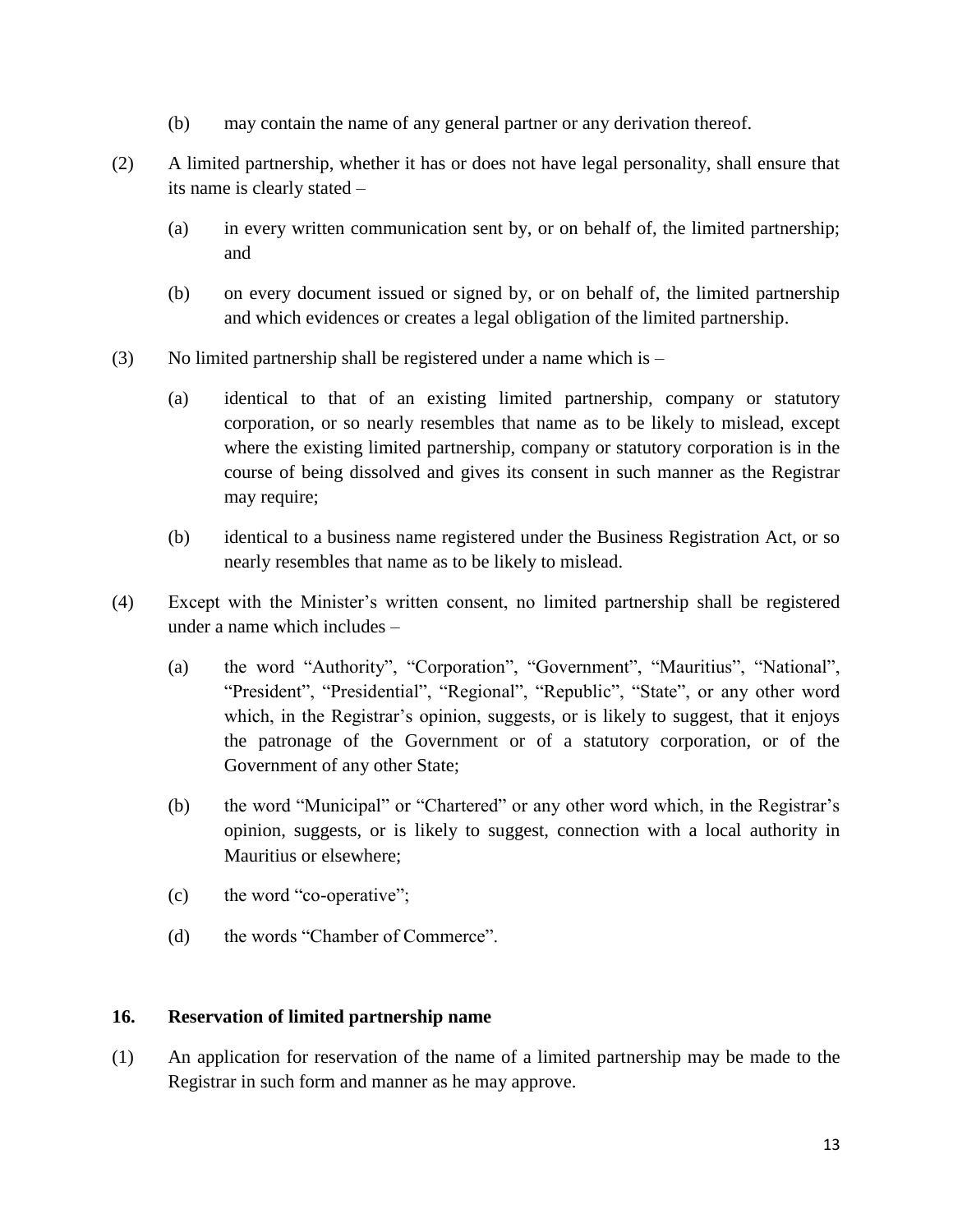- (2) The Registrar shall not reserve a name
	- (a) which, or the use of which, would contravene an enactment;
	- (b) which, by virtue of section 15, cannot be registered;
	- (c) which is identical or almost identical to a name that the Registrar has already reserved under this Act or the Companies Act and which is still available for registration; or
	- (d) which, in the opinion of the Registrar, is offensive or misleading.
- (3) The Registrar shall inform the applicant by such means of communication as he considers appropriate –
	- (a) whether or not the name has been reserved; and
	- (b) where the name has been reserved, that unless the reservation is sooner revoked by the Registrar, the name shall be available for registration of a limited partnership with that name or registration of a change of name, as the case may be, for not more than 2 months from the date the applicant is informed.
- (4) The reservation of a name under this section shall not by itself entitle the proposed limited partnership to be registered under that name, either originally or on a change of name.

#### **17. Change of name**

- (1) Subject to this section and the partnership agreement, a limited partnership may change its name at any time.
- (2) Where a limited partnership changes its name, it shall, within 21 days of the change, notify the Registrar, in writing, of the change.
- (3) Where the new name does not comply with the requirements set out in sections 15(1), (3) and (4) and 16(2), the Registrar shall not register the limited partnership under that new name.
- (4) Upon notification of a change of name under subsection (2), the Registrar shall
	- (a) record the change of name of the limited partnership;
	- (b) issue a new certificate of registration with the new name of the limited partnership; and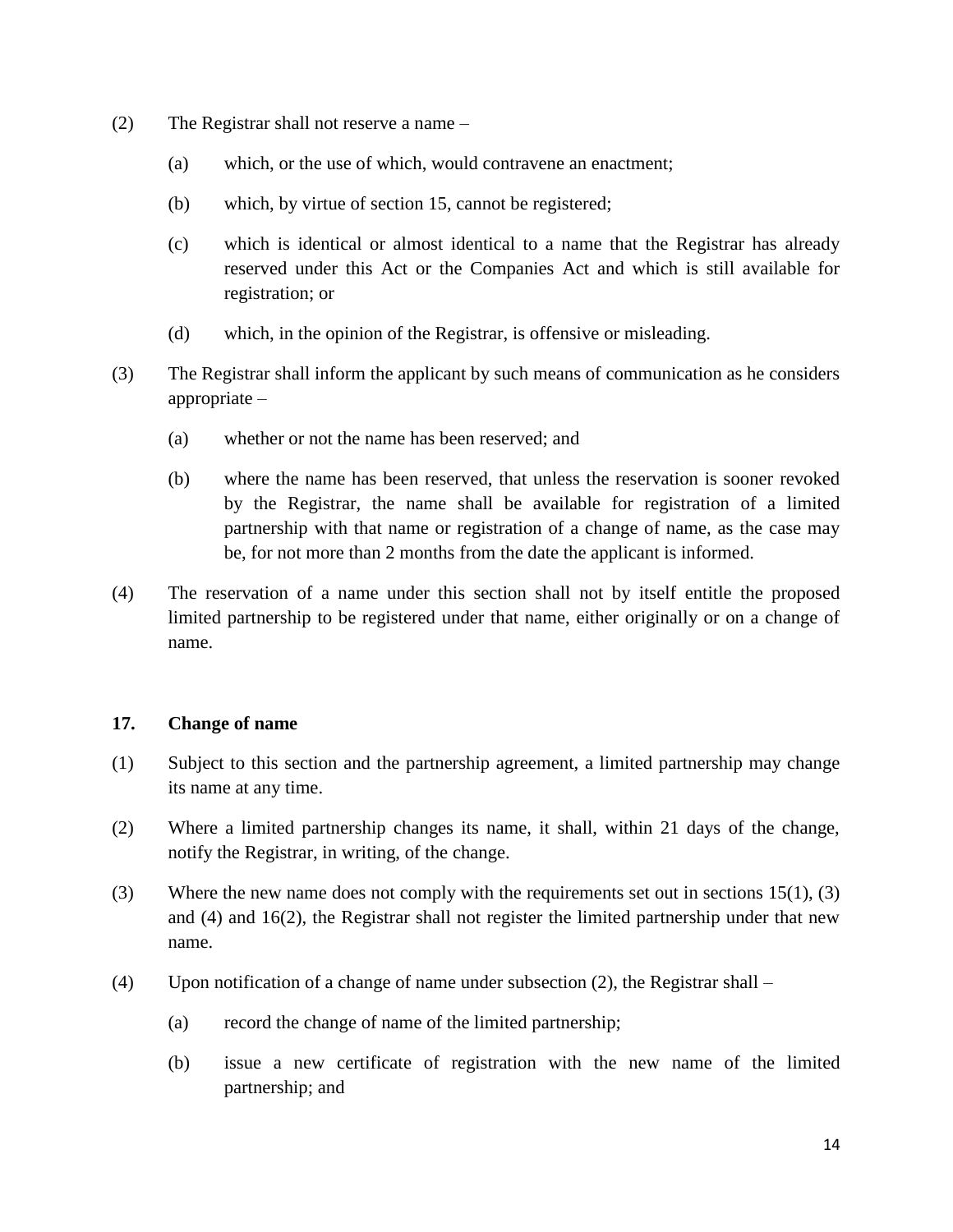- (c) require the limited partnership to cause a notice of the change to be published in such manner as the Registrar may direct.
- (5) Where the Registrar is satisfied that a limited partnership should not have been registered under a name, the Registrar may serve written notice on the limited partnership to initiate procedures to change its name by a date specified in the notice, being a date not less than 28 days after the date on which the notice is served.
- (6) Where the limited partnership does not change its name within the period specified in the notice referred to in subsection (5), the Registrar may register the limited partnership under a new name chosen by him, being a name under which it may be registered under this Part.
- (7) Where the Registrar registers the limited partnership under a new name under subsection (6), he shall record the new name on the certificate of registration of the limited partnership and sections  $15(1)$ ,  $(3)$  and  $(4)$  and  $16(2)$  shall apply in relation to the registration of the new name as if the name of the limited partnership had been changed under those provisions.
- (8) A change of name shall not affect any right or obligation of the limited partnership or render defective any legal proceedings by or against it, and any legal proceedings that have been continued or commenced against it, under its former name, may be continued or commenced against it under its new name.
- (9) A change of name shall not take effect before a new certificate of registration is issued in the new name of the limited partnership by the Registrar.

## **18. Restriction on use of words "Limited Partnership", abbreviation "L.P." or designation "LP"**

No person shall use the words "Limited Partnership", the abbreviation "L.P." or designation "LP", in relation to a business unless the person carries on his activity through a limited partnership.

#### **PART IV – REGISTRATION**

#### **19. Registration of limited partnership**

(1) Every limited partnership shall be registered in accordance with this Act.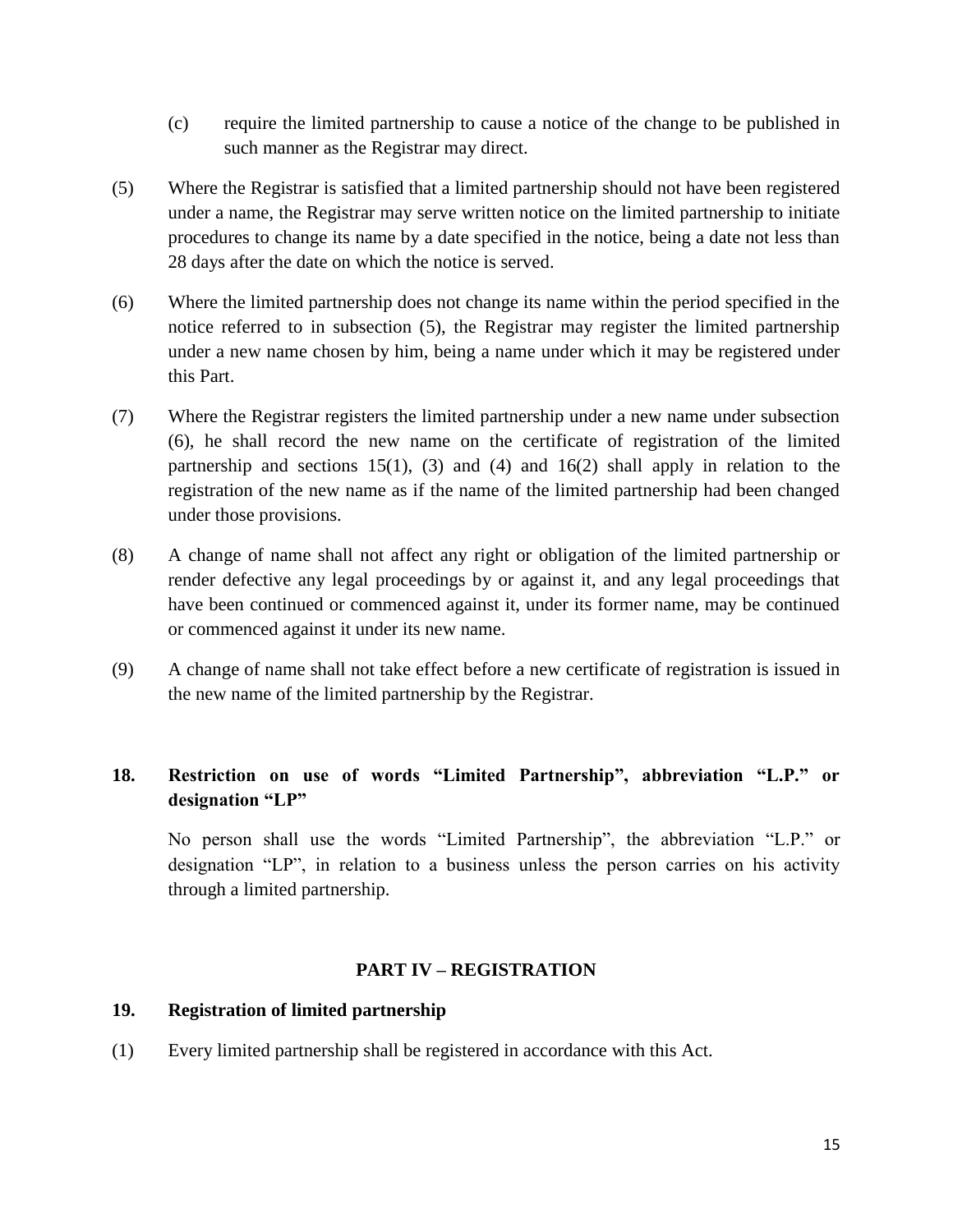- (2) An application for the registration of a limited partnership shall be made to the Registrar in such form and manner as the Registrar may approve and shall be accompanied by  $-$ 
	- (a) the written consent of the general partners for the registration of the limited partnership, given in such form as the Registrar may approve;
	- (b) a statement containing such information on the limited partnership as the Registrar may require;
	- (c) such fee as may be prescribed; and
	- (d) a declaration, in such form as the Registrar may approve, signed by one or more of the general partners, stating the following particulars –
		- (i) the name of the limited partnership;
		- (ii) the nature of its business;
		- (iii) its registered office and its principal place of business;
		- (iv) in the case of a natural person, his full name and address;
		- (v) in the case of a body corporate or an unincorporated body, the address of its registered office or, if none, its principal place of business;
		- (vi) the duration for which the limited partnership is to exist and the date of commencement of that duration or, if the limited partnership is for unlimited duration, a statement to that effect; and
		- (vii) such other information as the Registrar may require, or as the general partners may decide to include, in the declaration.
- (3) The limited partnership shall be deemed to have been registered as a limited partnership under this Act when the Registrar, upon being satisfied with all information provided in the application made under subsection  $(1)$  –
	- (a) inscribes the name of the limited partnership in the Register;
	- (b) allocates a registration number to the partnership; and
	- (c) issues the limited partnership with a certificate of registration under section 20.
- (4) Unless otherwise provided in the partnership agreement, the partners may, by resolution, cause any error or formal defect –
	- (a) in the entries relating to the limited partnership in the Register; or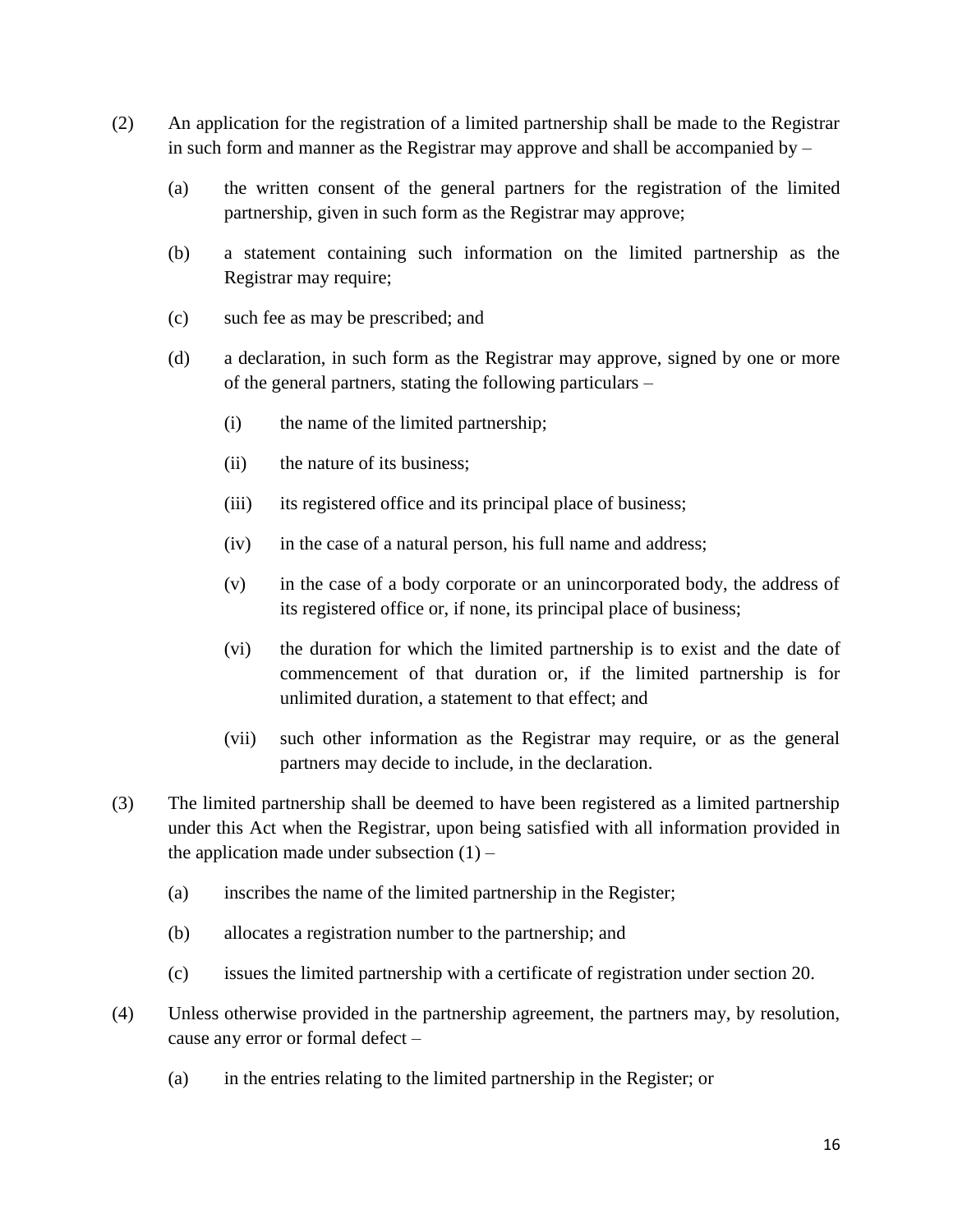(b) in any declaration or other document filed with the Registrar in relation to the limited partnership under or for the purposes of this Act,

to be rectified.

(5) The Registrar, when registering a limited partnership in the Register, and when issuing a certificate of registration in respect of the limited partnership under section 20 or 22, may rely upon the documents filed with him in all respects and shall not be bound to enquire further as to whether, in relation to the limited partnership, the requirements of this Act have been complied with.

## **20. Certificate of registration**

- (1) (a) The Registrar shall, upon the registration of a limited partnership, issue to the b general partners a certificate of registration in respect of the limited partnership in such form as he may approve.
- (b) A certificate of registration may be issued subject to such conditions as the Registrar may impose.
- (2) A certificate of registration shall, unless it ceases to be valid, be conclusive evidence that –
	- (a) all the requirements of this Act as to the formation and registration of the limited partnership have been complied with; and
	- (b) on and from the date of registration stated in the certificate of registration, the limited partnership is registered under this Act.
- (3) Notwithstanding the issue of a certificate of registration, where a limited partnership proposes to conduct any business for which a licence, authorisation, registration or approval is required under any enactment, it shall apply for such licence, authorisation, registration or approval as may be required before commencing business.

## **21. Register of Limited Partnerships**

- (1) The Registrar shall establish and maintain a Register of Limited Partnerships, which shall contain a record of every limited partnership registered under this Act and all documents filed in relation to such limited partnership.
- (2) The Register may be kept in such manner as the Registrar thinks fit, including, either wholly or partly, by means of a device or facility –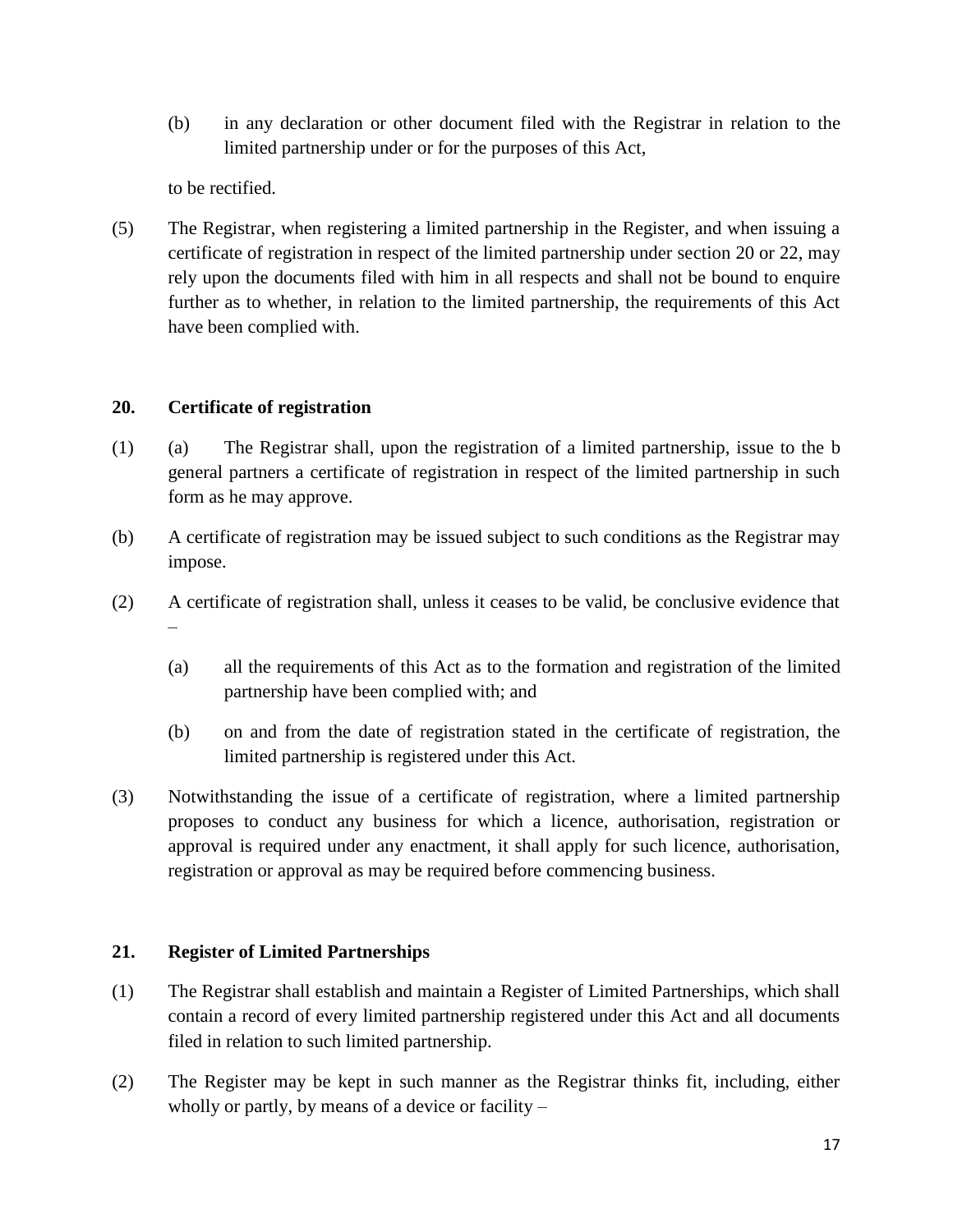- (a) that records or stores information electronically or by other means; and
- (b) that permits the information recorded or stored to be readily inspected or reproduced in usable form.
- (3) The Register shall contain a record of
	- (a) the name of the limited partnership;
	- (b) the address of the registered office of the limited partnership;
	- (c) where a partner is a natural person, his full name and his respective assignee's full name and their respective addresses;
	- (d) where a partner is a body corporate or an unincorporated body, the address of its registered office or, if none, its principal place of business;
	- (e) the date of registration of the limited partnership;
	- (f) the duration for which the limited partnership is to exist and the date of commencement of that duration, or if the limited partnership is for unlimited duration, a statement to that effect; and
	- (g) such other information as may be required by the Registrar.
- (4) Subject to the other provisions of this section, any person may, on payment of such fee as may be prescribed –
	- (a) inspect the Register and request the Registrar to issue an extract from the Register;
	- (b) apply to the Registrar for
		- (i) a copy of the certificate of registration of a limited partnership;
		- (ii) a copy of, or extract from, a document in any other register;
		- (iii) the particulars of any document that have been registered and recorded in any device or facility referred to in subsection (2); or
		- (iv) a copy of, or extract from, a registered document, the particulars of which have been entered in any such device or facility.
- (5) On an application made under subsection (4) and on payment of the appropriate fee, the Registrar shall issue the document, particulars or copy or certified copy applied for.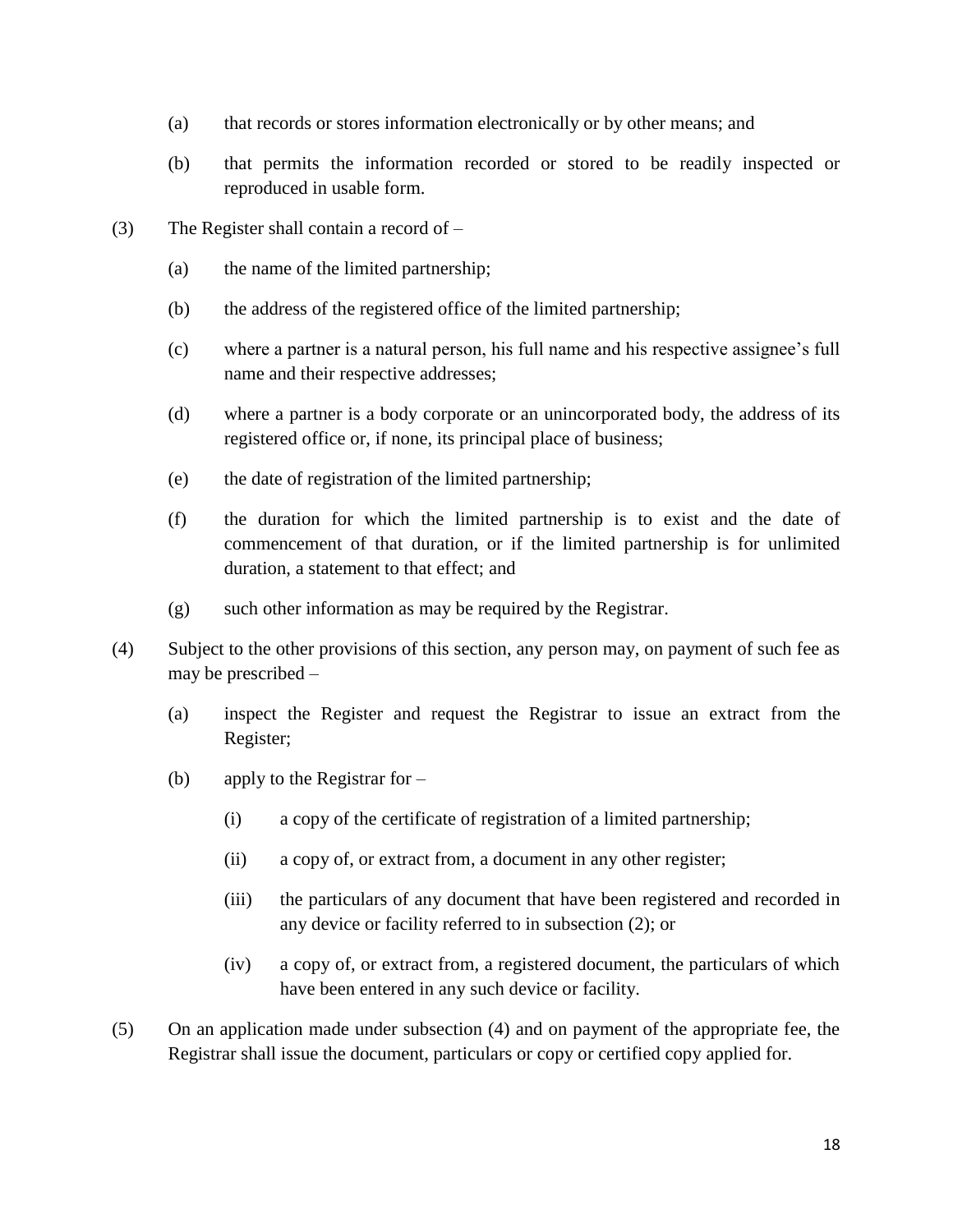- (6) Unless otherwise ordered by the Court, the Registrar shall not produce in any proceedings –
	- (a) a document kept by the Registrar; or
	- (b) evidence of the record of particulars or a document in any device or facility referred to in subsection (2),

and the Court shall not issue such an order unless it is satisfied that the evidence is necessary for the purposes of such proceedings.

- (7) A copy of, or extract from, a document in the Register
	- (a) that constitutes part of any register kept by the Registrar; or
	- (b) particulars of which have been entered in any device or facility referred to in subsection (2),

certified to be a true copy or extract by the Registrar, shall be admissible in evidence in legal proceedings to the same extent as the original document.

- (8) An extract certified by the Registrar as containing particulars of a document in the Register that have been entered in any device or facility referred to in subsection (2) shall, in the absence of proof to the contrary, be conclusive evidence of the entry of those particulars.
- (9) Subject to the partnership agreement, in respect of limited partnerships holding a Global Business Licence or having at least one partner holding a Global Business Licence, the Register may only be inspected by an officer, management company or registered agent of that limited partnership.
- (10) Notwithstanding subsection (9), a person may, on payment of the prescribed fee, request the Registrar to provide, in relation to a limited partnership holding a Global Business Licence –
	- (a) the name of the limited partnership and the address of its registered office; and
	- (b) the name and address of any management company or registered agent appointed by the limited partnership, as the case may be,

recorded on any register kept by the Registrar.

(11) A Ministry or Government department shall be exempt from the payment of the prescribed fee required under subsection (10).

## **[Amended by Act 27/12]**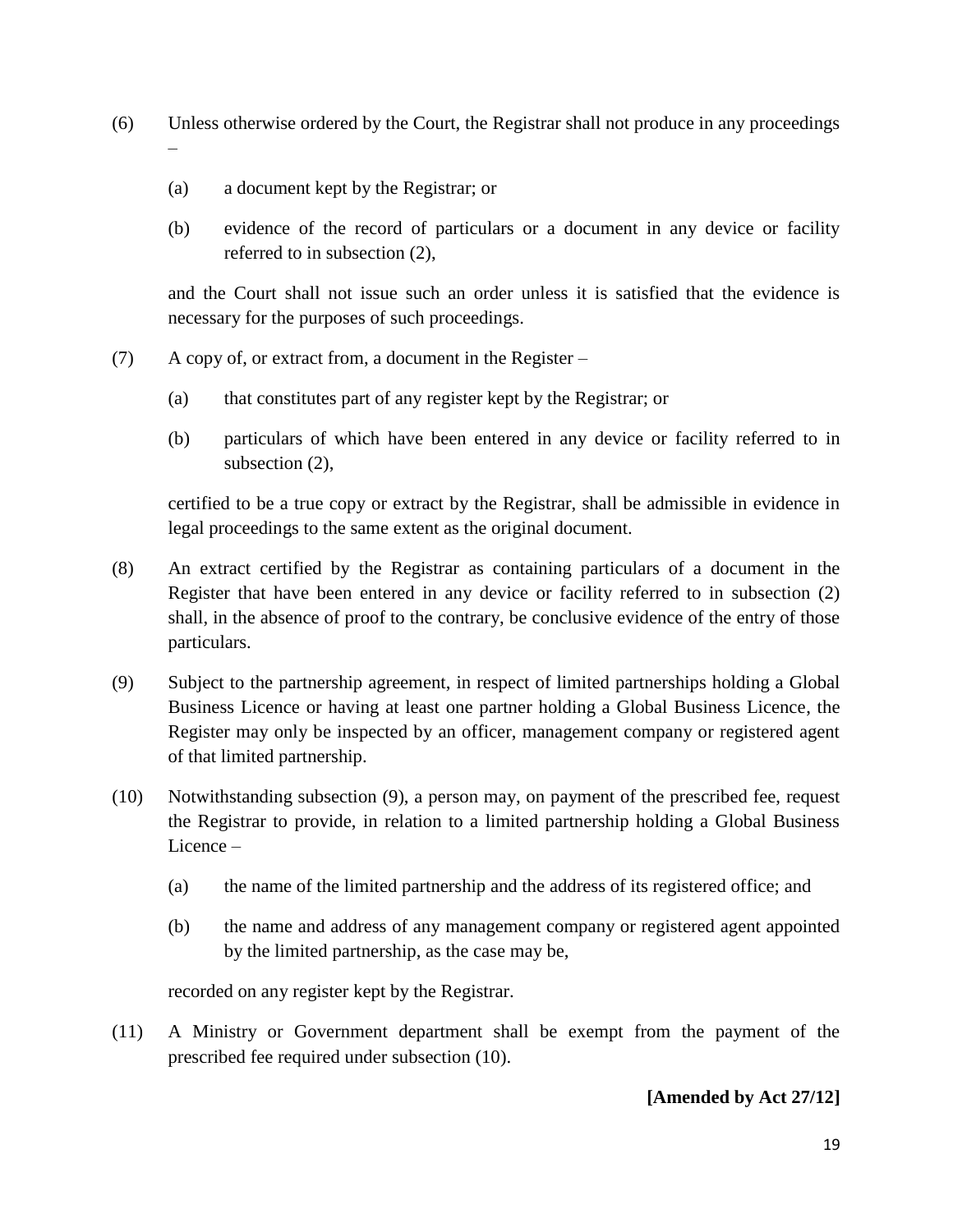## **22. Change in registered particulars**

- (1) Where, during the existence of a limited partnership
	- (a) there is a change in any information stated in a declaration referred to in section  $11(1)$  or  $19(2)(d)$ ; or
	- (b) a person becomes or ceases to be a general partner of that limited partnership,

notice of the change signed by any one or more of the general partners shall, within a period of 21 days beginning on the date of the change, be filed with the Registrar.

- (2) Where the change relates to the name of the limited partnership or its registered office, the change shall not be effective until the Registrar has issued a new certificate of registration, subject to such conditions as he may impose.
- (3) Upon the issue of a new certificate of registration under subsection (2), the existing certificate shall cease to be valid.
- (4) Where subsection (1) is not complied with, the change shall not be relied on by the limited partnership or by any general partner or former general partner in such manner as to affect adversely the rights of any third person or limited partner.
- (5) Upon receipt of notice under subsection (1) or as soon as is reasonably practicable thereafter, the Registrar shall make the appropriate entry in the Register.

## **PART V – ADMINISTRATION**

#### **Sub-Part A – Registered office**

## **23. Registered office**

- (1) A limited partnership shall have and maintain a registered office in Mauritius which may but need not be its principal place of business.
- (2) Service of legal proceedings and other communications, notices or documents at the registered office of the limited partnership shall be deemed to be proper service on the limited partnership.
- (3) Except for a limited partnership holding a Global Business Licence, every limited partnership shall, at all times, prominently display a notice bearing the name of the limited partnership in legible characters, outside its registered office or in a conspicuous place in its registered office to which the general public have access during ordinary business hours.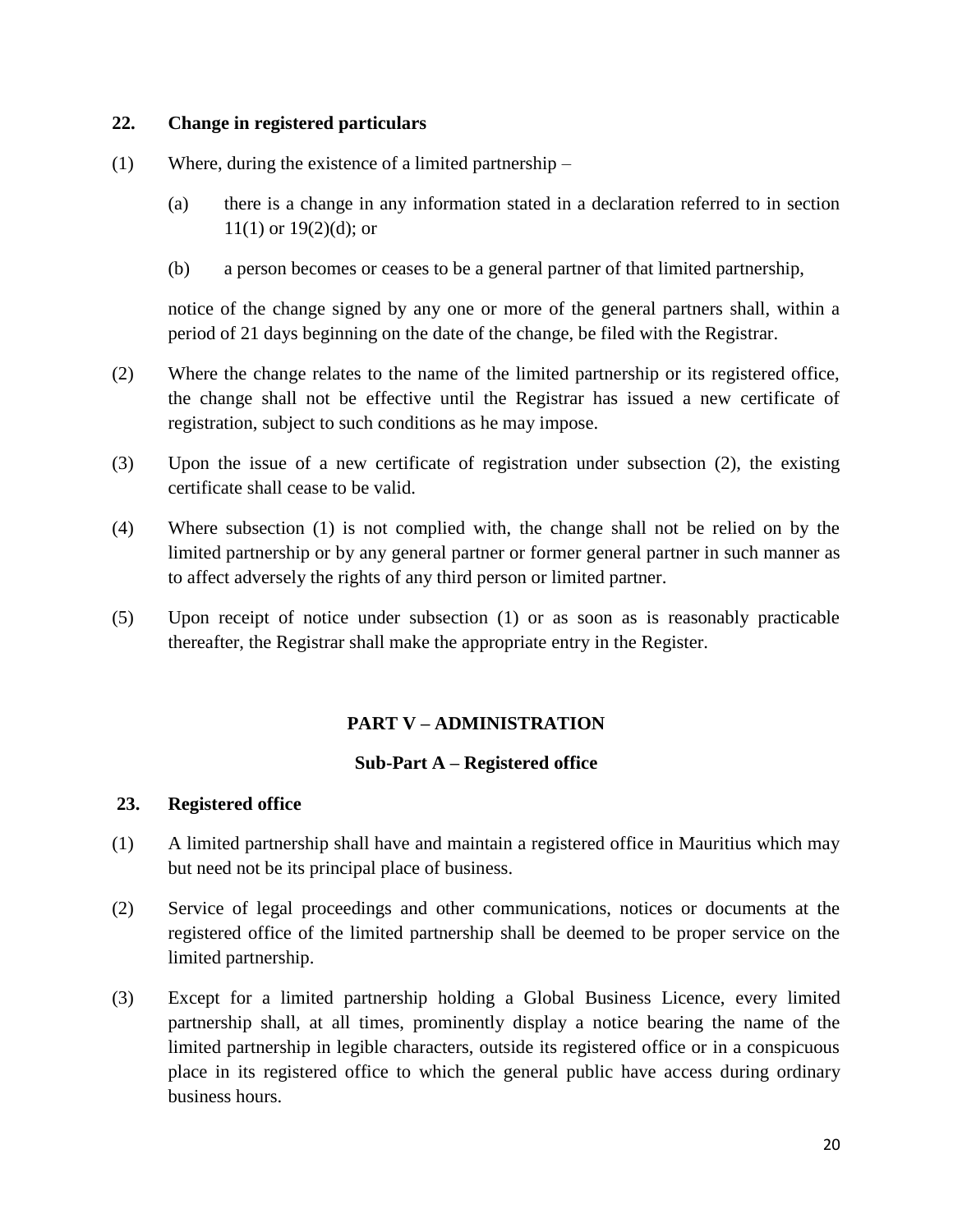## **24. Change of registered office**

- (1) Subject to the partnership agreement
	- (a) a limited partnership may at any time change its registered office by a resolution of the general partners; and
	- (b) the limited partnership shall, within 21 days beginning on the date of the change, notify the Registrar of such change.
- (2) Subject to section 22(1), a change in the registered office of a limited partnership shall take effect on the date stated in the notice under subsection (1)(b), not being a date that is earlier than 7 days after the notice is received by the Registrar.

## **Sub-Part B – General provisions on partners**

#### **25. Limited and general partners**

- (1) A person shall be admitted as a limited partner in a limited partnership
	- (a) at the time specified in, and upon compliance with, the partnership agreement; or
	- (b) where the partnership agreement does not so provide, upon the consent of all partners and when the admission of such person is reflected in the records of the limited partnership.
- (2) (a) A person shall cease to be a limited partner
	- (i) at the time specified in and upon compliance with the partnership agreement; or
	- (ii) where the partnership agreement does not so provide, upon the death or bankruptcy of such person, assignment of the entire partnership interest of such person and when the withdrawal of such person from the partnership is reflected in the records of the limited partnership.
	- (b) The death or bankruptcy of the person shall be without prejudice to his rights in the limited partnership.
- (3) Unless otherwise provided in the partnership agreement or any other agreement, a partner shall have no pre-emptive rights to subscribe to any additional issue of partnership interest or any other interest in the limited partnership.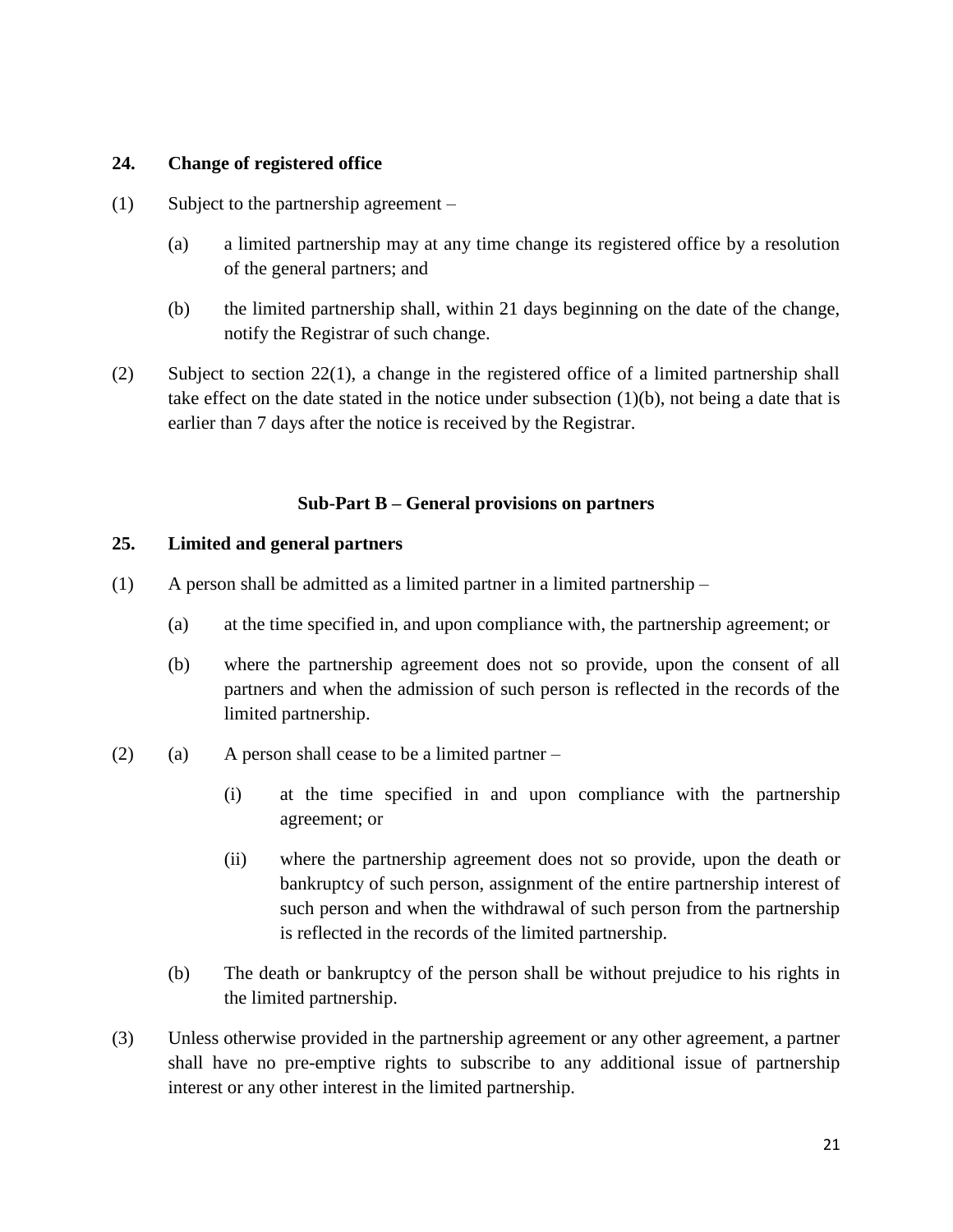- (4) A person may be a general partner and a limited partner at the same time in the same limited partnership.
- (5) Where a partner pays an amount to discharge the whole or part of his personal liability for a partnership obligation, the partnership obligation shall be discharged to the extent of the amount paid.
- (6) Subject to the partnership agreement, where a partnership obligation is
	- (a) discharged in whole or in part, whether or not as a result of subsection (5); or
	- (b) otherwise reduced or extinguished,

the personal liability of any partner for that partnership obligation is discharged or reduced or extinguished to the same extent.

- (7) Subject to the partnership agreement, no partner shall
	- (a) contribute capital to the limited partnership; or
	- (b) vary the amount of his capital contribution to the limited partnership,

unless he and all the general partners agree.

- (8) Subject to the partnership agreement, where a partner contributes capital to the limited partnership, he shall not be entitled to interest on it.
- (9) The partnership agreement may provide that, where a partner makes an advance to the limited partnership beyond the amount of the capital he has agreed to contribute, he is entitled to receive interest from the limited partnership at the rate specified in the partnership agreement from the date of the advance.
- (10) A partner shall be liable to the limited partnership for the difference between the value of the contribution made by him to the limited partnership and the value of the money or other property he undertook to contribute to the limited partnership.
- (11) Unless otherwise provided in this Act or in the partnership agreement, each partner shall be entitled to share any profit of the limited partnership which accrues while he is a partner, and shall be liable to bear any loss of the limited partnership incurred while he is a partner, in equal proportion.

#### **26. Provisions on limited partners**

(1) Subject to subsection (2), a limited partner –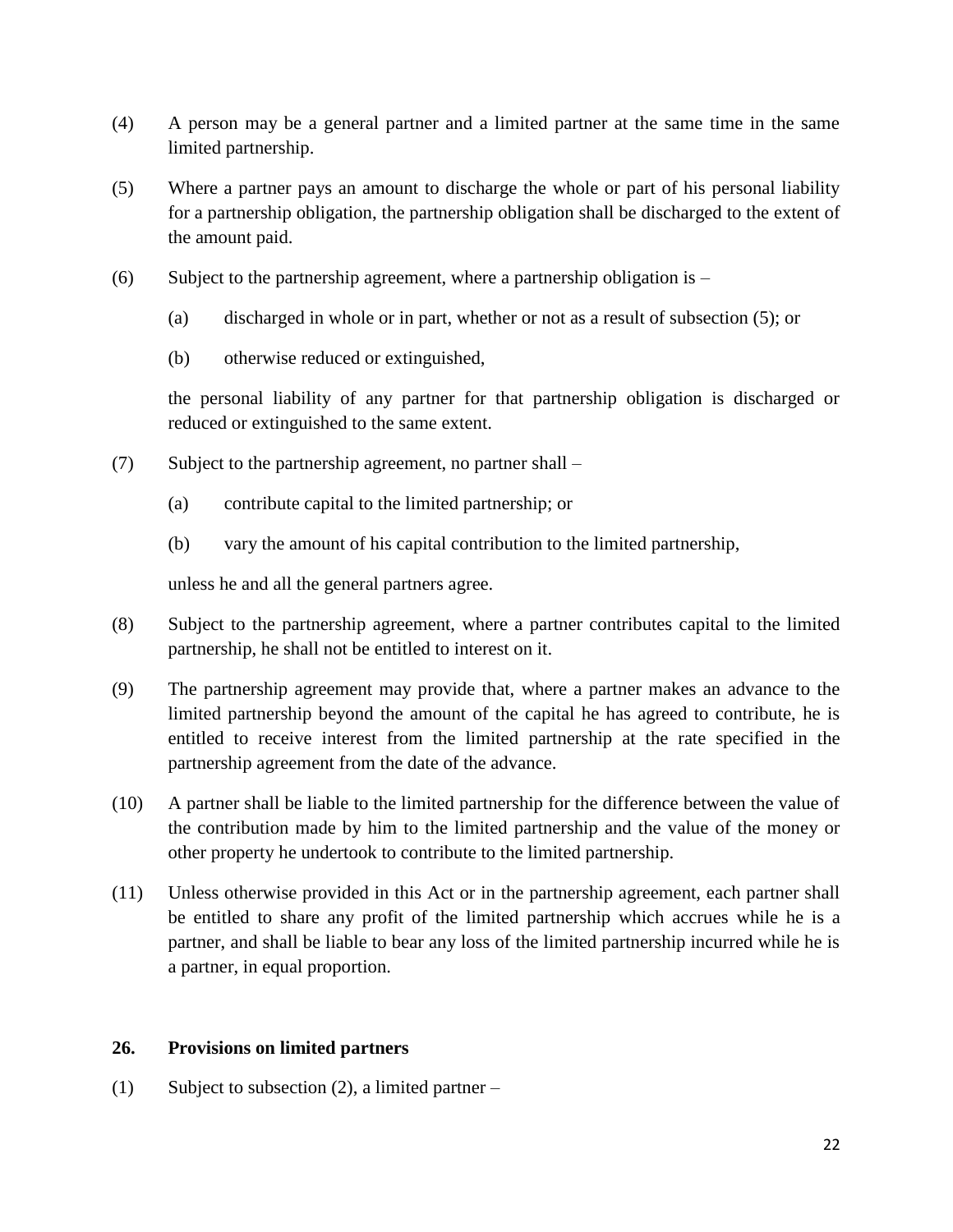- (a) shall not participate in the conduct or management of the business of the limited partnership;
- (b) shall not transact the business of, sign or execute documents for, or otherwise bind, the limited partnership.
- (2) A limited partner may, subject to the partnership agreement
	- (a) inspect the books of the limited partnership;
	- (b) with such assistance as may reasonably be required of the general partners, examine and inquire into the state and prospects of the business of the limited partnership and advise the general partners thereon;
	- (c) assign, either absolutely or by way of mortgage, pledge or otherwise, the whole or any part of his partnership interest, and an assignee shall, to the extent of such assignment, become a limited partner with the rights and subject to the obligations of the assignor in accordance with the partnership agreement and this Act in respect of the partnership interest or part thereof assigned;
	- (d) mortgage, pledge or otherwise burden, either absolutely or partially, the whole or any part of his partnership interest, and the mortgagee shall serve written notice at the address of the registered office of the limited partnership of the mortgage, together with a copy thereof signed by the mortgagor and the mortgagee and such fee, if any, as may be provided in the partnership agreement, and the general partner shall register the particulars of the mortgage in a register of mortgages maintained at the registered office.
- (3) Where a limited partner contravenes subsection (1), he shall be liable as if he were a general partner in respect of all debts of the limited partnership.
- (4) A limited partner shall be liable under subsection (3) only to a person who transacted with the limited partnership with actual knowledge of the participation of the limited partner in the management of the limited partnership and who reasonably believed the limited partner to be a general partner, whether or not such debts have since been assigned or otherwise transferred to another person.
- (5) A limited partner shall not be deemed to have participated in the conduct or management of the business of a limited partnership within the meaning of this section by reason only of any one or more of the following circumstances –
	- (a) he is a contractor for or an agent or employee of the limited partnership or of a general partner;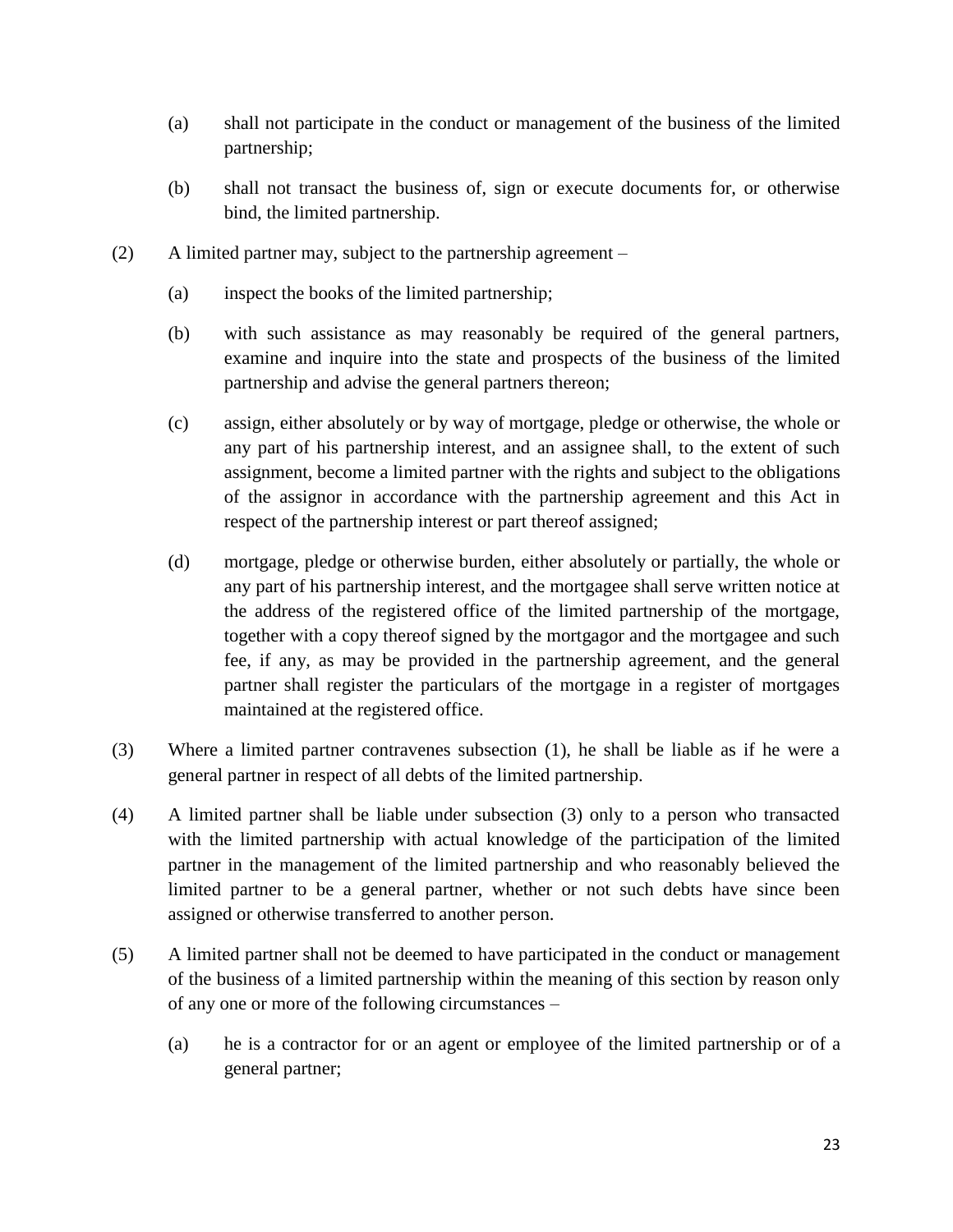- (b) he acts as an officer or shareholder of a general partner which is a body corporate or an unincorporated body;
- (c) he consults with and advises a general partner on the business of the limited partnership;
- (d) he investigates, reviews, approves or is advised on the accounts or affairs of the limited partnership;
- (e) he exercises any right or power conferred on limited partners under this Act;
- (f) he acts as surety or guarantor or provides any other form of security for the limited partnership, generally or in respect of specific obligations;
- (g) he approves or disapproves an amendment to the partnership agreement;
- (h) he files a declaration under section  $19(2)(d)$ ;
- (i) he brings an action on behalf of the limited partnership under section 74(6);
- (j) he serves on a committee of the limited partnership, or appoints, elects or otherwise participates in the choice of a representative or another person to serve on any such committee, or acts as a member of any such committee, directly or through a representative;
- (k) he votes, consents, approves, withholds or authorises any vote, consent or approval as a limited partner on any of the following matters –
	- (i) the dissolution and winding up of the limited partnership;
	- (ii) the acquisition, sale, transfer, exchange, lease or pledge, mortgage, creation of a security interest, charging of or other dealing with any property or assets by, or of, the limited partnership;
	- (iii) the incurrence, renewal, repayment or discharge of any debt by the limited partnership;
	- (iv) any change in the nature of the business, objectives or policies of the limited partnership or a variation of the partnership agreement;
	- (v) the admission, removal, retirement or resignation of a general partner or limited partner and the continuation of the limited partnership thereafter;
	- (vi) any transaction in which a general partner has an actual or potential conflict of interest with one or more of the limited partners.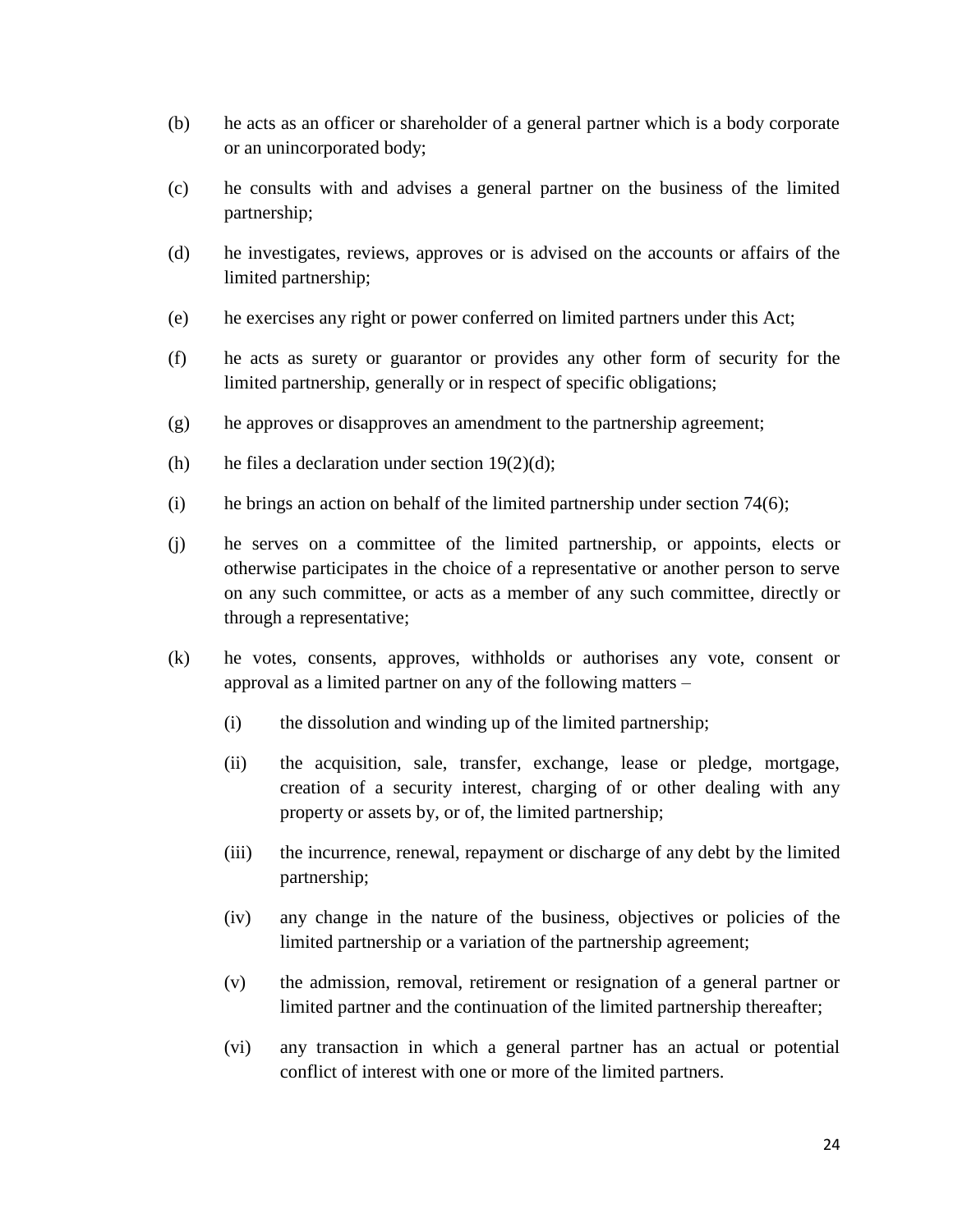- (6) Where a limited partner exercises any right, power or function which is not set out in subsection (5), he shall not necessarily, by reason of that fact alone, be deemed to have participated in the conduct or management of the business of the limited partnership within the meaning of this section.
- (7) A limited partnership registered outside Mauritius shall not be considered solely by reason of being a limited partner in a limited partnership, as having established a place of business or as carrying on business in Mauritius within the meaning of Part XXII of the Companies Act.

## **27. Provisions on general partners**

- (1) Subject to subsection (2) and the partnership agreement, every general partner shall be an agent of the limited partnership and of his other partners for the purposes of the business of the limited partnership and shall have general authority to conduct and manage the business and affairs of the limited partnership and to exercise, in its name, all its rights, powers and authority.
- (2) A general partner may not, without the written consent of all limited partners
	- (a) do any act or transaction which shall or is likely to put in jeopardy the continuation of the business of the limited partnership;
	- (b) deal in any manner with any property of the partnership or in which the partnership has any interest, or dispose of any rights in any such property, for any purpose other than a partnership purpose; or
	- (c) admit a person as a partner unless he has the right to do so under the partnership agreement.
- (3) Any debt or obligation incurred by a general partner in the conduct of the business of a limited partnership shall be a debt or obligation of the limited partnership.
- (4) A general partner shall not be held personally liable for a partnership obligation in any proceedings unless –
- (a) there has been a judgment, order or arbitral award against the limited partnership establishing the amount of the partnership obligation in the same or earlier proceedings; or
- (b) the Court has ordered the limited partnership to make payment in respect of the partnership obligation.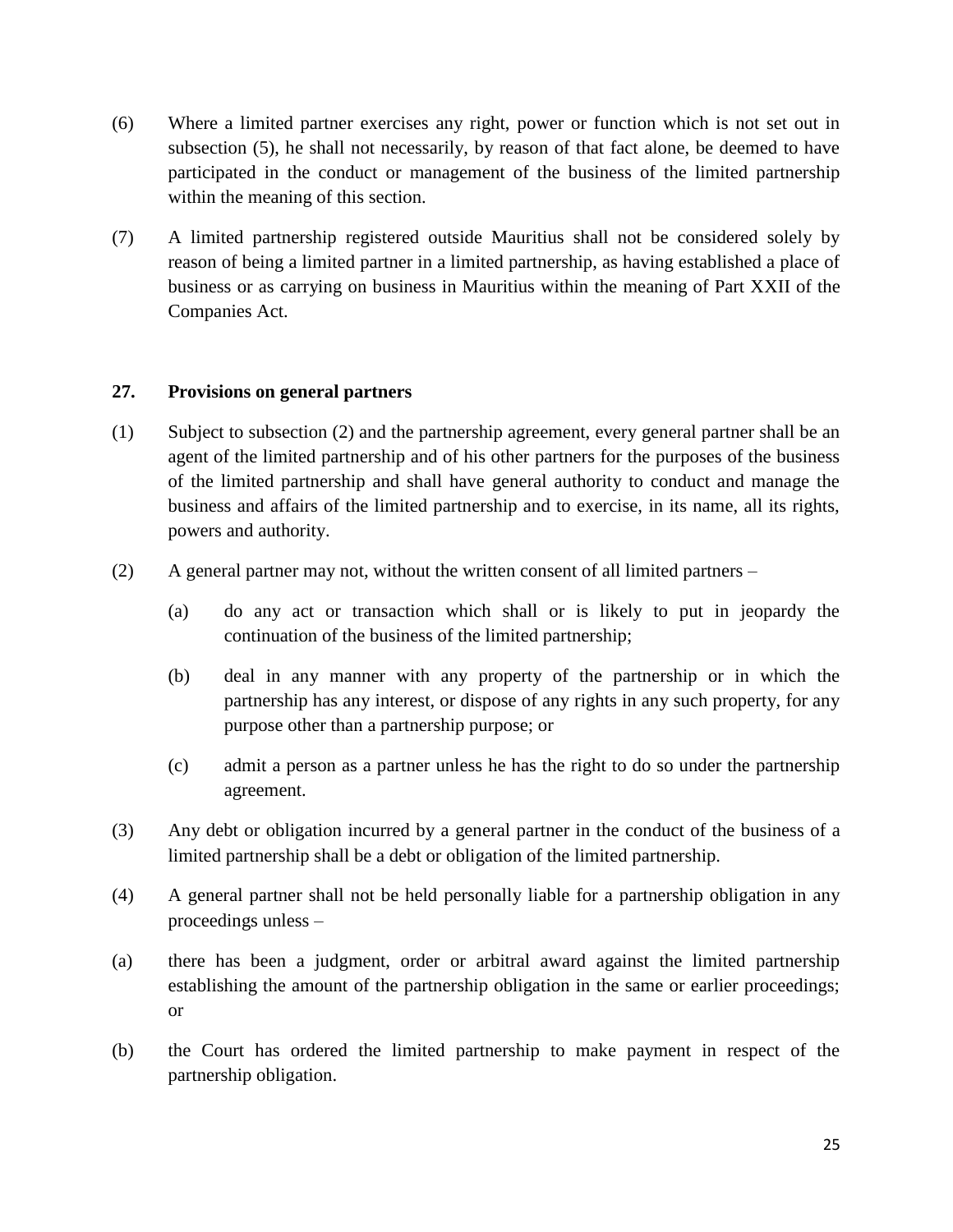- (5) Where there is more than one general partner in a limited partnership, any decision on ordinary matters connected with the business or affairs of the limited partnership may, subject to this Act and the provisions of the partnership agreement, be decided by a majority from among the general partners.
- (6) Unless otherwise provided in the partnership agreement
	- (a) a general partner may delegate his authority, function or power to another person but shall remain liable for any act or omission of such person;
	- (b) an additional general partner may be admitted only with the consent in writing of each partner.

#### **28. Removal of partner**

No partner may be removed from the limited partnership unless a power to do so is provided in the partnership agreement.

#### **29. Cases where a person shall cease to be a general partner**

- (1) A person shall, subject to the partnership agreement, cease to be a general partner upon the occurrence of any of the following events –
	- (a) his resignation, retirement or removal in accordance with the partnership agreement;
	- (b) his bankruptcy;
	- (c) in the case of a general partner who is a natural person  $-$ 
		- (i) his death; or
		- (ii) his legal incapacity;
	- (d) in the case of a general partner which is a body corporate or an unincorporated body, its dissolution;
	- (e) in the case of a general partner who is acting as such by virtue of being a trustee of a trust, the termination of the trust.
- (2) For the purposes of subsection (1)(e), the substitution of a new trustee shall not be construed as the termination of the trust.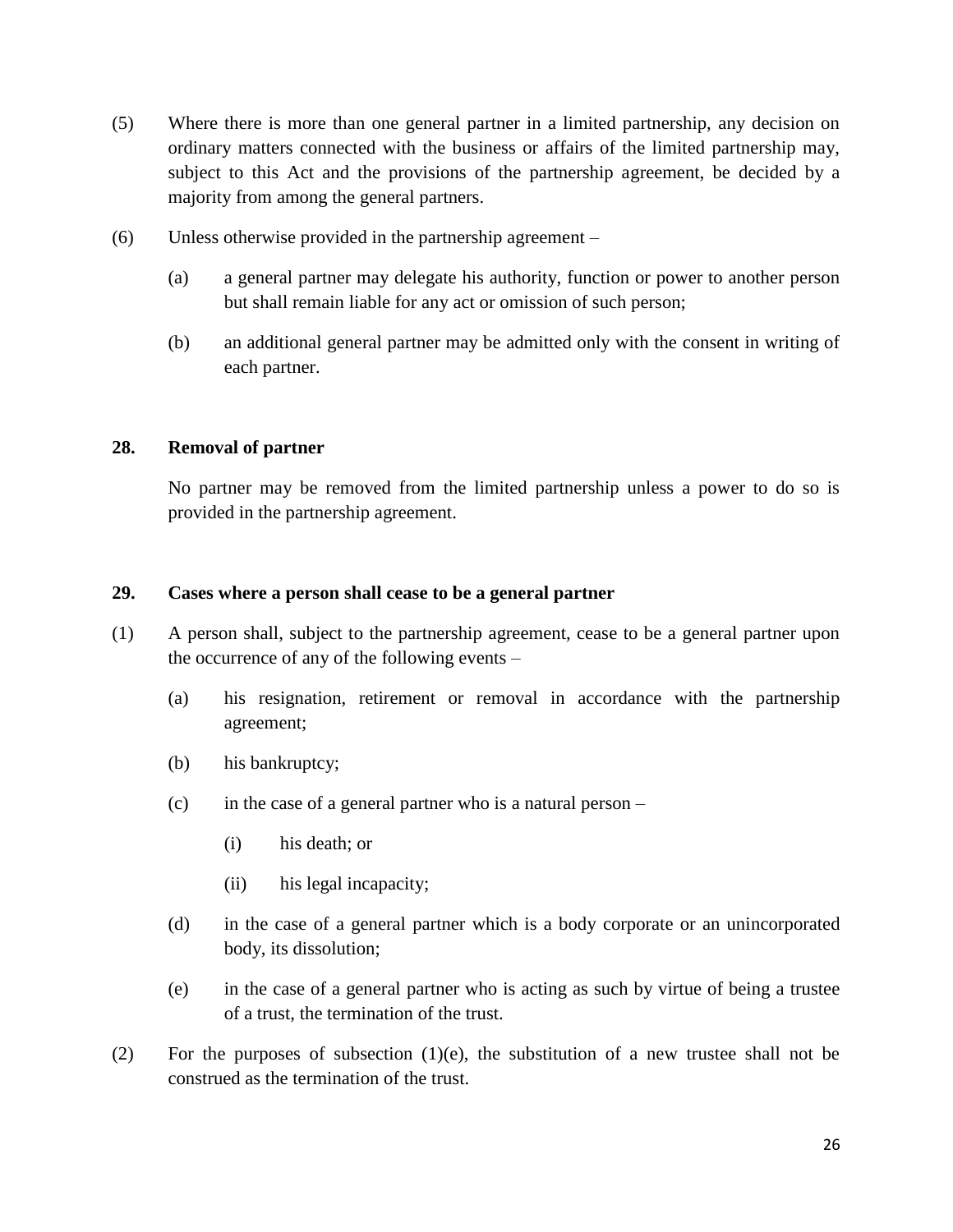#### **30. Cases where a person shall cease to be a limited partner**

- (1) A person shall cease to be a limited partner
	- (a) upon the valid and absolute assignment of the whole of his partnership interest;
	- (b) upon the return of the whole of his contribution, where this is provided in the partnership agreement including, where appropriate, the release of all obligations on his part to make a contribution; or
	- (c) at such time or upon the occurrence of such event as may be specified in the partnership agreement,

provided that, in each case, his name shall be removed from the Register.

- (2) Where a person has ceased to be a limited partner, this shall not relieve him of any liability arising under sections 26(3) or 54(2).
- 31. Rights of limited partners between themselves
- (1) Subject to subsection (2), limited partners, in relation to one another, shall rank
	- (a) pari passu in respect of the return of their contributions; and
	- (b) pro rata to those contributions in respect of profits.
- (2) Where there is more than one limited partner, the partnership agreement may provide that one or more of the limited partners is to have greater rights than the other limited partners relating to  $-$ 
	- (a) the return of contributions;
	- (b) profits; or
	- (c) any other matter.
- 32. Dealings between limited partnerships and other persons
- (1) A limited partnership shall be liable for anything done by a partner except where
	- (a) the partner had no authority to act on behalf of the limited partnership; and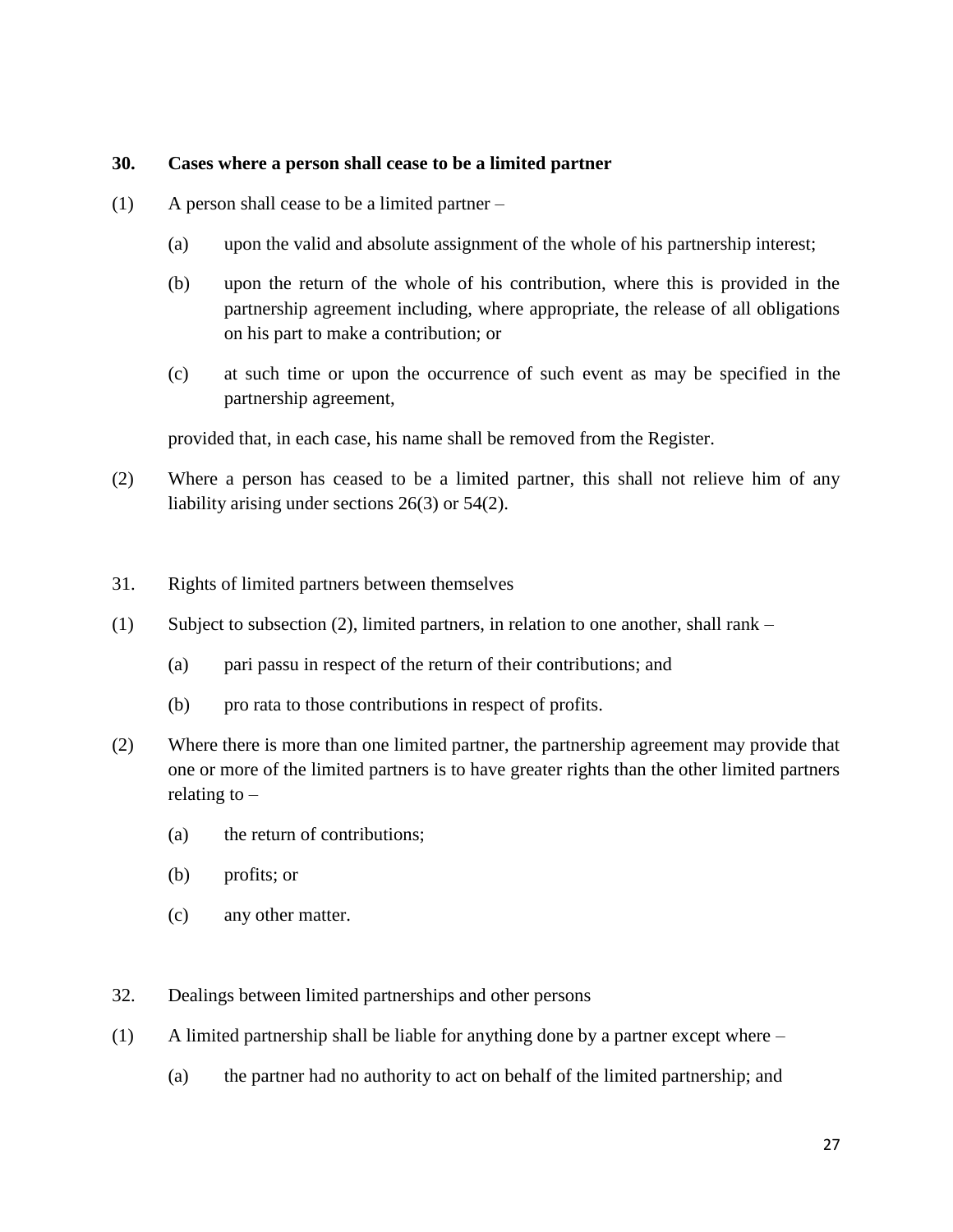- (b) the person with whom the partner is dealing  $-$ 
	- (i) was given notice that the partner has no authority; or
	- (ii) genuinely believed him to be a partner in the limited partnership.
- (2) A limited partnership or a guarantor of an obligation of a limited partnership shall not assert against a person dealing with the limited partnership or with a person who has acquired property, rights, or interests from the limited partnership that –
	- (a) the partnership agreement has not been complied with;
	- (b) a person named as officer of the limited partnership in the latest notice received by the Registrar –
		- (i) is not an officer of the limited partnership;
		- (ii) has not been duly appointed; or
		- (iii) does not have authority to exercise a power which an officer of a limited partnership carrying on business of the kind carried on by the limited partnership customarily has authority to exercise;
	- (c) a person held out by the limited partnership as officer, employee, or agent of the limited partnership –
		- (i) has not been duly appointed; or
		- (ii) does not have authority to exercise a power which an officer, employee or agent of a limited partnership carrying on business of the kind carried out by the limited partnership customarily has authority to exercise;
	- (d) a person held out by the limited partnership as an officer, employee or agent of the limited partnership with authority to exercise a power which an officer, employee or agent of a limited partnership carrying on business of the kind carried on by the limited partnership does not customarily have authority to exercise;
	- (e) a document issued on behalf of a limited partnership by an officer, employee or agent of the limited partnership with actual or usual authority to issue the document is not valid or not genuine,

unless the person has, or ought to have, by virtue of his position in, or his relationship with, the limited partnership, knowledge of the matters referred to in paragraph (a), (b), (c), (d) or (e), as the case may be.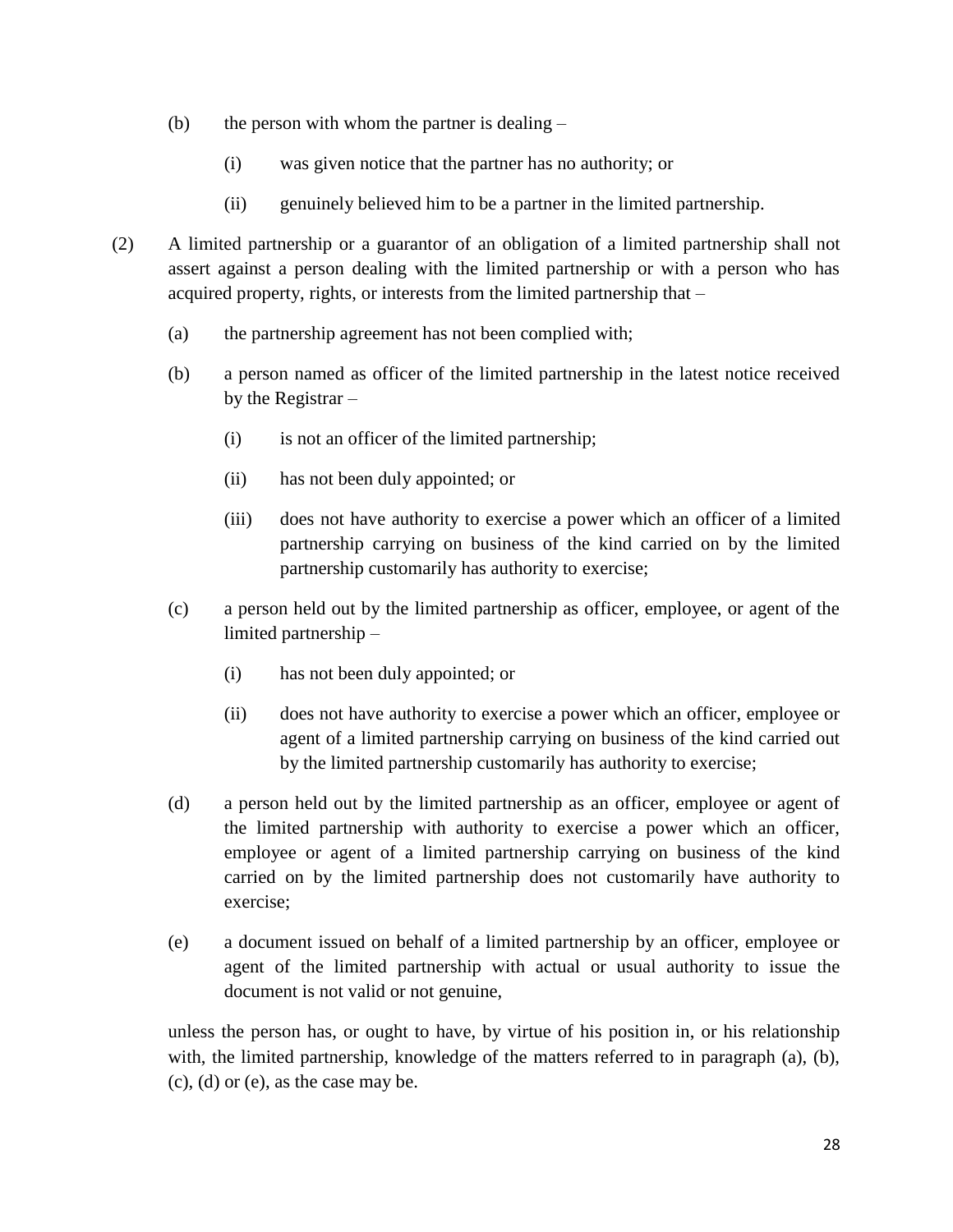(3) Subsection (2) shall apply even though a person of the kind referred to in paragraphs (b) to (e) of that subsection acts fraudulently or forges a document that appears to have been signed on behalf of the limited partnership, unless the person dealing with the limited partnership or with a person who has acquired property, rights or interests from the limited partnership had actual knowledge of the fraud or forgery.

#### **33. Remuneration and indemnity**

- (1) Subject to the partnership agreement
	- (a) a general partner shall, in consideration for acting in the business of the limited partnership, be entitled to such remuneration as may be decided by a majority of all the partners;
	- (b) a partner shall be entitled to be indemnified by the limited partnership in respect of a payment made by him –
		- (i) in the proper conduct of the limited partnership business or in connection with anything necessarily done for the preservation of the limited partnership business or property; or
		- (ii) to discharge the whole or part of his personal liability for a partnership obligation or in reasonable settlement of an alleged personal liability for a partnership obligation.
- (2) The indemnity referred to in subsection (1)(b) shall not affect any claim which the limited partnership or another partner may have against such partner.
- (3) Where the limited partnership does not pay the indemnity referred to in subsection (1)(b) or any other amount due by the limited partnership to a partner, the latter shall be entitled to contribution from the other general partners in the same proportion as if the amount were a partnership loss.

## **Sub-Part C – Duties of Partners**

#### **34. Duty of good faith**

- (1) A general partner shall, in relation to any matter affecting the limited partnership, act in good faith towards –
	- (a) the partnership; and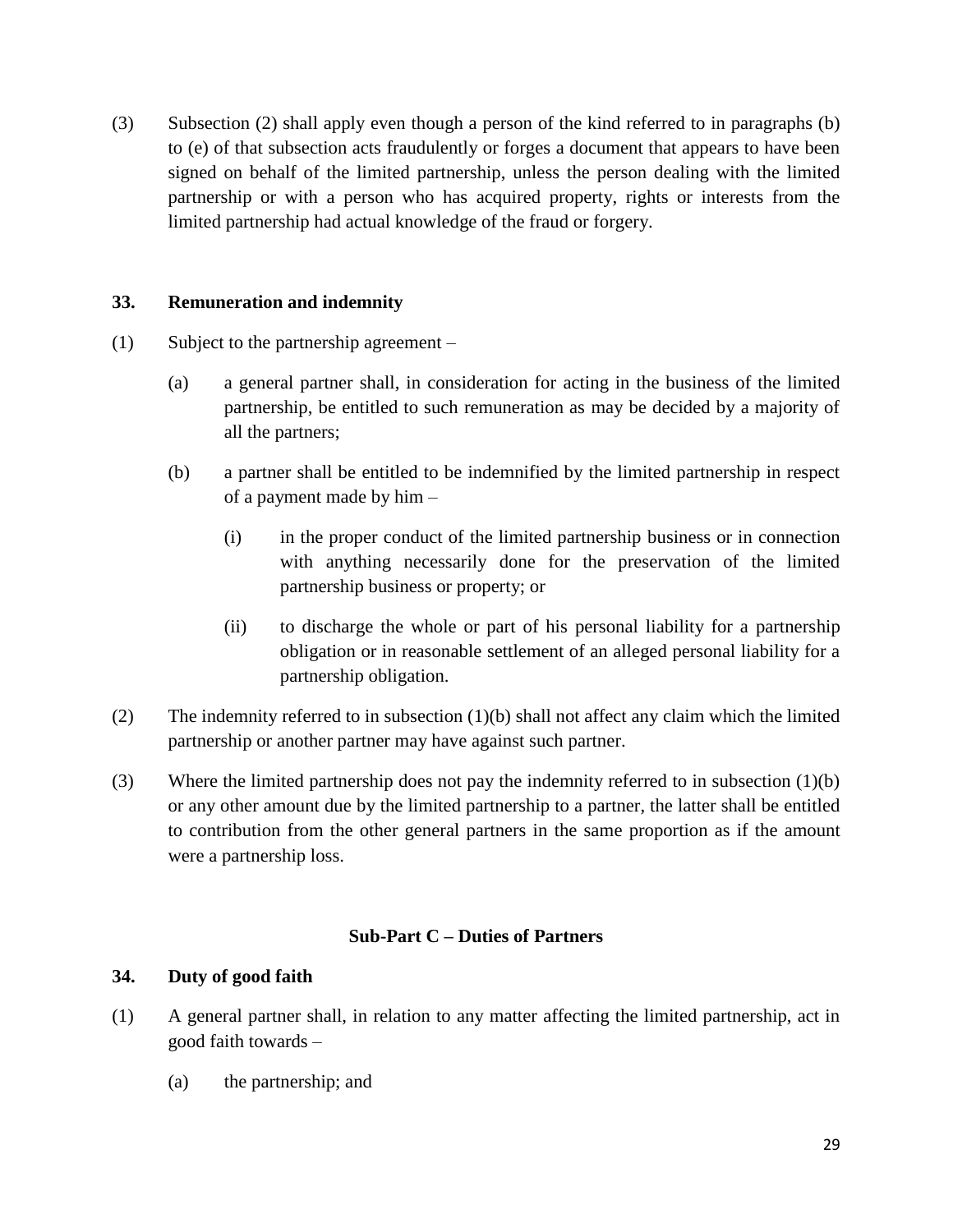- (b) each of the partners.
- (2) Any property of a limited partnership, other than a limited partnership having legal personality, which is –
	- (a) transferred to, vested in or held on behalf of any general partner; or
	- (b) transferred to or vested in the name of the limited partnership,

shall be held or deemed to be held by the general partner, or if more than one, by the general partners jointly, as an asset of the limited partnership in accordance with the terms of the partnership agreement.

(3) A general partner shall not use or deal with any property of a limited partnership for his own profit or for any purpose not connected with the limited partnership, except as otherwise provided in the partnership agreement.

## **35. Duty of general partners to provide accounts and information**

Every general partner shall provide true accounts of and full information on all matters affecting the limited partnership to any partner or his personal representative, and his assignee.

## **Sub-Part D – Partnership Property**

#### **36. Partnership property**

- (1) Partnership property shall be held and applied exclusively for the purposes of the limited partnership and in accordance with the partnership agreement –
	- (a) by the limited partnership itself, where it has legal personality pursuant to section 11;
	- (b) by the general partners, where the limited partnership does not have legal personality.
- (2) Where co-owners of any estate, or interest therein, which is not partnership property
	- (a) are partners as to the profits made from the use of such estate or interest; and
	- (b) purchase from those profits any other real property to be used in a similar manner,

the estate, or interest therein, so purchased shall belong to them, in the absence of any agreement to the contrary, not as partners, but as co-owners with the same respective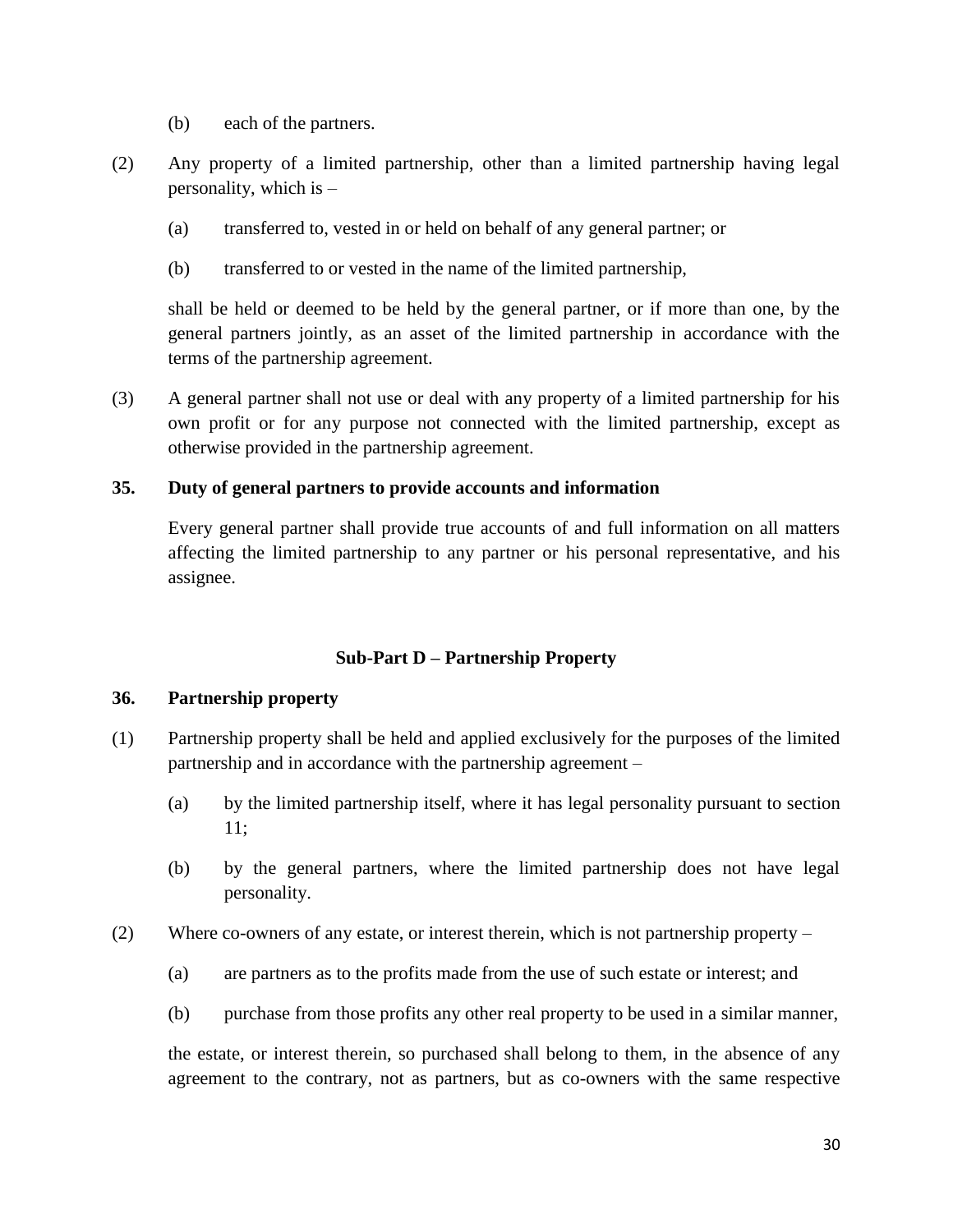rights and interests as they had, at the date of the purchase in the estate, or interest therein.

(3) Every property which is bought with money belonging to a limited partnership shall, unless otherwise provided in the partnership agreement, or where the contrary intention appears, be deemed to have been bought on behalf of the limited partnership.

## **37. Accountability of general partners for private profits**

- (1) Except as otherwise provided in the partnership agreement, every general partner shall account to the limited partnership for any benefit derived by him without the consent of the other partners from –
	- (a) any transaction concerning the limited partnership; or
	- (b) any use by him of the property of the limited partnership or name.
- (2) This section shall also apply to transactions undertaken after a partnership has been dissolved by the death of a partner but before the affairs of the limited partnership have been completely wound up by any surviving partner or by the personal representatives of the deceased partner.

## **38. Dealings by partners with limited partnership**

- (1) Except as otherwise provided in the partnership agreement, a partner may lend money to, borrow money from, and enter into transactions with, the limited partnership.
- (2) A limited partner having, with respect to anything done under subsection (1), a claim against the assets of the limited partnership shall rank as a creditor of the limited partnership in respect of such claim.
- (3) For the purposes of this section, the claim described in subsection (2) shall not include a claim for return of capital contributions.

## **PART VI – RECORDS AND AUDIT**

## **Sub-Part A – Records**

## **39. Records to be kept**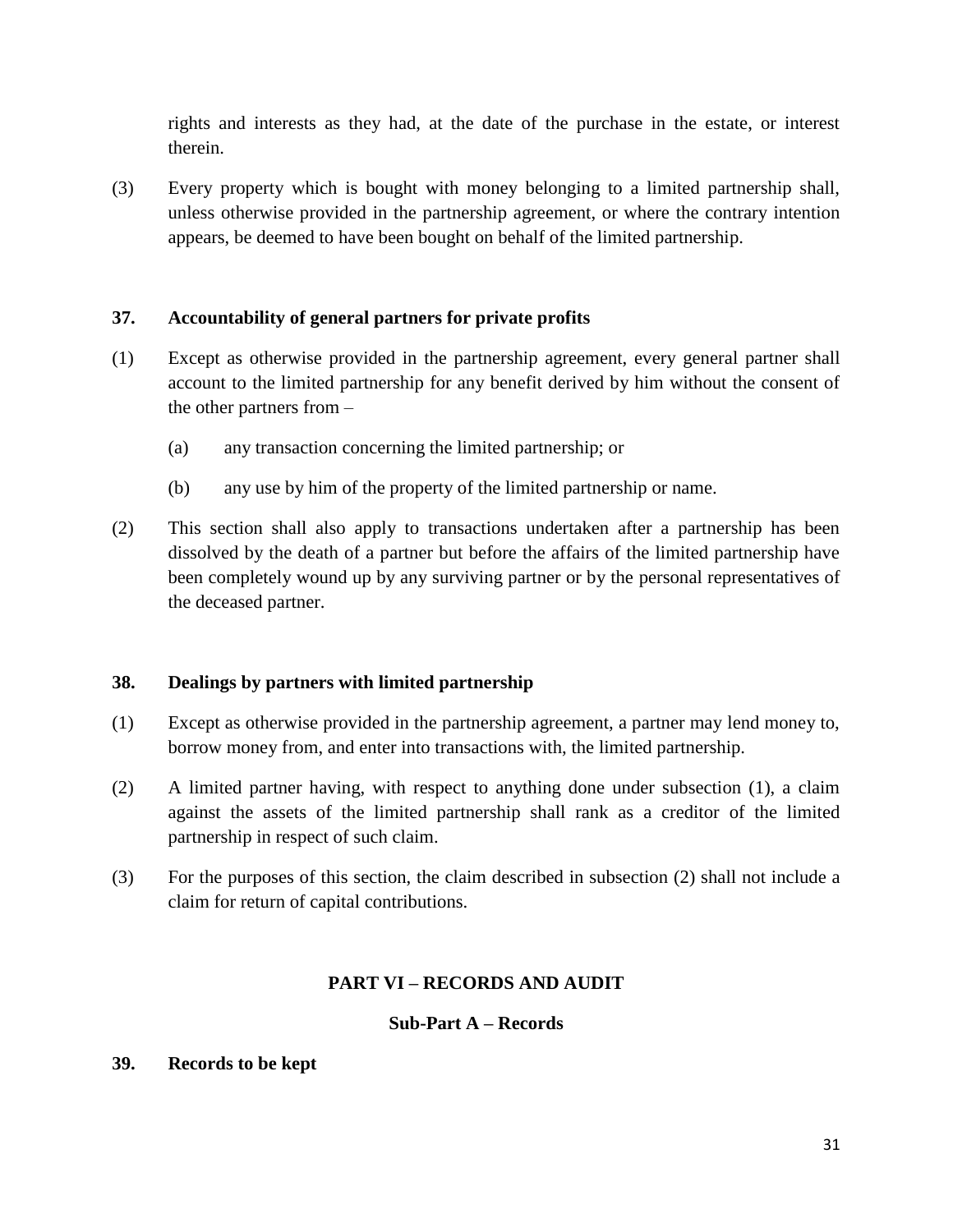- (1) Every limited partnership shall keep the following or a copy thereof at its registered office –
	- (a) the partnership agreement and every amendment thereof;
	- (b) a register of all the partners
		- (i) specifying whether the partners are general partners or limited partners; and
		- (ii) showing, in the case of an individual, his full name and address, or in the case of a body corporate or unincorporated body, its full name, its registered office or, if none, its principal place of business;
	- (c) the account of the capital contribution of each limited partner, showing whichever of the following is applicable in relation to him –
		- (i) the amounts and dates of his contributions;
		- (ii) the amounts agreed to be contributed and the times at which or events upon which the contributions are to be made;
		- (iii) the amount and date of any payment representing a return of his contributions or any part thereof;
		- (iv) where an agreement to make a contribution is released in whole or in part, the amount and date of the release;
	- (d) its accounting records, which shall
		- (i) be sufficient to show and explain the transactions of the limited partnership;
		- (ii) disclose with reasonable accuracy, at any time, the financial position of the limited partnership at that time;
		- (iii) enable the general partners to ensure that the balance sheet and profit and loss account of the limited partnership are prepared properly and in accordance with any applicable enactment; and
		- (iv) contain day-to-day entries of money received and spent by the limited partnership and the matters to which it relates and a record of the assets and liabilities of the limited partnership;
	- (e) the minutes of all meetings of the general partners;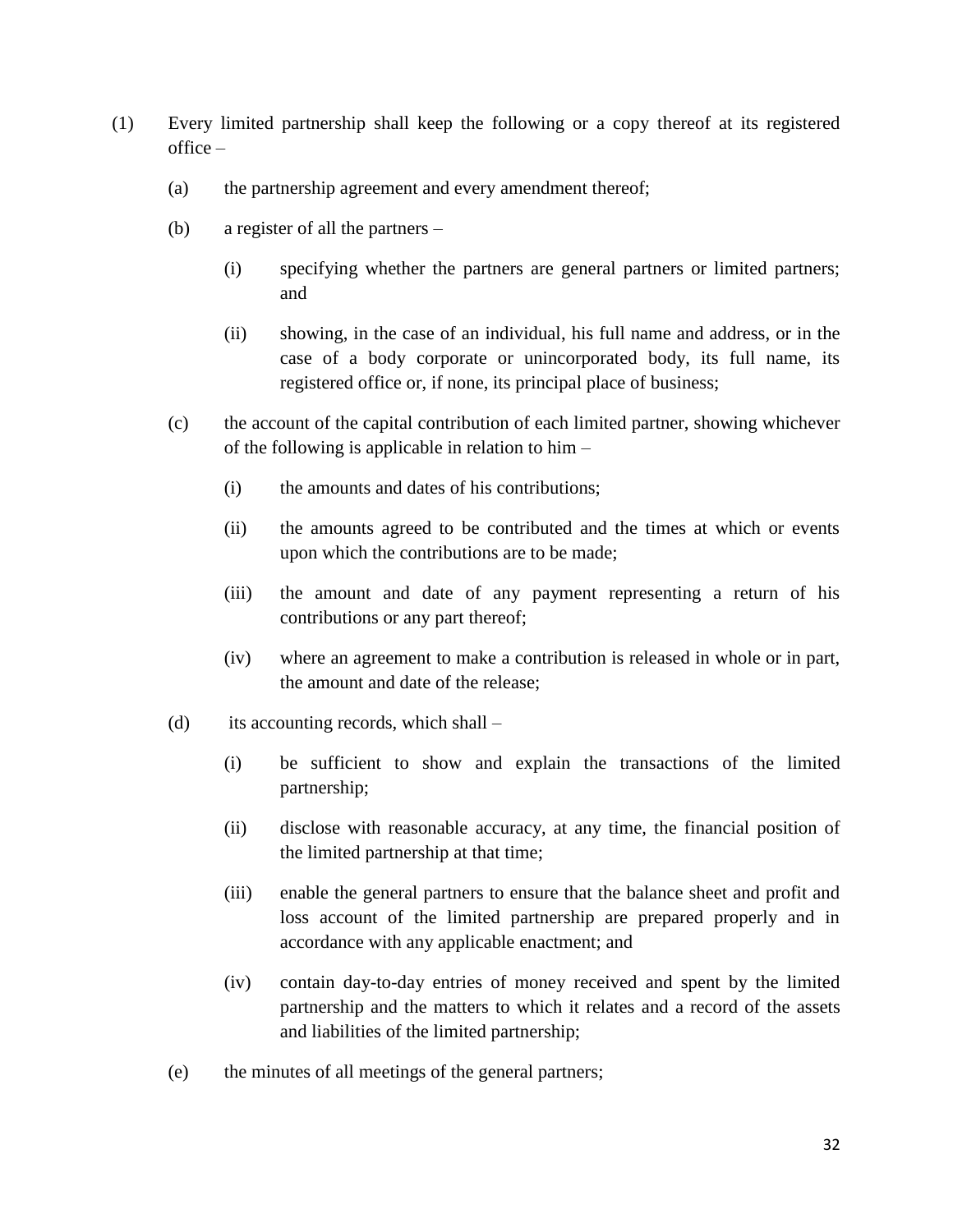- (f) all documents from time to time filed with the Registrar, including but not limited to the declaration referred to in section 19(2)(d); and
- (g) such other document or information as may be required to be kept by the Registrar.
- (2) Any accounting record which a limited partnership is required to keep under this section shall be preserved by it for a period of at least 7 years from the date on which it is made.
- (3) The documents specified in subsection  $(1)(b)$  and (c) shall be prima facie evidence of the matters required to be stated therein.
- (4) Any duty imposed by law to allow inspection or to furnish a copy of any account, record or other document required under this Act to be kept by a limited partnership shall be treated, where the matters in question are recorded in non-legible form, as a duty to allow inspection, or to furnish a copy of the relevant part of the recording in a legible form.

#### **40. Place where documents are to be kept**

- (1) Every document or a copy of every document required under subsection (1) to be kept at the registered office of the limited partnership shall, subject to the partnership agreement, be available for inspection by any partner during normal business hours.
- (2) Notwithstanding subsection (1), the documents specified in section 39(1)(d) may, instead of being kept at the registered office of the limited partnership, be kept at such other place as the general partners think fit and shall, subject to the partnership agreement, be available for inspection by any partner during normal business hours.
- (3) Where the documents referred to in subsection (2) are kept at a place outside Mauritius, the accounting records referred to in section  $39(1)(d)$  shall be sent to, and kept at, a place in Mauritius, where they shall, subject to the partnership agreement, be available for inspection by any partner during normal business hours.
- (4) The accounting records to be sent to and kept in Mauritius in accordance with subsection  $(3)$  shall  $-$ 
	- (a) disclose with reasonable accuracy the financial position of the business in question at intervals not exceeding 6 months; and
	- (b) enable the general partners to ensure that the balance sheet and profit and loss account of the limited partnership are prepared properly and in accordance with any applicable enactment.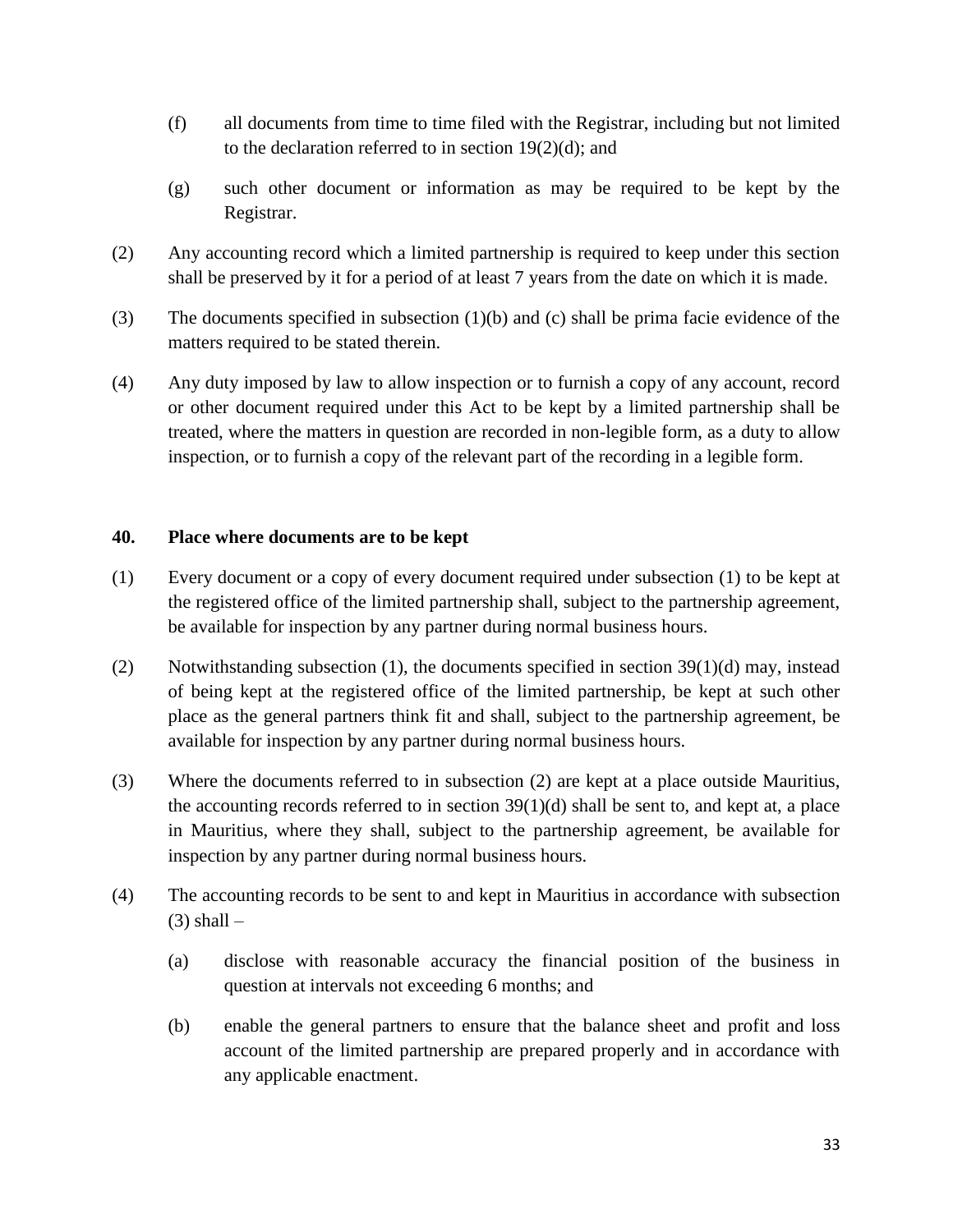#### **41. Form or record**

- (1) The records of a limited partnership required under section 39 shall be kept
	- (a) in the English or French language;
	- (b) in written form, or in a form or in a manner that allows the documents and information that comprise the records to be easily accessible and convertible into written form.
- (2) Any account, record or other document required under this Act to be kept by a limited partnership may be kept either by making entries in the books of the limited partnership or by recording the matter in question in any other manner, including in non-legible form.
- (3) Where the account, record or other document referred to in subsection (2) is kept otherwise than by making entries in a book –
	- (a) it shall be deemed for the purposes of this Act to have been kept at a place if access to it and written copies of it may be obtained at that place;
	- (b) adequate measures shall be taken for protecting them against unauthorised modification and for facilitating the detection of such unauthorised modification; and
	- (c) where it is recorded in non-legible form, the recording shall be capable of being reproduced in legible form.

#### **Sub-Part B – Auditor**

#### **42. Appointment of auditor**

- (1) A limited partnership shall appoint an auditor where so required under an enactment or by the partnership agreement.
- (2) Where an auditor is appointed by a limited partnership
	- (a) his remuneration shall be determined by the general partners; and
	- (b) the auditor may resign by giving notice in writing to the general partners.

### **43. Auditor to be licensed**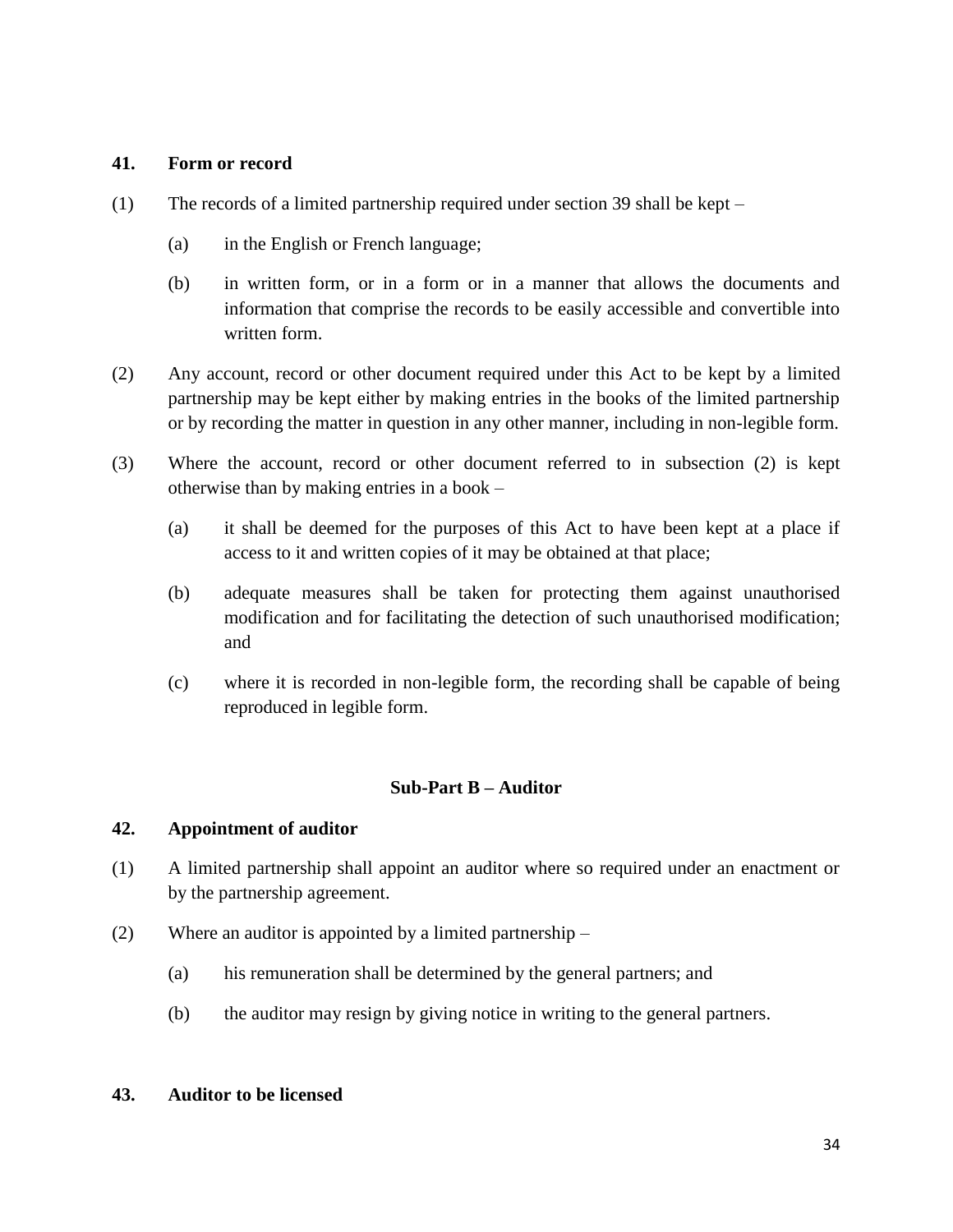A person shall not be appointed or act as an auditor of a limited partnership, other than a small limited partnership, unless the person is licensed under the Financial Reporting Act.

## **44. Report of auditor**

- (1) The auditor of a limited partnership shall make a report to the general partners on the financial statements which have been audited.
- (2) The auditor's report shall state
	- (i) the work done by the auditor;
	- (ii) the scope and limitations of the audit;
	- (iii) the existence of any relationship (other than that of auditor) which the auditor has with, or any interests which the auditor has in, the limited partnership, other than dealings with the limited partnership in the ordinary course of business not involving indebtedness to the limited partnership in an amount exceeding 10,000 rupees;
	- (iv) whether the auditor has obtained all information and explanations that the auditor has required;
	- (v) whether, in the auditor's opinion, as far as it appears from an examination, proper accounting records have been kept by the limited partnership;
	- (vi) whether, in the auditor's opinion, the financial statements give a true and fair view of the matters to which they relate, and where they do not, the respects in which they fail to do so and whether the financial statements have been prepared in accordance with the International Accounting Standards; and
	- (vii) whether, in the auditor's opinion, the financial statements comply with section 48, and where they do not, the respects in which they fail to do so.
- (3) The audit of the financial statements shall, in the case of a limited partnership other than a small limited partnership, be carried out in accordance with the International Standards on Auditing, and it shall be sufficient compliance with this section if the report of the auditor complies with the International Standards on Auditing.

#### **45. Access to information**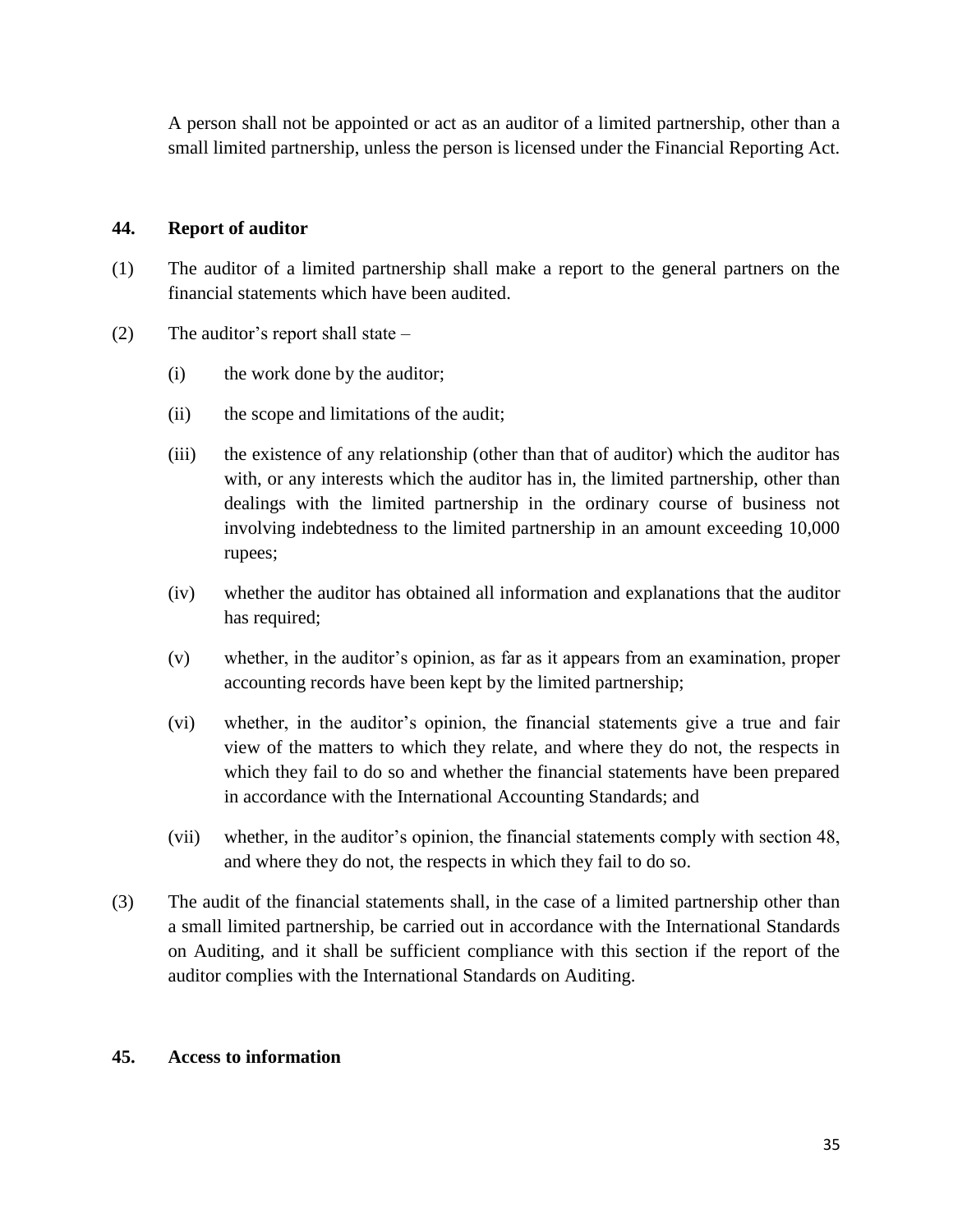- (1) The general partners of a limited partnership shall ensure that an auditor of the limited partnership has access at all times to the accounting records and other documents of the limited partnership.
- (2) An auditor of a limited partnership shall be entitled to request a partner or employee of the limited partnership such information and explanation as he thinks necessary for the performance of his duties as auditor.
- (3) A partner or employee who fails to comply with a request under subsection (2) shall commit an offence and shall, on conviction, be liable to a fine not exceeding 200,000 rupees.
- (4) It shall be a defence to an employee charged with an offence under subsection (3) to prove that –
	- (a) he did not have the information required in his possession or under his control; or
	- (b) by reason of the position occupied by him or the duties assigned to him, he was unable to give the explanations required,

as the case may be.

## **46. Small limited partnership**

- (1) A small limited partnership need not appoint an auditor licensed under the Financial Reporting Act.
- (2) In this Act, a limited partnership shall be a small limited partnership where
	- (a) the turnover of the limited partnership in respect of its last preceding accounting period is less than 50 million rupees or such other amount as may be prescribed; and
	- (b) it is not a limited partnership holding a Global Business Licence.
- (3) In the application of subsection (2) to any period which is an accounting period for a limited partnership but not in fact a calendar year, the maximum figure for the turnover in subsection (2)(a) shall be proportionately adjusted.

#### **Sub-Part C – Financial Statements**

#### **47. Obligation to prepare financial statements**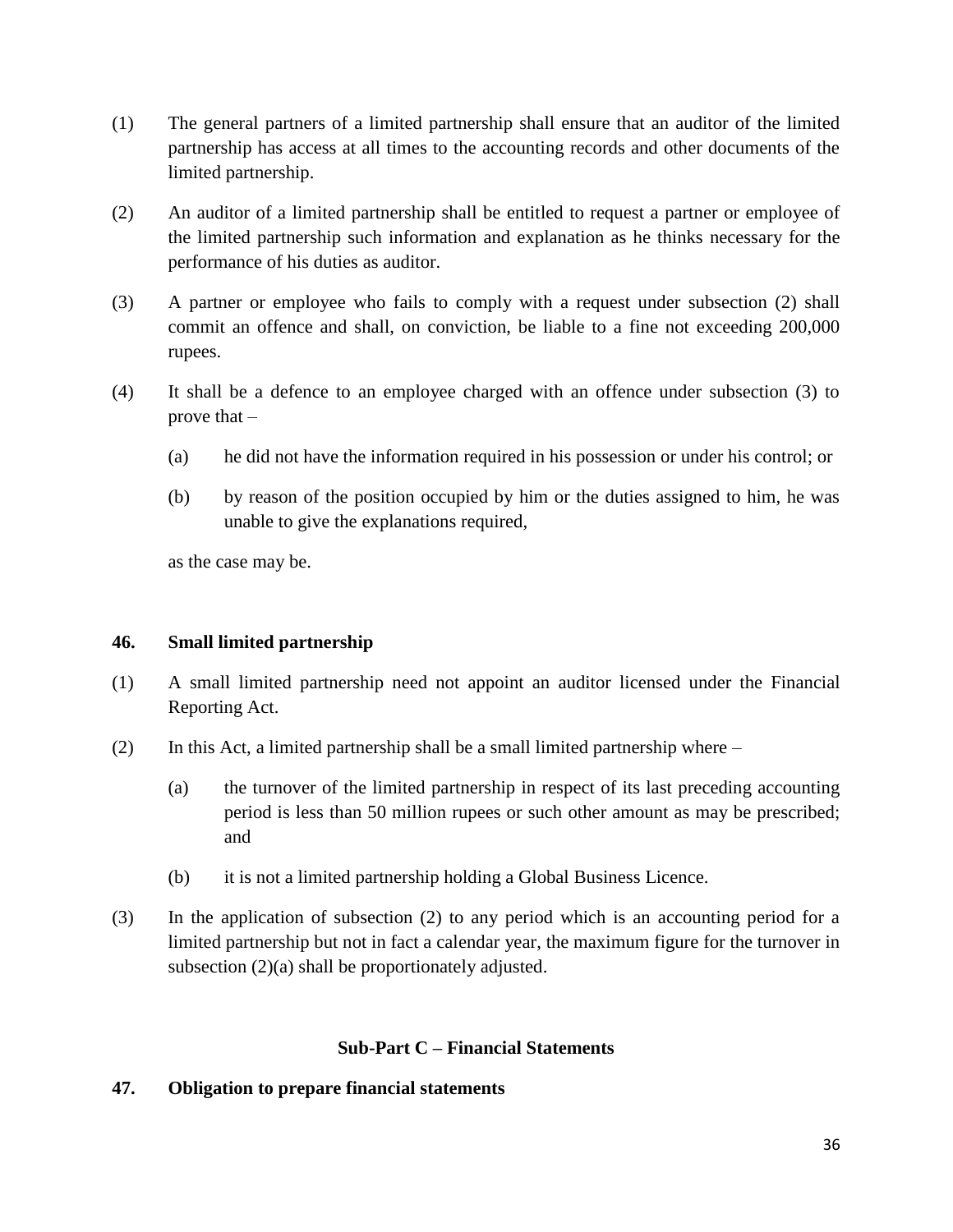- (1) Every limited partnership shall prepare, within 6 months after the balance sheet date of the limited partnership, financial statements that comply with section 48 are –
	- (a) completed in relation to the limited partnership at its balance sheet date; and
	- (b) dated and signed on behalf of the limited partnership by all general partners or in accordance with its partnership agreement.
- (2) The Registrar may, where he considers it appropriate to do so, extend the period of 6 months specified in subsection (1).
- (3) This section shall also apply to a foreign limited partnership which conducts business in Mauritius.

## **48. Content and form of financial statements**

- (1) Subject to the other provisions of this section, the financial statements of a limited partnership shall present fairly the financial position, financial performance and, where stated, the cash flow of the limited partnership.
- (2) The financial statements shall
	- (a) be prepared in accordance with and comply with the International Accounting Standards; and
	- (b) comply with any requirement which applies to the financial statements of the limited partnership under any other enactment.
- (3) The financial statements of a small limited partnership shall comply with any regulations made under this Act or any accounting standards issued or any regulations made under the Financial Reporting Act which prescribe the form and content of financial statements for small limited partnerships.
- (4) Where, in complying with the standards or regulations referred to in subsections (2) and (3), the financial statements do not present fairly the matters to which they relate, the general partners shall add such other information and explanations as are necessary to present fairly those matters.

## **49. Financial statements to be presented in Mauritius currency**

(1) Subject to the other provisions of this section, a limited partnership shall present its financial statements in Mauritius currency.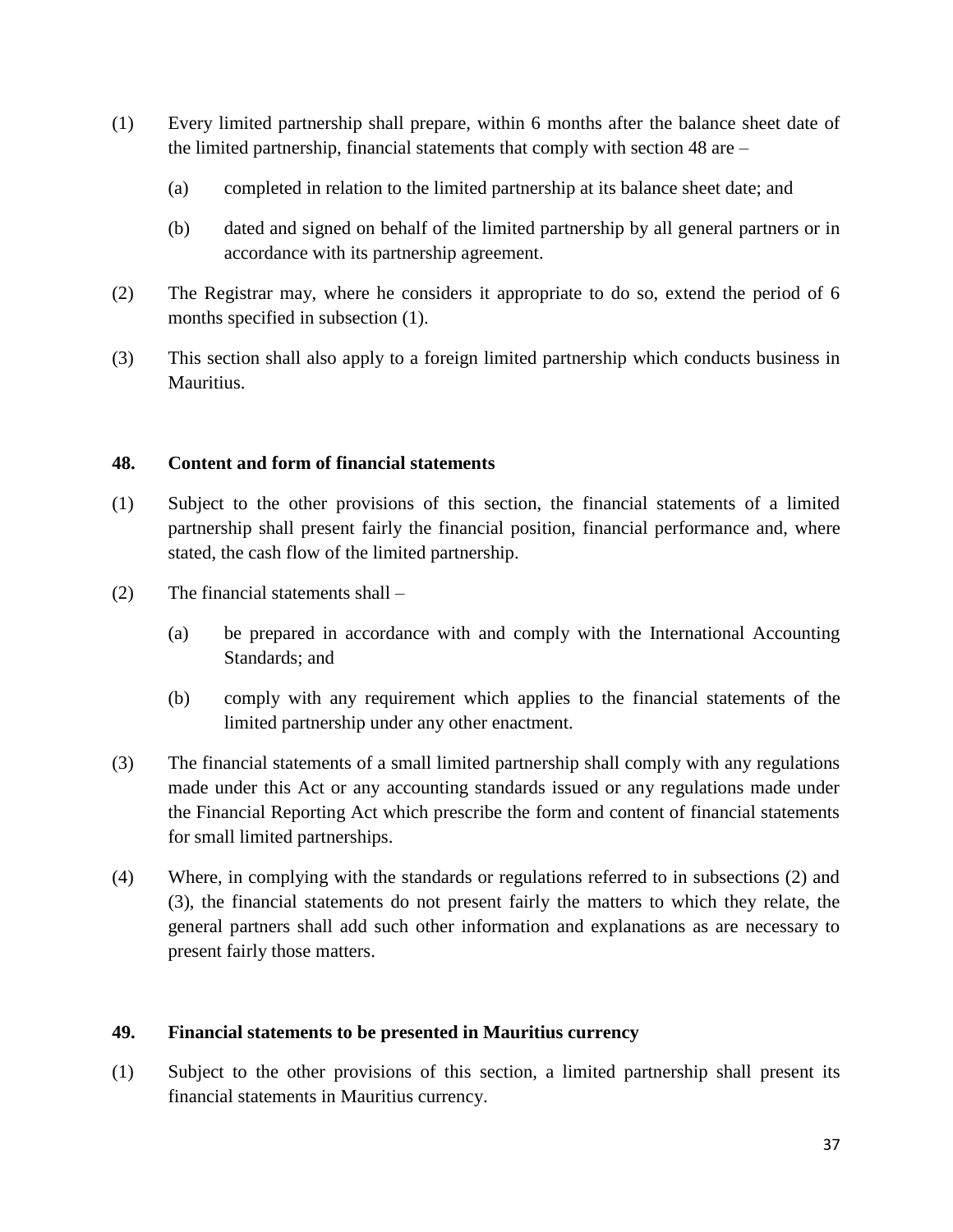- (2) The Registrar may approve the presentation by a limited partnership of its financial statements in a foreign currency where he is satisfied –
	- (a) that the principal operational activity of the limited partnership during the accounting year in question has been undertaken in that foreign currency; and
	- (b) that the presentation of the financial statements in that foreign currency shall result in the financial statements providing a more faithful view of the affairs of the limited partnership than by presentation in Mauritius currency.
- (3) Where approval is given by the Registrar under subsection (2), the limited partnership shall provide in a note to the balance sheet a statement of the average exchange rate on balance sheet date as provided by the Bank of Mauritius.
- (4) A limited partnership which, with the approval of the Registrar, presents its financial statements in a foreign currency shall not revert to presentation of its financial statements in Mauritius currency, or any other foreign currency without first obtaining the further approval of the Registrar and where such approval is given, it shall state in a note to the financial statements the reason for the change in the currency in which the financial statements are presented.

#### **50. Registration of financial statements**

- (1) Subject to subsection (4), every limited partnership, other than a small limited partnership, shall ensure that, within 28 days after the financial statements of the limited partnership are required to be signed, copies of those statements together with a copy of the report of the auditor on those statements are filed with the Registrar for registration.
- (2) The copies filed with the Registrar under this section shall be certified to be correct copies by all the general partners of the limited partnership.
- (3) A small limited partnership shall file with the Registrar for registration with the annual return required to be submitted under section 53, a financial summary containing such information as he may require or the financial statements in accordance with section 48.
- (4) A limited partnership holding a Global Business Licence shall file its financial statements and report of the auditor with the Commission.
- (5) Where the audited financial statements are filed with the Commission under subsection (4), the Commission shall give notice to that effect to the Registrar.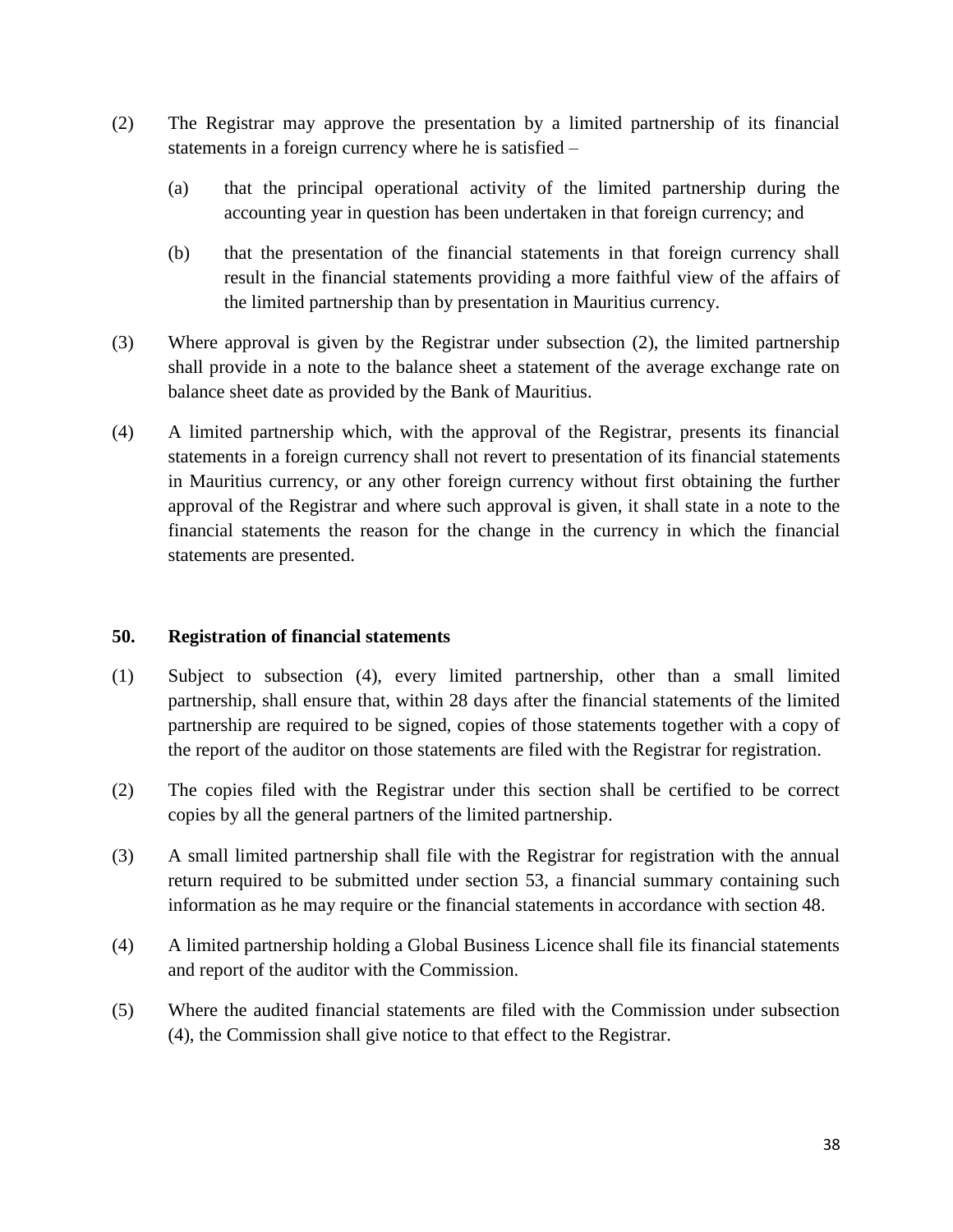## **51. Meaning of "balance sheet date"**

- (1) In this Act, the term "balance sheet date", in relation to a limited partnership, means such date as the general partners of the limited partnership have adopted as the balance sheet date of the limited partnership and notified to the Registrar under subsection (7).
- (2) Subject to subsections (3) and (4), a limited partnership shall have a balance sheet date in each calendar year.
- (3) A limited partnership may not have a balance sheet date in the calendar year in which it is incorporated registered where its first balance sheet date is in the following calendar year and is not later than 18 months after the date of its formation or registration under this Act.
- (4) Where a limited partnership changes its balance sheet date, it may not have a balance sheet date in a calendar year if –
	- (a) the period between any 2 balance sheet dates does not exceed 18 months; and
	- (b) the Registrar approves the change of balance sheet date before it is made.
- (5) The Registrar may approve a change of balance sheet date for the purposes of subsection (4) with or without conditions.
- (6) Where a limited partnership changes its balance sheet date, the period between any 2 balance sheet dates shall not exceed 18 months.
- (7) Where a limited partnership adopts a balance sheet date other than 31 December, or changes its balance sheet date, it shall forthwith give notice of the balance sheet date of the limited partnership to the Registrar and upon receipt of that notice by the Registrar, the adoption or change of the balance sheet date shall have effect.

## **[Amended by Act 27/12]**

#### **52. Meaning of "financial statements"**

- (1) In this Act, the term "financial statements", in relation to a limited partnership and its balance sheet date, means –
	- (a) a balance sheet for the limited partnership as at the balance sheet date; and
	- (b) an income statement which shall
		- (i) in the case of a limited partnership trading for profit, be a profit and loss statement for the limited partnership in relation to the accounting period ending at the balance sheet date; and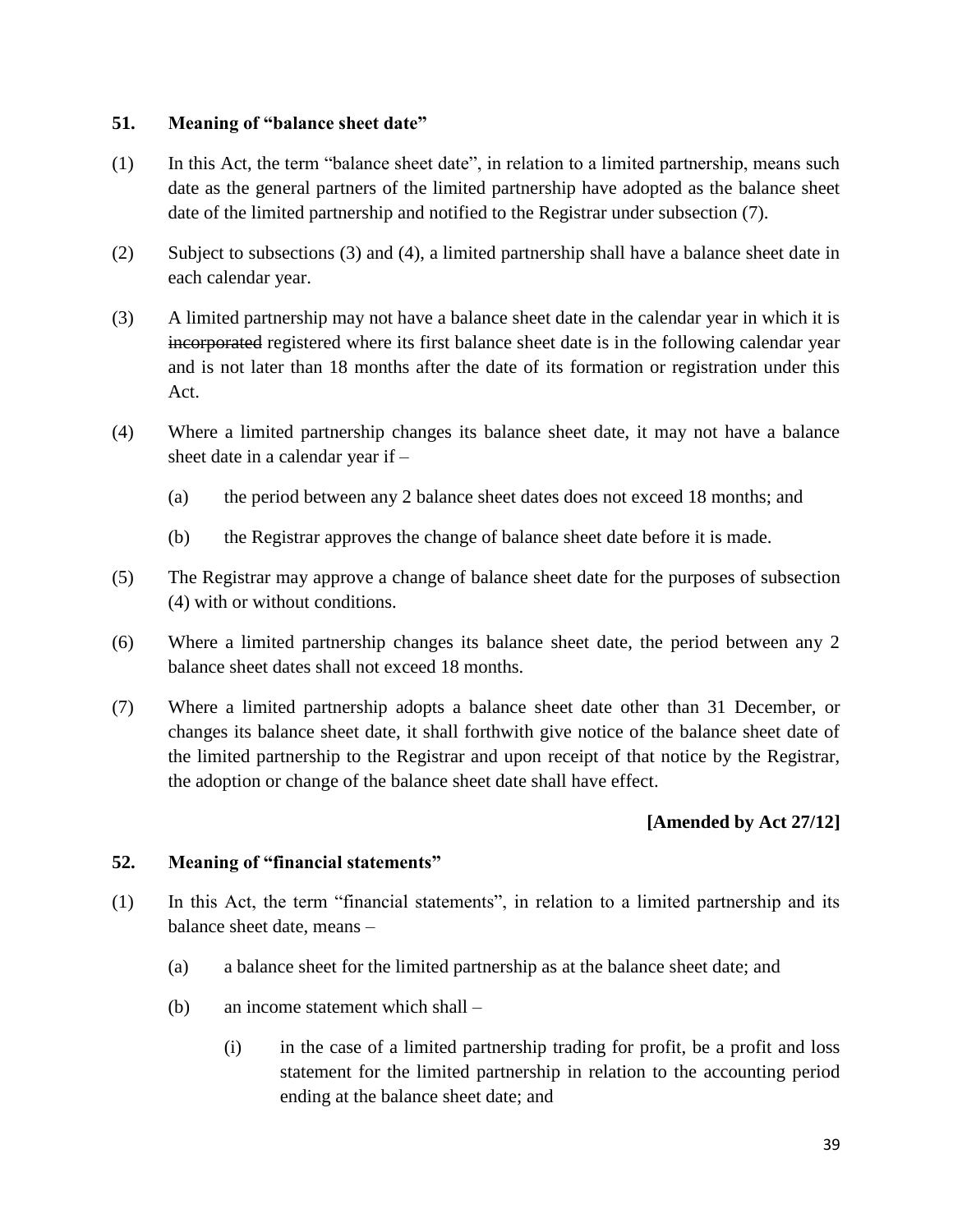(ii) in the case of a limited partnership not trading for profit, be an income and expenditure statement for the limited partnership in relation to the accounting period ending at the balance sheet date,

together with any notes or documents giving information relating to the balance sheet or income statement, including a statement of accounting policies.

- (2) The financial statements shall, in the case of limited partnerships which are required to comply with the International Accounting Standards, also include –
	- (a) a statement of changes in the contributions of the partners between its last two balance sheet dates; and
	- (b) a cash flow statement.

## **53. Filing of annual return**

- (1) Every limited partnership shall, once every year, during the month allocated to the limited partnership for the purpose, submit to the Registrar, for registration, an annual return of the limited partnership in such form and manner as the Registrar may approve.
- (2) The annual return of a limited partnership shall state the following
	- (a) its name;
	- (b) its registered number;
	- (c) its registered address;
	- (d) the names and addresses of its general partners;
	- (e) the names and addresses of its general partners who have ceased to be general partners; and
	- (f) such other information as may be required by the Registrar.
- (3) The annual return shall be dated as at a day within the month during which the return is required to be submitted to the Registrar and the information required to be contained in it shall be compiled as at that date.
- (4) The annual return shall be signed by a general partner of the limited partnership.
- (5) Upon registration of a limited partnership under this Act, the Registrar shall allocate a month to the limited partnership for the purpose of this section.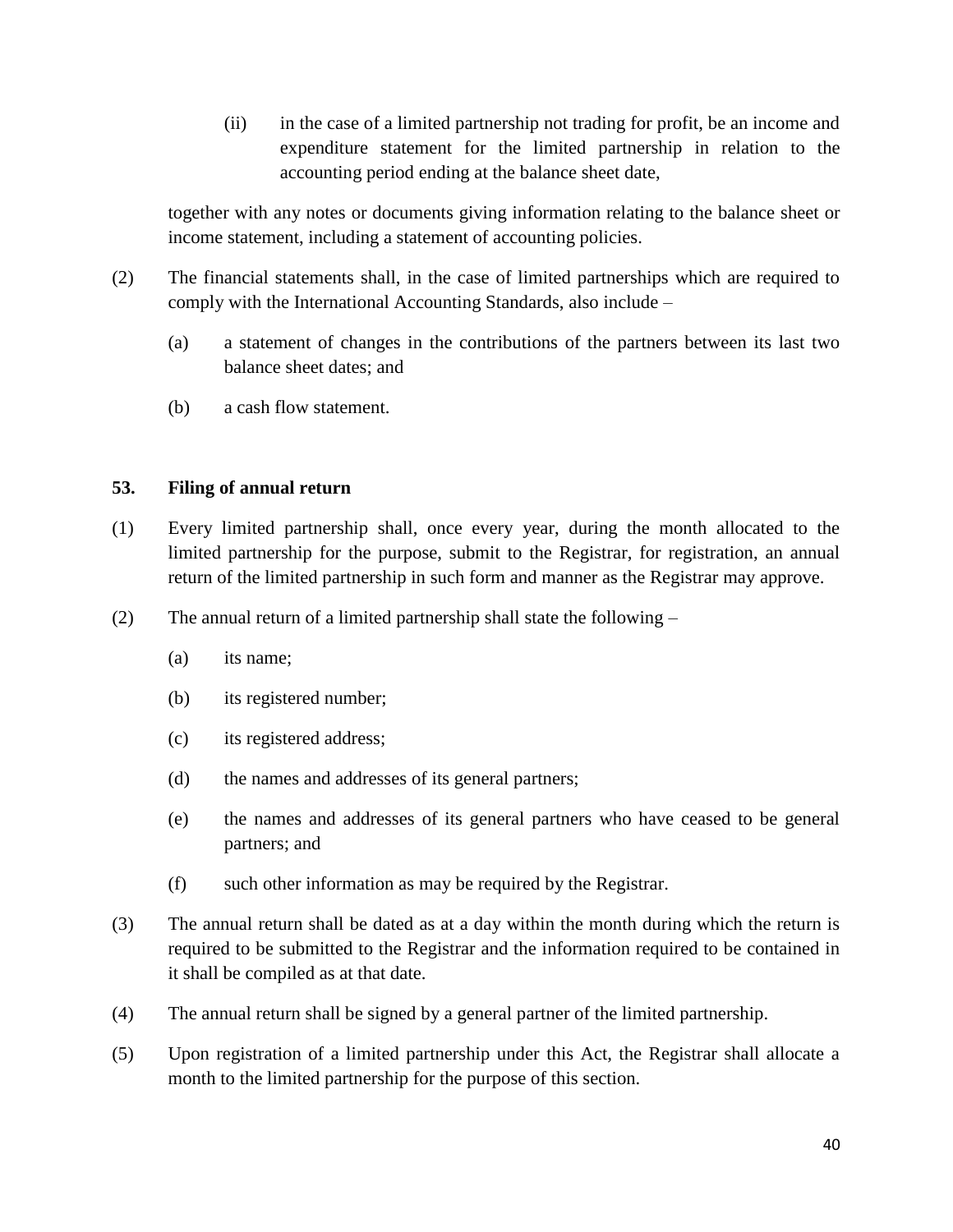- (6) Notwithstanding subsection (1), a limited partnership shall not be required to submit an annual return in the first year of registration.
- (7) Where a limited partnership fails to comply with subsections (1) to (4), it shall commit an offence and shall, on conviction, be liable to a fine not exceeding 50,000 rupees.

## **54. Return of limited partner's contribution**

- (1) A limited partner shall not, whether during his term as partner or on ceasing to be a partner, or at any time thereafter, or on dissolution of the limited partnership or otherwise, receive any payment representing a return of any part of his contribution to the limited partnership unless, at the time of and immediately following the making of the payment, the limited partnership is certified by the general partner, or if more than one, by a majority of the general partners, to be solvent.
- (2) Where the limited partnership is insolvent at the time of or immediately following the making of the payment referred to in subsection (1), or in the event of the insolvency of the limited partnership within a period of 6 months immediately following the time of the making of any such payment, the payment shall, for a period of one year from the date of its receipt by the partner, be repayable by him to the extent necessary to discharge any debt of the limited partnership incurred at a time when his contribution formed part of the assets of the limited partnership.
- (3) Subject to subsections (1) and (2), a limited partner may demand the return of his contribution –
	- (a) on the dissolution of the limited partnership; or
	- (b) at such time or upon the occurrence of such event as may be specified in the partnership agreement.
- (4) A partner may, notwithstanding the nature of his contribution, demand and receive only money in return, unless –
	- (a) there is a statement to the contrary in the partnership agreement; or
	- (b) all partners agree otherwise.
- (5) A distribution of any asset of a limited partnership to a limited partner shall be deemed to be a return of contribution for the purposes of subsection (1) to the extent that the distribution reduces the value of his share of the assets of the partnership, calculated on the basis of the value of the net assets of the limited partnership, below the value of the amount contributed or agreed to be contributed by him.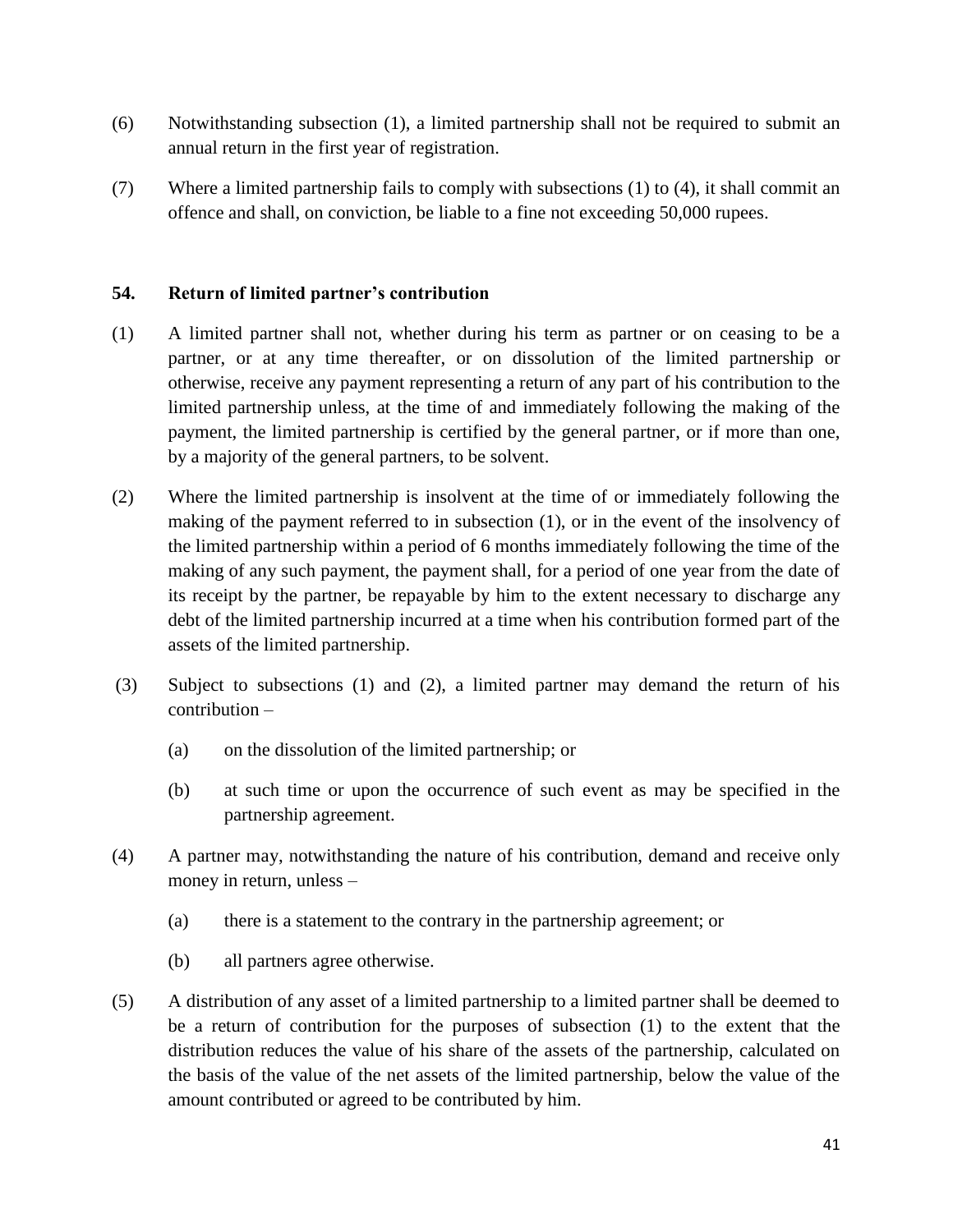- (6) (a) Any reference in this section to the receipt by a partner of a payment shall include a reference to the release of any debt owed by him and forming part of the assets of the limited partnership, including any obligation on his part to make a contribution to the capital of the limited partnership.
	- (b) Any reference in subsection (2) to the making of a repayment by a partner shall be deemed to include a reference to the due performance or discharge by him of the debt or obligation.
- (7) This section is subject to the provisions of section 60.

## **PART VII - DISSOLUTION OF LIMITED PARTNERSHIP**

#### **55. Dissolution of limited partnership**

- (1) A limited partnership shall be dissolved upon the occurrence of any of the following events –
	- (a) upon the happening of any event specified in that respect in the partnership agreement;
	- (b) upon the expiration of its fixed duration, unless notice of its continuance is filed with the Registrar not less than 15 days before the date of expiration;
	- (c) where no duration is fixed for the partnership to exist, upon the agreement of a majority of the general partners;
	- (d) upon the written agreement of all partners that the partnership shall be dissolved;
	- (e) upon the death, legal incapacity, retirement, resignation, removal, bankruptcy or dissolution of a general partner, unless –
	- (i) the partnership agreement permits the business of the limited partnership to be carried on by the remaining general partners and there is, at the time of the death or other event, at least one other general partner to carry on the business of the limited partnership;
	- (ii) another general partner is validly appointed to the partnership immediately upon the death or other such event; or
	- (iii) within a period of 90 days immediately following the date of the death or other such event, all remaining partners agree in writing to the continuation of the business of the limited partnership and to the appointment, effective as from that date, of such additional general partners as may be necessary or desirable; or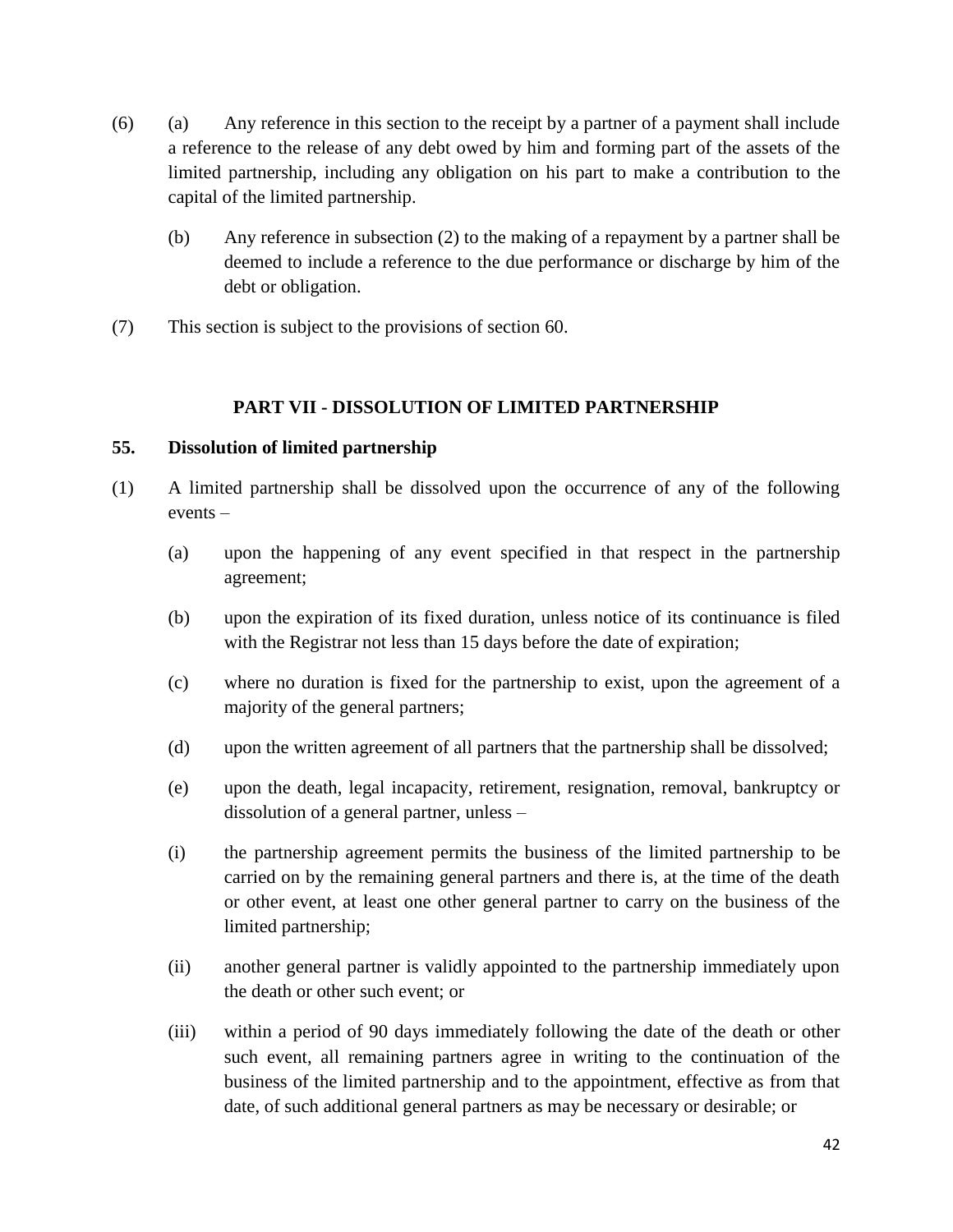- (f) upon the making by the Court of an order
	- (i) under section 56(1) for the dissolution of the limited partnership; or
	- (ii) under section  $71(1)(ii)$  directing the deletion from the Register of the particulars of registration of the limited partnership.
- (2) Subject to the partnership agreement
	- (a) a limited partnership shall not be dissolved by  $-$ 
		- (i) any change in the limited partners; or
		- (ii) the bankruptcy, death, retirement, removal, resignation, legal incapacity or dissolution of any limited partner, whether an individual, body corporate or unincorporated body; and
	- (b) a limited partner may not dissolve a limited partnership by notice.
- (3) A limited partnership shall not be dissolved unless a notice of dissolution signed by a general partner is delivered to the Registrar and published in 2 daily newspapers and in the *Gazette*.

## **56. Dissolution of limited partnership by Court**

- (1) The Court may order the dissolution of a limited partnership on the application of any partner or creditor of the limited partnership or on the application of the Registrar, where in its opinion –
	- (a) it is not reasonably practicable for the limited partnership to carry on its business in conformity with the partnership agreement;
	- (b) the limited partnership is insolvent;
	- (c) there has been, in relation to the limited partnership, a failure to comply with a notice of the Registrar under section 17(6);
	- (d) the affairs of the limited partnership are being conducted in such a way as to defraud creditors, whether of the limited partnership or of any other person, or in an unlawful manner;
	- (e) there has been persistent default by the limited partnership or by any of its general partner in complying with the requirements or conditions under this Act;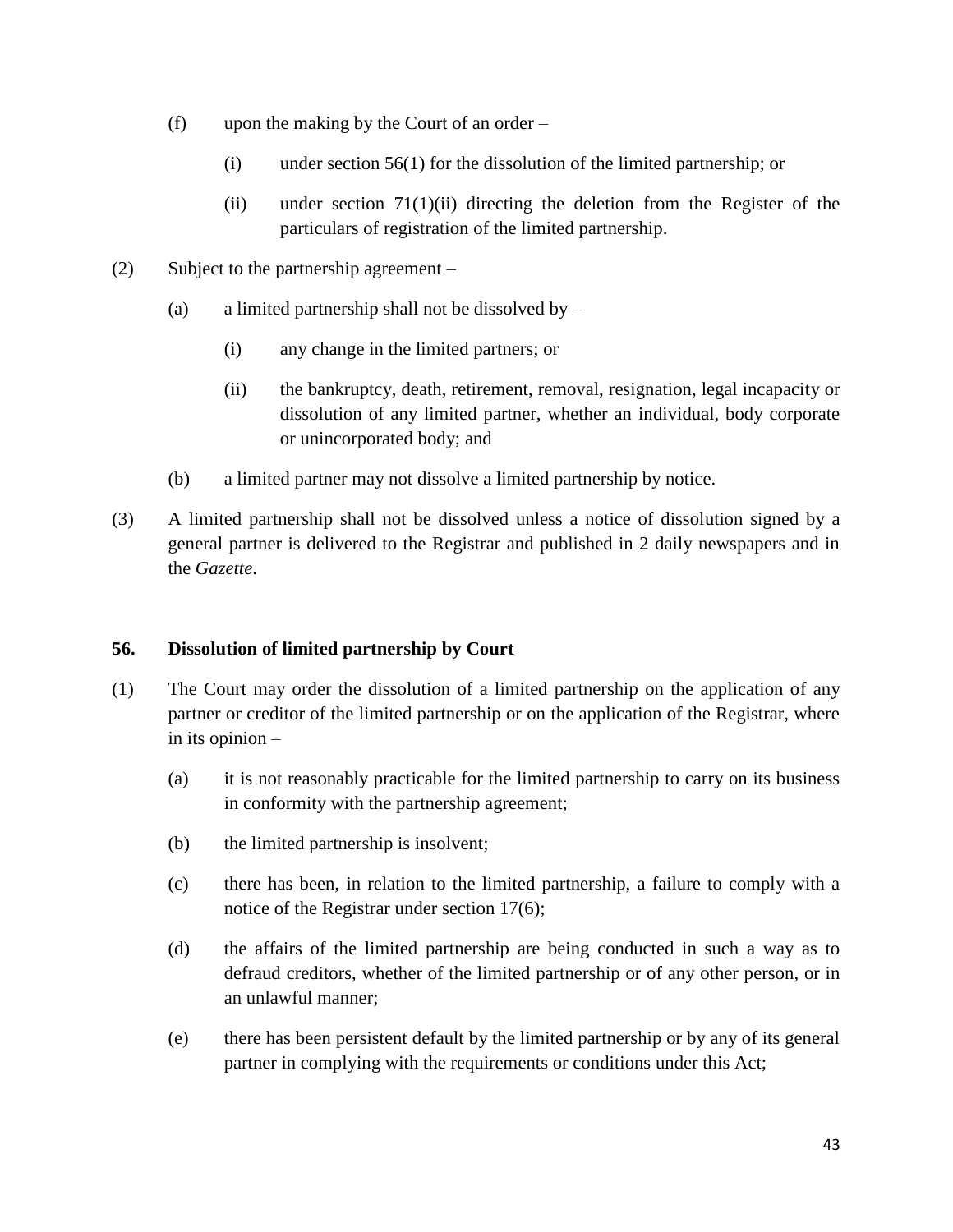- (f) persons connected with the formation or management of the limited partnership have, in connection with it, been guilty of fraud, misfeasance, breach of fiduciary duty or other misconduct in relation to the limited partnership or any of its partner; or
- (g) it is just and equitable to do so.
- (2) Upon making an order under subsection (1) for the dissolution of a limited partnership or at any time thereafter, the Court may make such other orders in relation to the dissolution as it considers appropriate, including one for the appointment of one or more liquidators to wind up the affairs of the limited partnership and distribute its assets.
- (3) Where a limited partnership has been dissolved under this section, the partner making the application, or where a liquidator has been appointed by the Court, the liquidator, shall cause the relevant order of the Court to be delivered to the Registrar within 14 days after the order is made and the Registrar shall, upon delivery of the order, cancel the registration of the limited partnership.

#### **57. General provisions on dissolution of limited partnership**

- (1) Upon the dissolution of a limited partnership, its affairs shall, unless a liquidator has been appointed by the Court under section 56(2) or under this section, be wound up by the general partners.
- (2) Upon the dissolution of a limited partnership, no limited partner may, except in accordance with sections 54 and 56 –
	- (a) withdraw any part of his contribution; or
	- (b) claim as a creditor of the limited partnership.
- (3) Upon the dissolution of a limited partnership or at any time thereafter, the Court may, on the application of any partner or assignee of the limited partnership or any creditor, make such orders in relation to the dissolution as it considers appropriate, including one for the appointment of one or more liquidators to wind up the affairs of the partnership and distribute its assets.
- (4) On the appointment of a liquidator, whether under this section or under section 44, all powers of the general partners shall cease, and any person who knowingly purports to exercise any power of a general partner, when pursuant to this subsection those powers have ceased, shall commit an offence.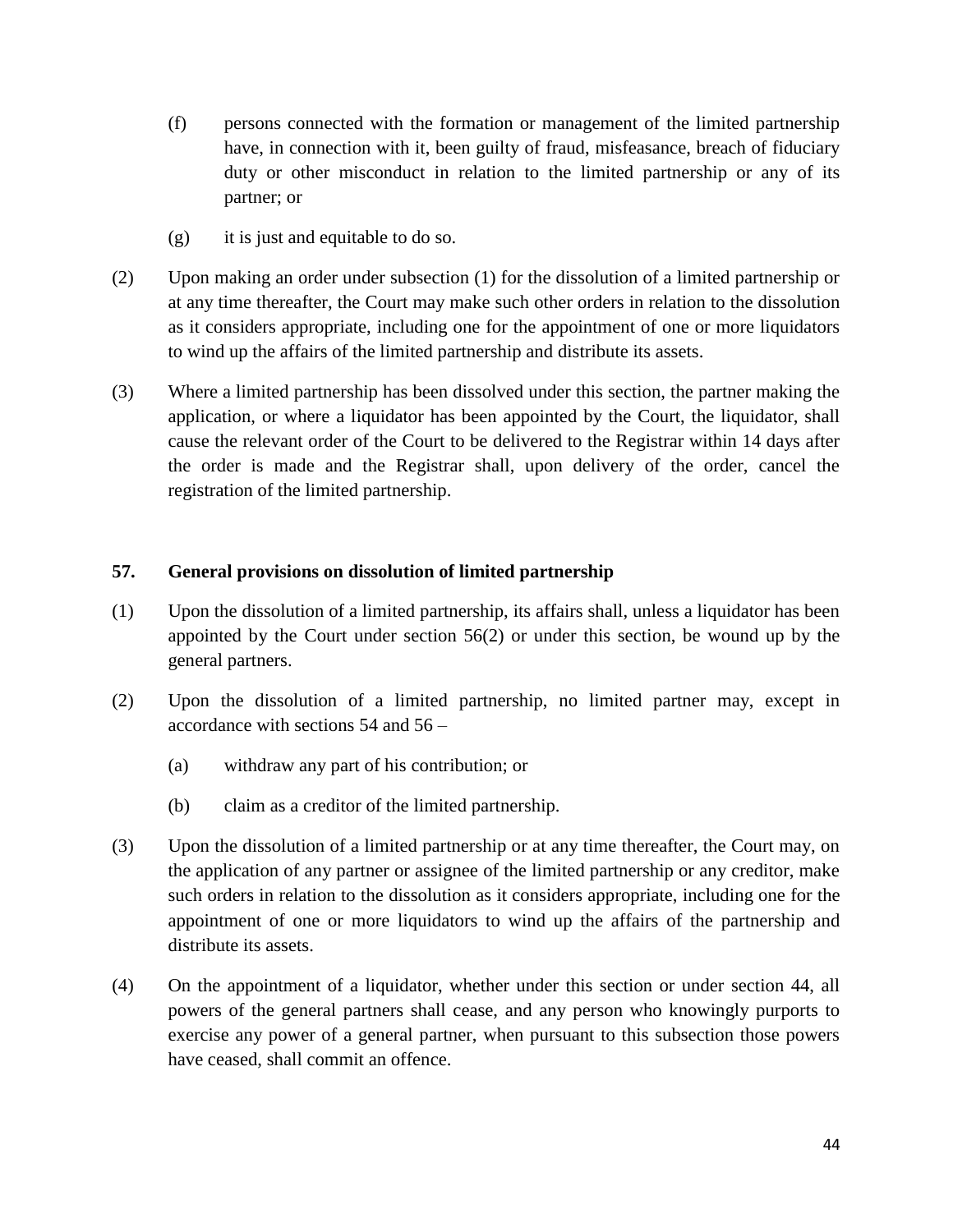- (5) Upon the dissolution of a limited partnership, the limited partnership shall cease to carry on business except to the extent necessary for its beneficial winding up and any person who knowingly purports to carry on business in contravention of this subsection shall commit an offence.
- (6) All expenses incurred in the dissolution of a limited partnership, including the remuneration of the liquidator, shall be payable from the assets of the limited partnership in priority to all other debts.
- (7) Upon the dissolution of a limited partnership, notwithstanding the fact that, pursuant to subsection (8)(c), the certificate of registration ceases to be valid, the persons winding up the affairs of the limited partnership, in the name of and for and on behalf of the limited partnership –
	- (a) may, to the extent necessary for the beneficial winding up of the limited partnership, prosecute, defend or settle any civil or criminal action;
	- (b) shall dispose of the property of the partnership and realise its assets; and
	- (c) shall, in accordance with section  $60 -$ 
		- (i) discharge the debts of the limited partnership; and
		- (ii) distribute to the partners any remaining assets of the limited partnership,

without prejudice to the personal liability of the partners.

- (8) Upon the dissolution of a limited partnership
	- (a) notice of the dissolution shall, within a period of 7 days from the date of dissolution, be filed with the Registrar and published in the *Gazette*;
	- (b) the Registrar shall, as soon as is reasonably practicable, delete the inscription relating to the partnership from the Register; and
	- (c) the certificate of registration of the limited partnership shall cease to be valid.
- (9) Where subsection (8)(a) has not been complied with, the general partners of the limited partnership –
	- (a) shall each commit an offence; and
	- (b) shall each continue to incur liability as if they were the general partners of a limited partnership which had not been dissolved.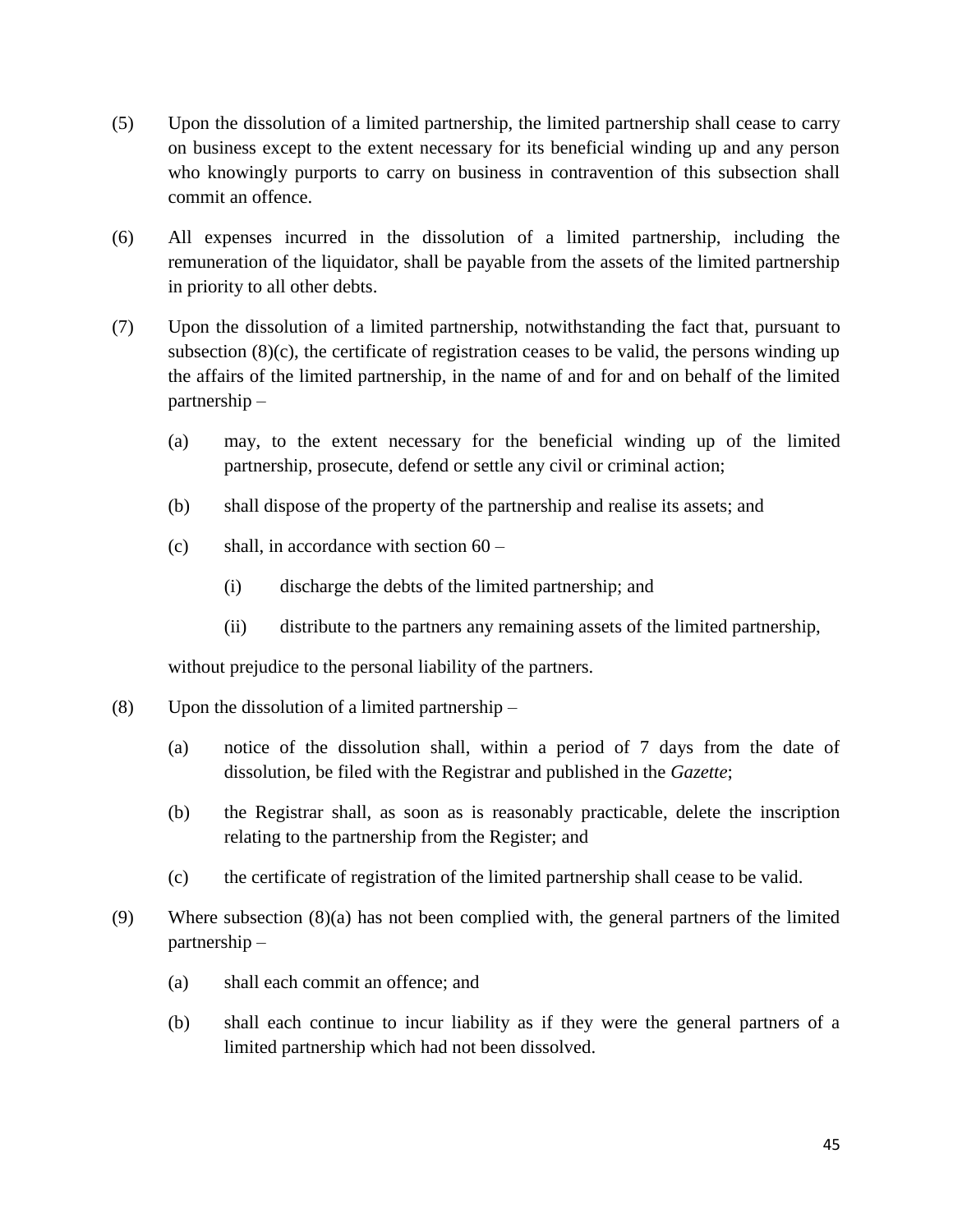- (10) The dissolution of a limited partnership shall be deemed to take place upon the earlier of the following –
	- (a) the date of the occurrence of the event upon which, under this Act, the limited partnership is dissolved; or
	- (b) the date of the order of the Court under section  $56(1)$  for its dissolution.
- (11) As soon as the affairs of the limited partnership are fully wound up, the persons who conducted the winding up shall –
	- (a) prepare an account of the winding up, giving details of the conduct thereof and the disposal of the property of the limited partnership, and stating whether or not any state of affairs described in section 59 has come to their attention; and
	- (b) provide all partners with a copy of the said account.
- (12) The persons conducting the winding up of a limited partnership may seek the directions of the Court on any matter arising in relation to the winding up, and upon such an application, the Court may make such order as it considers appropriate.

#### **58. Rights of partners to partnership property**

Upon the dissolution of a limited partnership, every partner will be entitled, as against the other partners and all persons claiming through them in respect of their interests as partners –

- (a) to have the property of the partnership applied in payment of the partnership's debts; and
- (b) thereafter, to have the surplus assets applied in payment of what is respectively due to the partners after deducting what is respectively owed to the limited partnership.

#### **59. Personal liability in event of insolvency**

- $(1)$  In any case where
	- (a) a limited partnership has been dissolved and is unable to pay its debts; and
	- (b) there has been in relation to the limited partnership a contravention of section 54 which –
		- (i) has contributed to the inability of the partnership to pay its debts;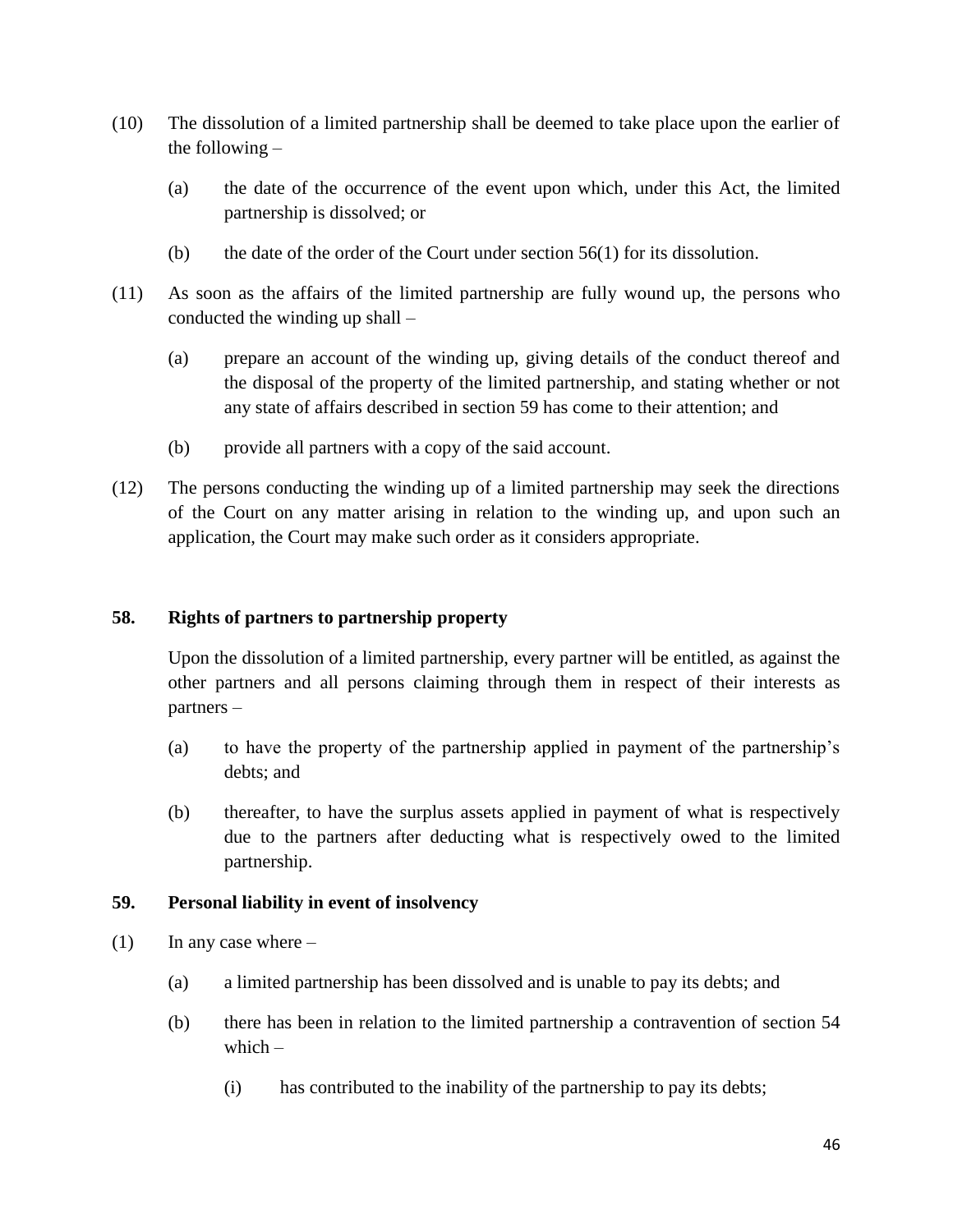- (ii) has materially misled or deceived any partner or creditor as to, or has resulted in substantial uncertainty as to, the assets, liabilities, client money or investment instruments of the limited partnership; or
- (iii) has substantially impeded the winding up of the limited partnership,

the Court may, on the application of any creditor or partner or of any person conducting the winding up of the limited partnership, declare that any officer or former officer or any general partner in the partnership who is responsible for the contravention shall be personally liable, without limitation of liability, for the debts of the limited partnership or part of such debts, as may be specified by the Court.

- (2) Where the Court makes a declaration under subsection (1) in relation to any person, it  $may -$ 
	- (a) give such directions as it thinks fit for the purpose of giving effect to the declaration; and
	- (b) direct that the liability of that person under the declaration shall be a charge on
		- (i) any debt due from the limited partnership to him, to any person on his behalf, to any person claiming as assignee from or through him or to any person acting on behalf of such an assignee; or
		- (ii) any charge on any property of the partnership or any interest in any such charge held by or vested in him or any such person,

and the Court may also, from time to time, make such other orders as it considers appropriate for the purpose of giving effect to any charge imposed under this subsection.

- (3) In subsection (2), the expression "assignee" includes any person to whom or in whose favour, by the direction of the person liable, the debt, charge or interest was created, issued or transferred, but does not include an assignee for valuable consideration, other than consideration by way of marriage, given in good faith and without notice of any of the grounds upon which the declaration might have been made.
- (4) The Court shall not make a declaration under subsection (1) in respect of a person where it considers that –
	- (a) he took all reasonable steps to secure compliance by the limited partnership with section 54; or
	- (b) he had reasonable grounds for believing and did believe that a competent and reliable person, acting under the supervision or control of or appointed by the general partners –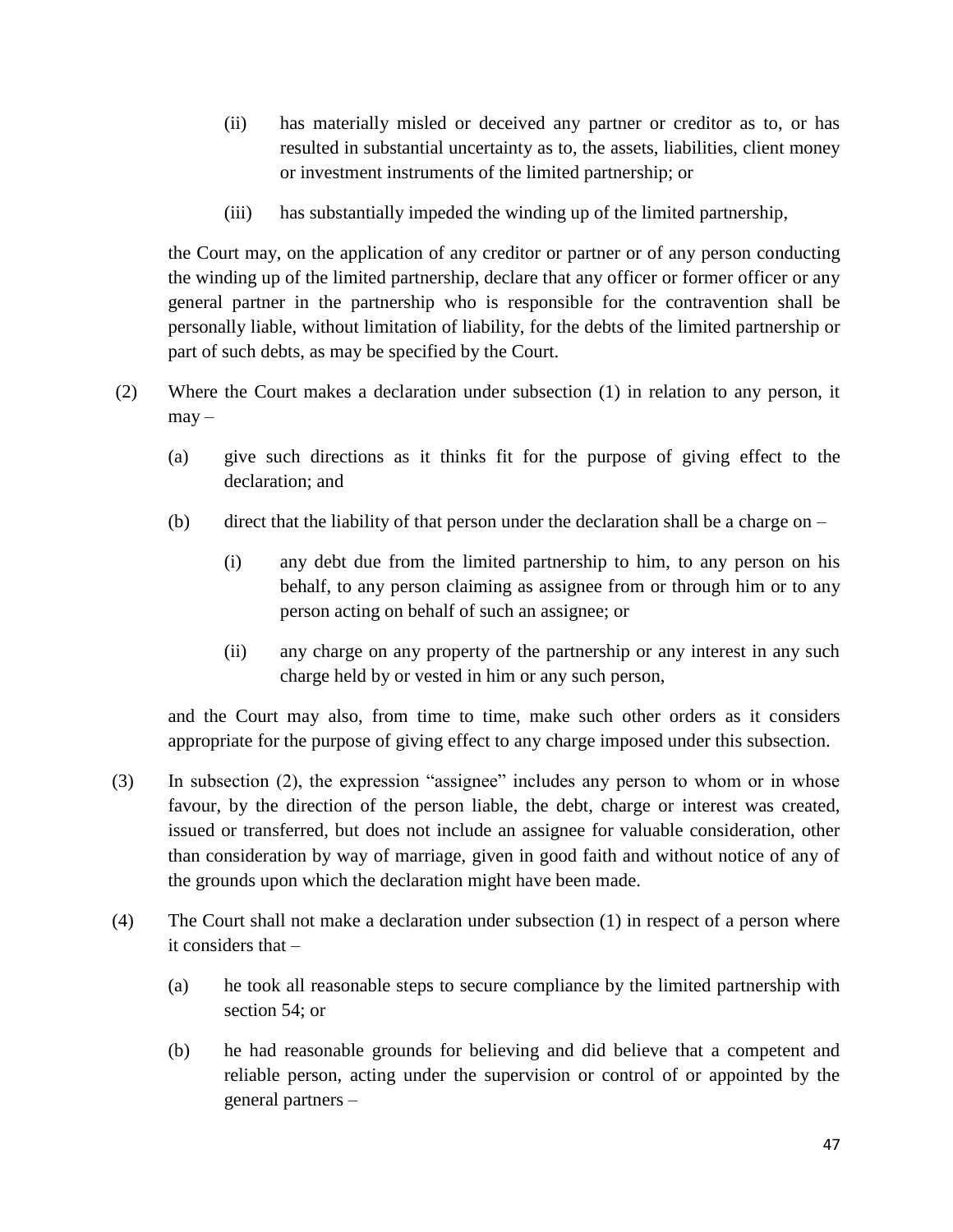- (i) was charged with the duty of ensuring that those provisions were complied with; and
- (ii) was in a position to discharge that duty.
- (5) Subsections (1), (2) and (4) shall be without prejudice to any other penalty, remedy or proceedings, whether civil, criminal or disciplinary, in respect of the contravention.
- (6) In any case under subsection (1) (a) and (b), any officer, former officer or any general partner in the limited partnership who is responsible for the contravention shall, without prejudice to any civil liability, commit an offence.
- (7) In a prosecution for an offence under this section, it shall be a defence for the person charged to show that he satisfied the requirements under subsection  $(4)(a)$  or  $(b)$ .
- (8) For the purposes of this section, a person shall be considered to be responsible for a contravention of a relevant provision where the contravention –
	- (a) was committed with his consent or participation; or
	- (b) was attributable, to, or facilitated by, any neglect on his part.

#### **60. Distribution of assets upon dissolution**

Upon the dissolution of a limited partnership, the assets shall be distributed in the following order –

- (a) firstly, to creditors other than partners, to the extent permitted by law, in satisfaction of debts of the partnership;
- (b) secondly, to limited partners who are creditors and who are not also general partners, to the extent permitted by law, in satisfaction of debts of the partnership other than debts described in paragraph (c);
- (c) finally, subject to the partnership agreement, to partners as follows
	- (i) firstly, to limited partners for the return of their contributions or, where appropriate, for the release of their obligations to make contributions;
	- (ii) secondly, to limited partners for their share of the profits on their contributions;
	- (iii) thirdly, to general partners other than for capital and profits;
	- (iv) fourthly, to general partners in respect of capital;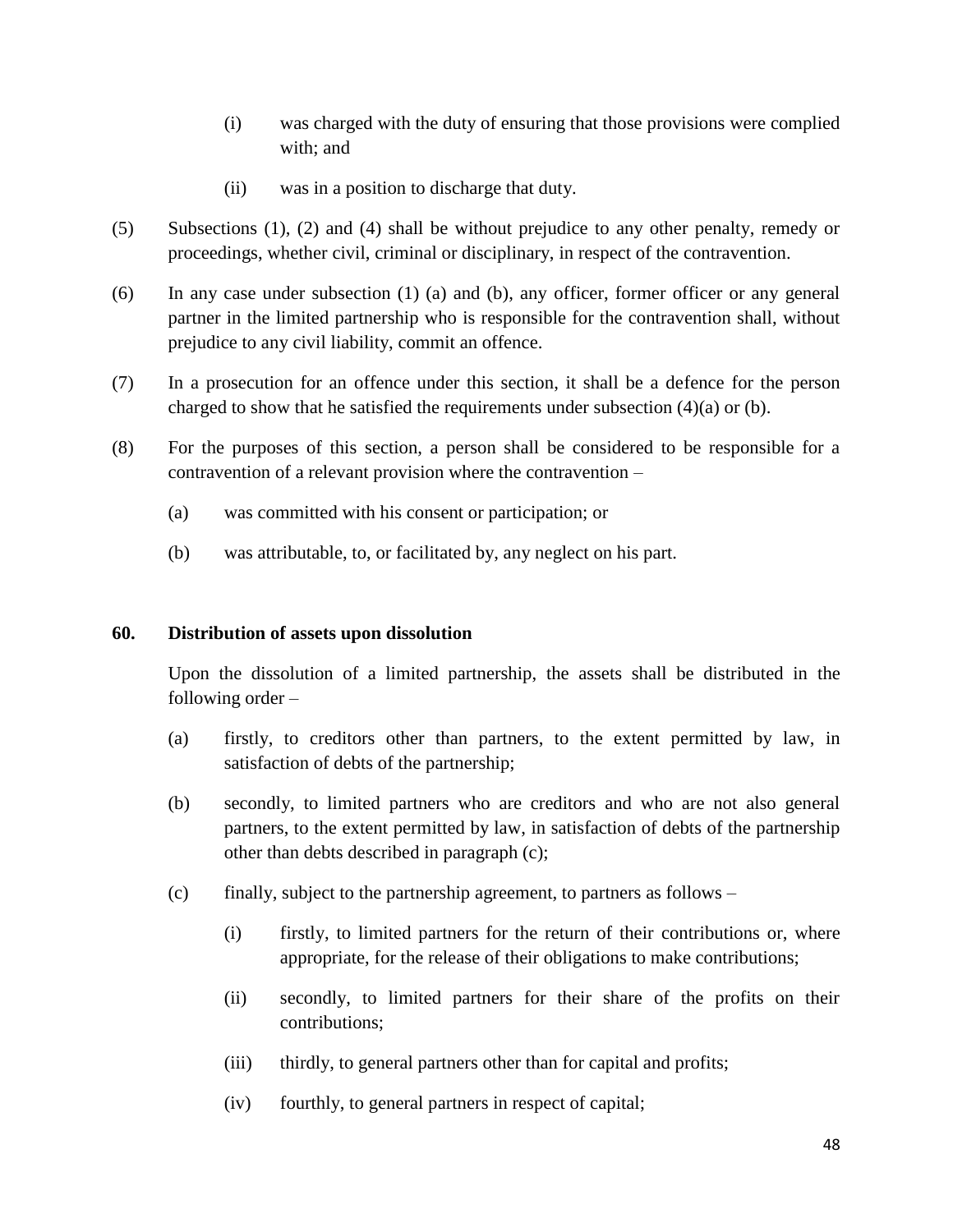(v) finally, to general partners in respect of profits.

## **PART VIII – TRANSFER OF REGISTRATION**

## **Sub-Part A – Registration and continuation of foreign limited partnership as limited partnership**

#### **61. Registration and continuation of foreign limited partnership**

- (1) Subject to this Part, a foreign limited partnership may apply to the Registrar to be registered as, and continue as, a limited partnership in Mauritius.
- (2) A foreign limited partnership shall not be registered as a limited partnership under this Act unless –
	- (a) it is authorised under the law of the country in which it is constituted to be registered in Mauritius as a limited partnership;
	- (b) it has complied with the requirements, if any, of that law to enable it to be registered as a limited partnership in Mauritius;
	- (c) the application for registration of the foreign limited partnership has obtained the consent of a majority of the general partners of such foreign limited partnership;
	- (d) it would, immediately after becoming registered under this Act, be solvent; and
	- (e) it provides such other document or information as the Registrar may require.
- (3) A foreign limited partnership shall not be registered as a limited partnership under this Act where –
	- (a) the foreign limited partnership is in the process of winding up or liquidation;
	- (b) a receiver or manager has been appointed, whether by the Court or otherwise, in relation to the property of the foreign limited partnership; or
	- (c) there is a scheme or order in force in relation to the foreign limited partnership whereby the rights of the creditors are suspended or restricted.

#### **62. Registration of foreign limited partnership**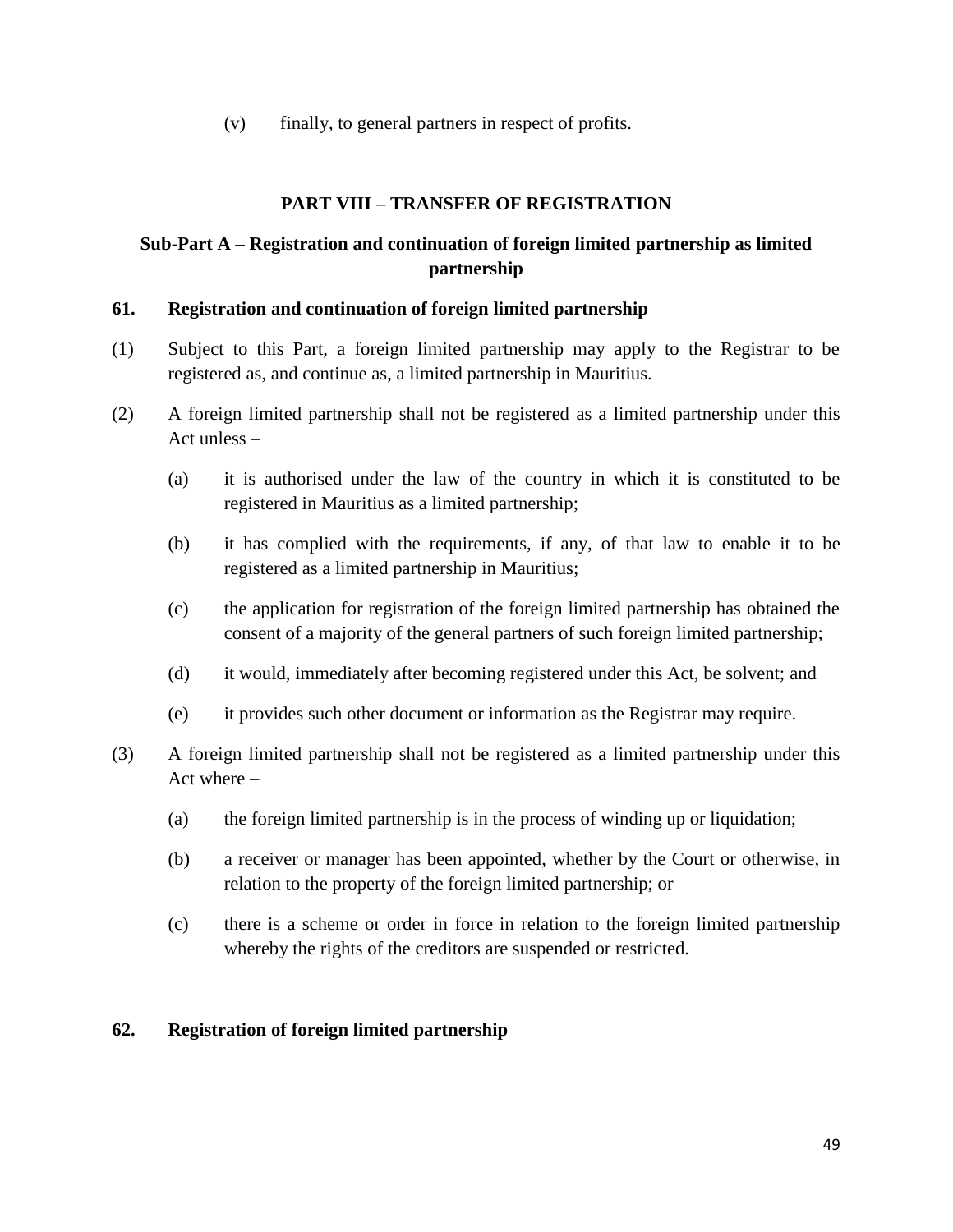- (1) On receipt of an application made under section 61(1), and on being satisfied that the requirements for registration under this Act have been complied with, the Registrar shall –
	- (a) enter in the Register the particulars of the foreign limited partnership referred to in section 21(3); and
	- (b) issue a certificate of registration in such form as he may approve and subject to such conditions as he may impose.
- (2) A certificate of registration of a foreign limited partnership issued under this section shall, unless it has ceased to be valid, be conclusive evidence that –
	- (a) all the requirements of this Act as to its formation and registration have been complied with; and
	- (b) the limited partnership is registered under this Act as a limited partnership as from the date of registration specified in the certificate of registration.

## **63. Effect of registration of foreign limited partnership**

The registration of a foreign limited partnership under this Act shall not –

- (a) create a new legal entity;
- (b) prejudice or affect the identity of the partnership constituted by the foreign limited partnership or its continuity as a legal entity;
- (c) affect the property, rights or obligations of the foreign limited partnership; or
- (d) affect proceedings by, or against, the foreign limited partnership.

#### **Sub-Part B – Transfer of registration of limited partnership to other jurisdictions**

#### **64. Transfer of registration**

Subject to this Act, a limited partnership may apply to be removed from the Register, in such form and manner as the Registrar may approve, for the purposes of transferring its registration to another country.

### **65. Application for removal**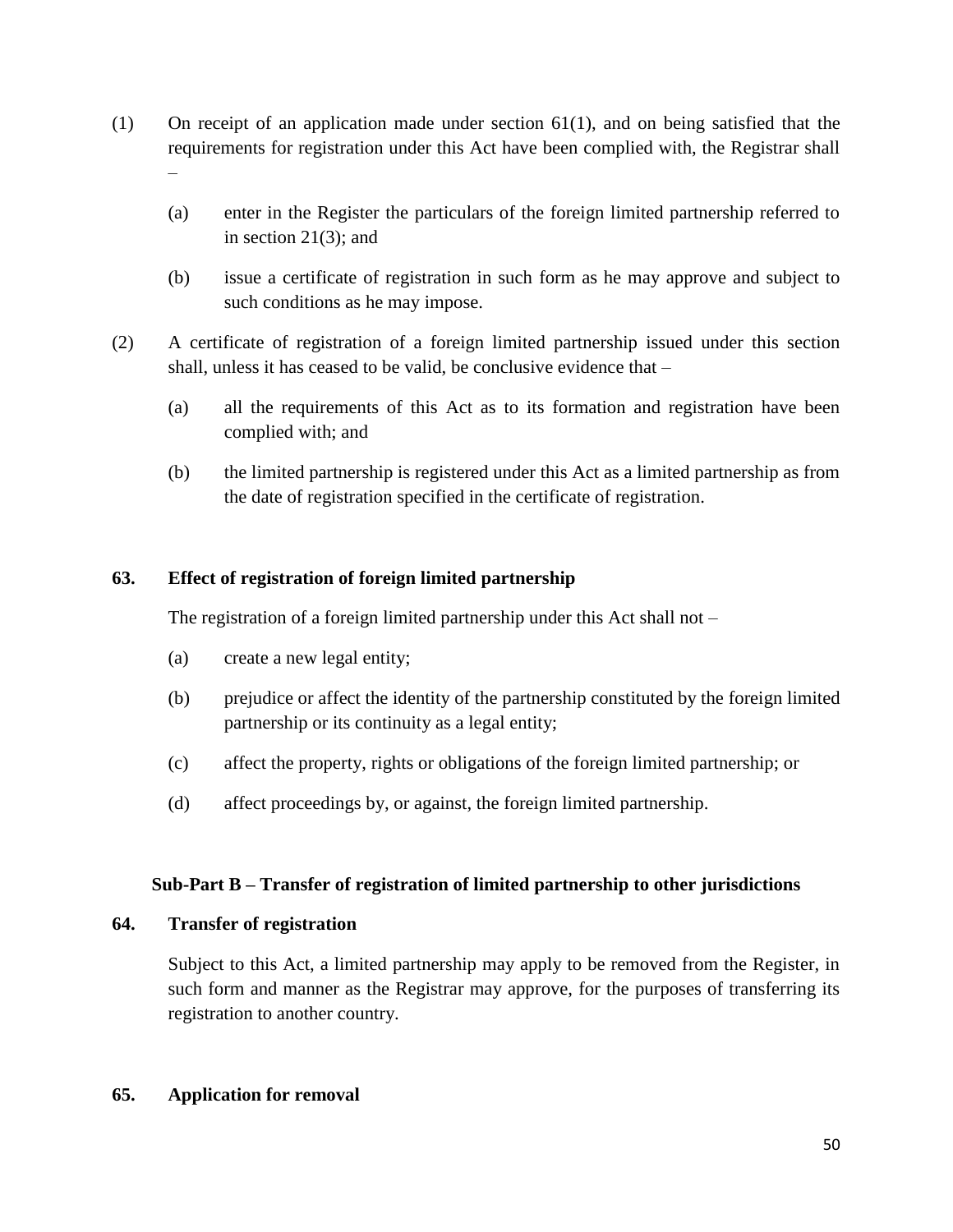An application by a limited partnership under section 64 for its removal from the Register shall be made in such form as may be approved by the Registrar and shall be accompanied by –

- (a) documentary evidence which satisfies the Registrar that sections 66 and 68 have been complied with;
- (b) documentary evidence which satisfies the Registrar that the removal of the limited partnership from the Register is not prevented by section 56;
- (c) written confirmation from the Mauritius Revenue Authority and, where applicable, the Commission that there is no objection to the limited partnership being removed from the Register;
- (d) documentary evidence which satisfies the Registrar that the limited partnership is organised or registered under the law in force in, or in any part of, another country; and
- (e) such other document or information as may be required by the Registrar.

## **66. Approval of general partners**

A limited partnership shall not apply to be removed from the Register unless the application has been approved by the majority of the general partners.

## **67. Limited partnership to give public notice**

A limited partnership shall not apply to be removed from the Register unless –

- (a) the limited partnership gives public notice
	- (i) stating that it intends, after the date specified in the notice, which shall not be less than 28 days after the date of the notice, to apply under section 64 for the limited partnership to be removed from the Register for the purposes of being organised or registered under the law in force in, or any part of, another country;
	- (ii) specifying the country or part of the country under the law of which it is proposed that the limited partnership be organised or registered; and
- (b) the application is made after that date.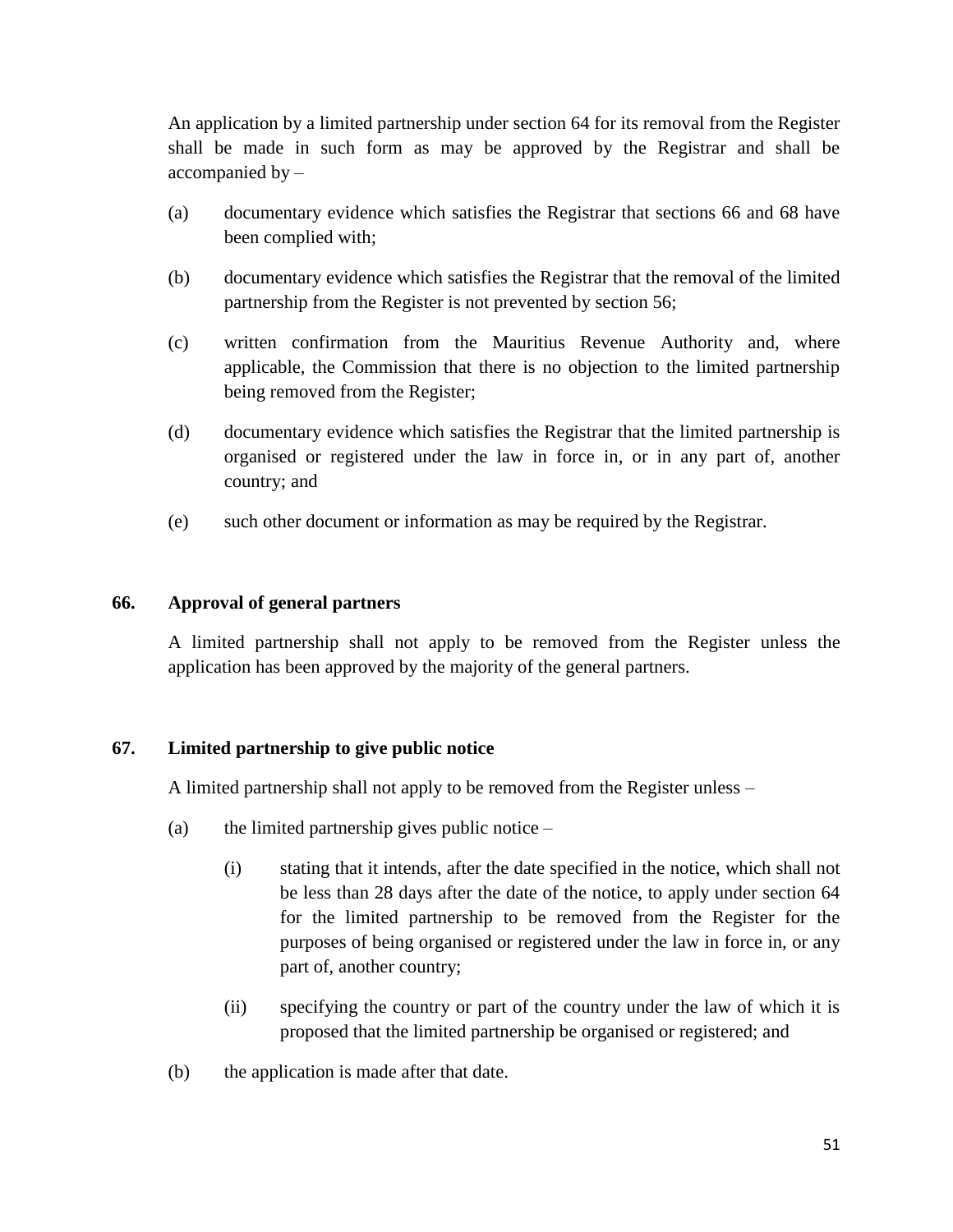#### **68. Restriction on transfer**

- (1) A limited partnership shall not be removed from the Register where
	- (a) the limited partnership is in the process of winding up or liquidation;
	- (b) a receiver or manager has been appointed, whether by the Court or otherwise, in relation to the property of the limited partnership; or
	- (c) there is a scheme or order in force in relation to the limited partnership whereby the rights of the creditors are suspended or restricted.
- (2) A limited partnership shall not be removed from the Register unless, immediately before its removal, the limited partnership is solvent.

#### **69. Removal from Register**

- (1) Where the Registrar is satisfied that an application under section 64 meets the requirements of this Sub-part, he shall remove the limited partnership from the Register.
- (2) Where a limited partnership is removed from the Register, the Registrar shall forthwith deliver a notice to that effect to the applicant.

#### **70. Effect of removal from Register**

The removal of a limited partnership from the Register shall not –

- (a) prejudice or affect the identity of the limited partnership that was constituted under this Act;
- (b) affect the property, rights or obligations of that limited partnership; or
- (c) affect proceedings, whether already commenced or otherwise, by or against that limited partnership.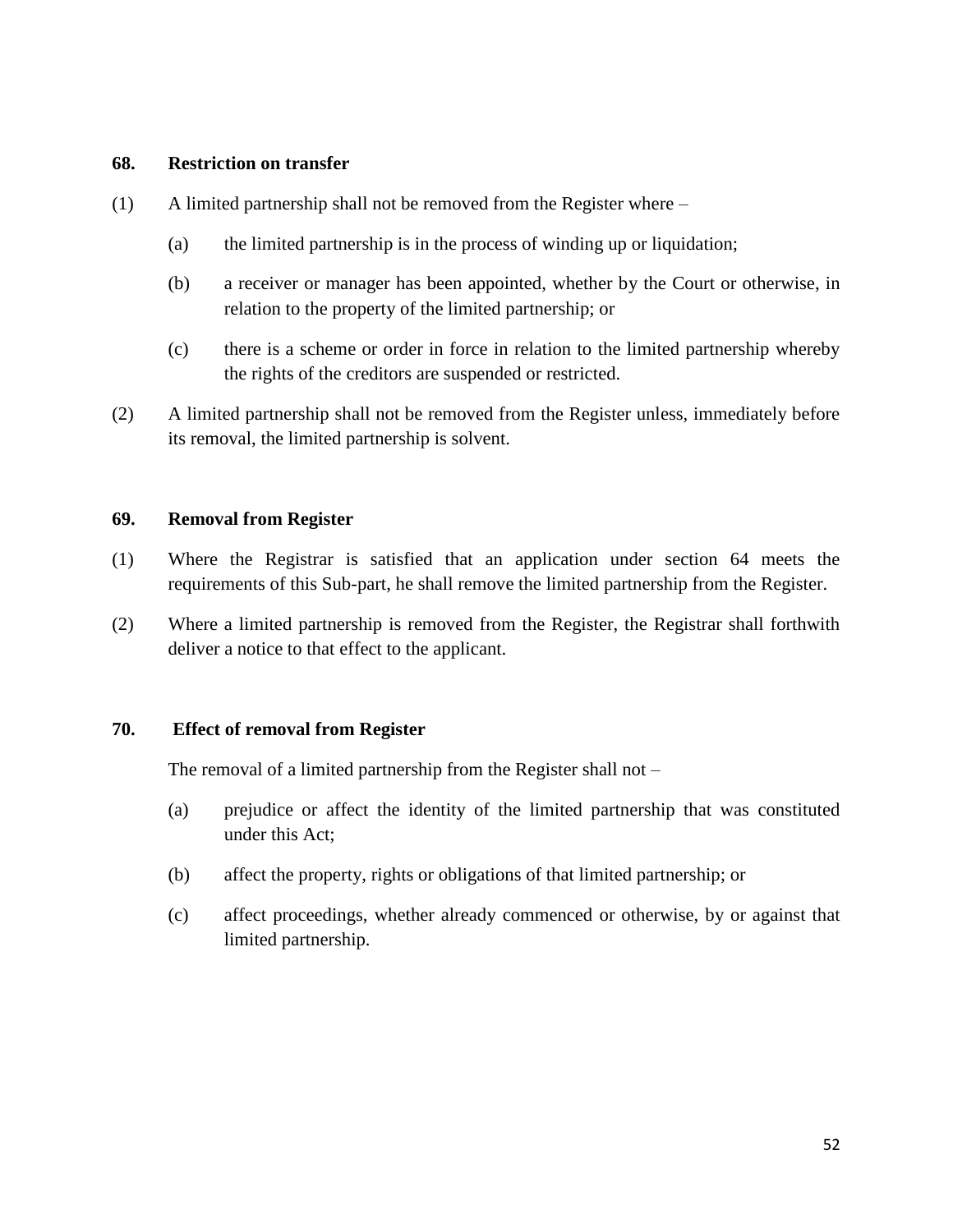#### **PART IX – MISCELLANEOUS**

#### **70A. Certificate of current standing**

- (1) At the request of any person, the Registrar shall, where he is satisfied that the name of a limited partnership is on the register, issue a certificate of current standing under his hand and seal certifying that the limited partnership is of current standing.
- (2) A certificate of current standing under subsection (1) shall contain a statement as to whether –
	- (a) the limited partnership
		- (i) has paid all fees and charges due and payable;
		- (ii) has submitted its annual return under section 53; or
		- (iii) is in the process of being dissolved; or

(b) any proceedings to remove the limited partnership from the register have been instituted.

#### **[Act No. 9 of 2015]**

#### **71. Failure and refusal to execute document or statement**

- (1) Where a limited partnership fails or refuses
	- (a) to make or give any statement, declaration or notice required under this Act; or
	- (b) to execute a partnership agreement or any amendment of such agreement or any other document relating to the business or affairs of the limited partnership,

any person adversely affected by the failure or refusal may apply to the Court for an order directing –

- (i) that the statement, declaration or notice be made or given, or that the agreement, amendment or other document be executed, within such time as may be specified in the order;
- (ii) the deletion from the Register of the particulars of registration of the partnership.
- (2) Upon receiving an application under subsection (1), the Court may authorise the Registrar to delete, amend or make any entry in the Register.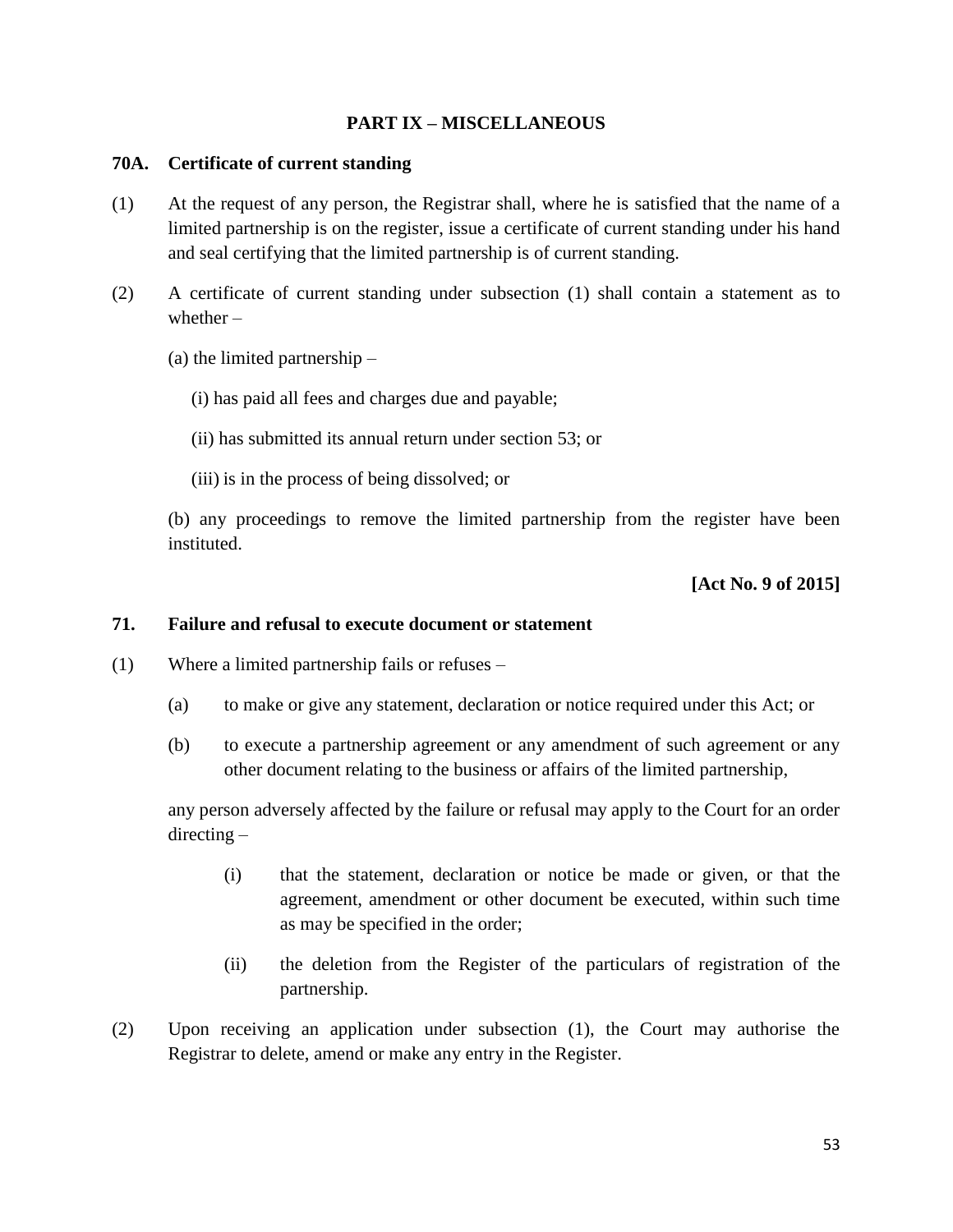- (3) Where the Court orders the deletion from the Register of the particulars of registration of the limited partnership, the limited partnership shall be dissolved and its certificate of registration shall cease to be valid.
- (4) An order under this section may contain such ancillary provision as the Court considers appropriate.
- (5) An application to the Court under subsection (1) shall be without prejudice to any other penalty, remedy or proceedings, whether civil, criminal or disciplinary, in respect of the failure or refusal.

## **72. Lost or destroyed document**

- (1) Where the partnership agreement, or any other document relating to a limited partnership which is required to be filed, has been lost or destroyed, the limited partnership may, with the approval of the Registrar, file a copy of the document.
- (2) Where the Registrar gives his approval under subsection (1), he may direct that a notice to that effect be given to such person and in such manner as he may determine.
- (3) The Registrar may, on being satisfied
	- (a) that the original document has been lost or destroyed;
	- (b) of the date of the filing of the original document; and
	- (c) that the copy of the document produced to him is a correct copy,
- (4) The copy shall, on being filed, have the same force and effect as the original from such date as is mentioned in the certificate as the date of the filing of the original.

#### **73. Execution of document**

A document shall be validly executed by a limited partnership where it is –

- (a) signed by a general partner or any other person acting under the express or implied authority of the limited partnership; and
- (b) expressed, in whatever form of words, to be executed by or on behalf of the limited partnership.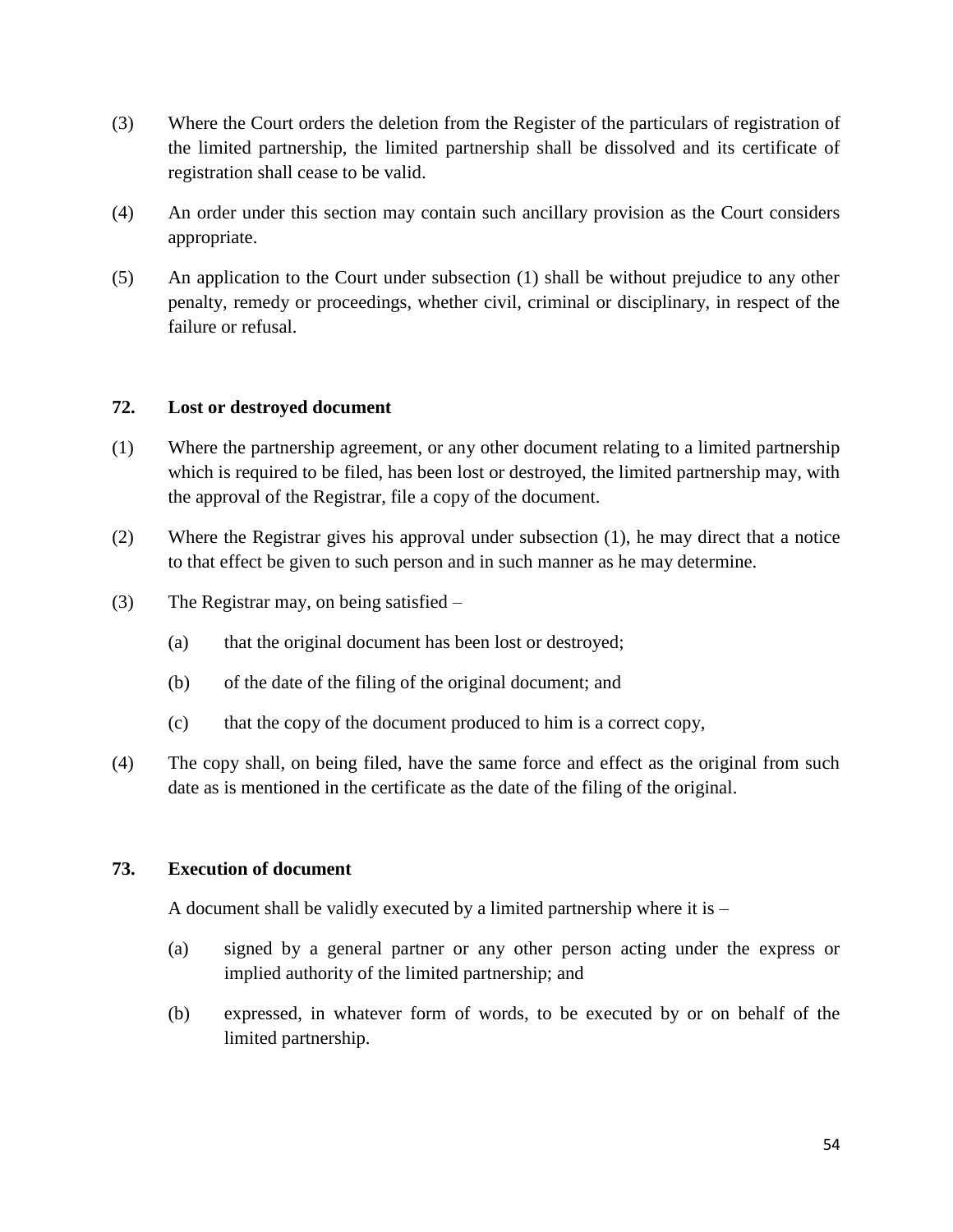## **74. Institution of legal proceedings**

- (1) Legal proceedings by, against or otherwise in relation to a limited partnership shall only be instituted –
	- (a) where the limited partnership has elected to have legal personality in accordance with section 11, by or against the limited partnership;
	- (b) where the limited partnership has not elected to have legal personality, by or against any one or more of the general partners.
- (2) Subject to subsections (4) and (5), no limited partner shall be a party to or named in proceedings under subsection (1).
- (3) Subject to subsection (4), no judgment shall be enforced against any property of a limited partnership where the limited partnership has not elected to have legal personality, unless such judgment has been granted against a general partner in his capacity as general partner of that limited partnership.
- (4) Nothing in subsection (1) shall preclude the enforcement of an order of the Court relating to property of a limited partnership in any case where, by reason of –
	- (a) the death, legal incapacity, bankruptcy, retirement or withdrawal of the general partner from the limited partnership, where the sole or last remaining general partner is an individual; or
	- (b) the dissolution, bankruptcy or withdrawal from the limited partnership, a judgment cannot be granted against a general partner in his capacity as a general partner of that limited partnership, where the sole or last remaining general partner is a body corporate or an unincorporated body.
- (5) Subsection (1) shall be without prejudice to the right of any person to join or otherwise institute proceedings against a limited partner –
	- (a) who is liable for any debt of the limited partnership under this Act; or
	- (b) to obtain payment of his contribution or repayment of any amount pursuant to section 54(2).
- (6) A limited partner may, with leave of the Court, institute proceedings on behalf of a limited partnership where –
	- (a) the general partners have, without good cause, failed or refused to do so; and
	- (b) the failure or refusal is oppressive to the limited partner or is prejudicial to his interests as a limited partner.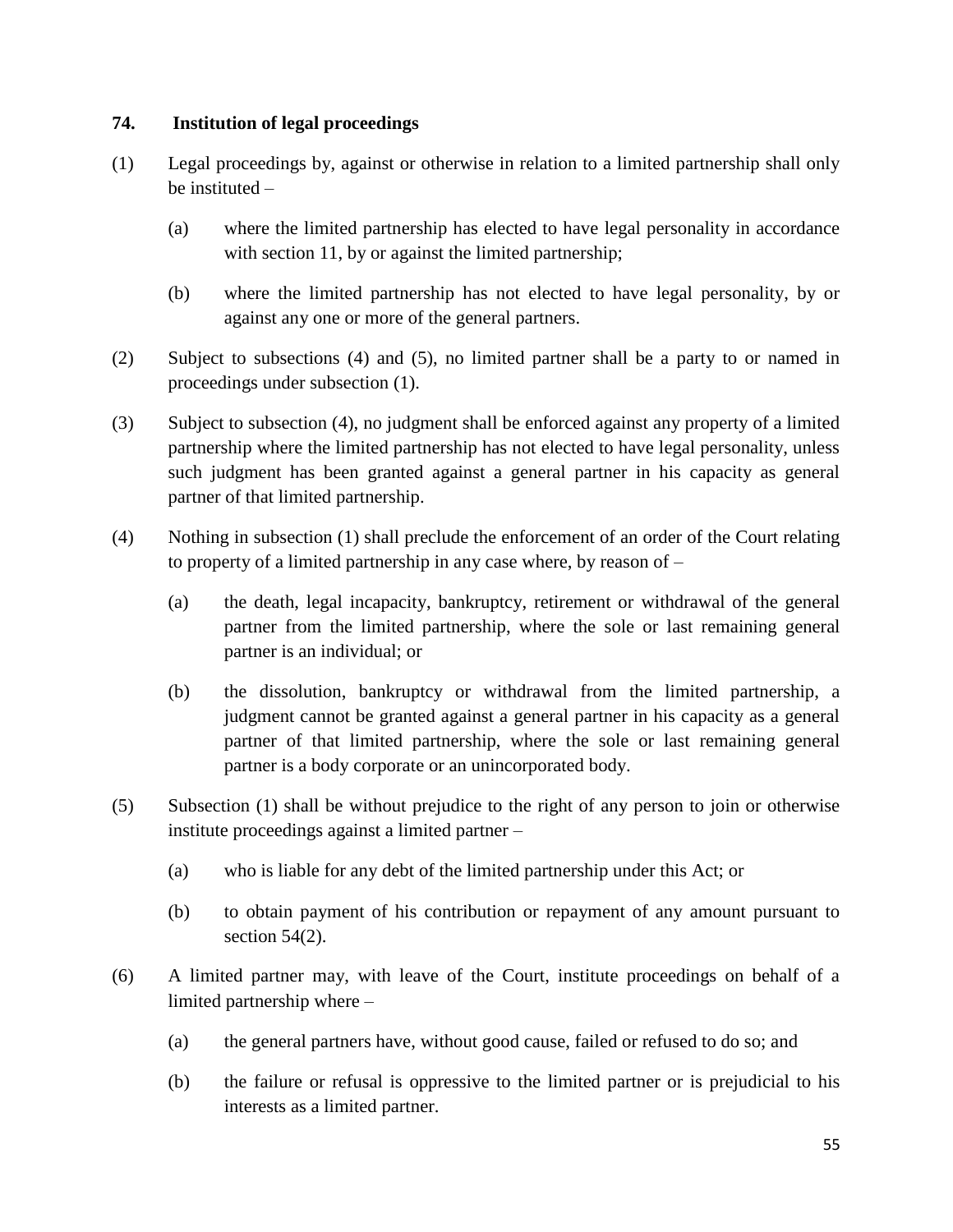#### **75. Offences committed by limited partnership**

- (1) Subject to subsection (2), where a limited partnership which does not have legal personality contravenes –
	- (a) any provision of this Act;
	- (b) any regulation made under this Act; or
	- (c) any condition imposed by the Registrar upon the registration of the limited partnership,

every general partner shall commit an offence.

- (2) (a) Where a limited partnership which has legal personality contravenes
	- (i) any provision of this Act;
	- (ii) any regulation made under this Act; or
	- (iii) any condition imposed by the Registrar upon the registration of the limited partnership,

it shall commit an offence.

- (b) Every person who, at the time of the commission of the offence, was concerned in the management of the limited partnership or was purporting to act in that capacity, shall also commit the like offence, unless he proves that the offence was committed without his knowledge or consent and that he took all reasonable steps to prevent the commission of the offence.
- (3) (a) Where a limited partnership is charged with an offence under subsection (2), a representative may appear before the appropriate Court and enter a plea of guilty or not guilty on behalf of the limited partnership.
	- (b) In this subsection, "representative" means a partner, the secretary or any other person duly authorised by the limited partnership to represent it.

#### **75A. Compounding of offences**

(1) (a) Notwithstanding section 75, the Registrar may, with the consent of the Director of Public Prosecutions, compound an offence committed by a person under this Act where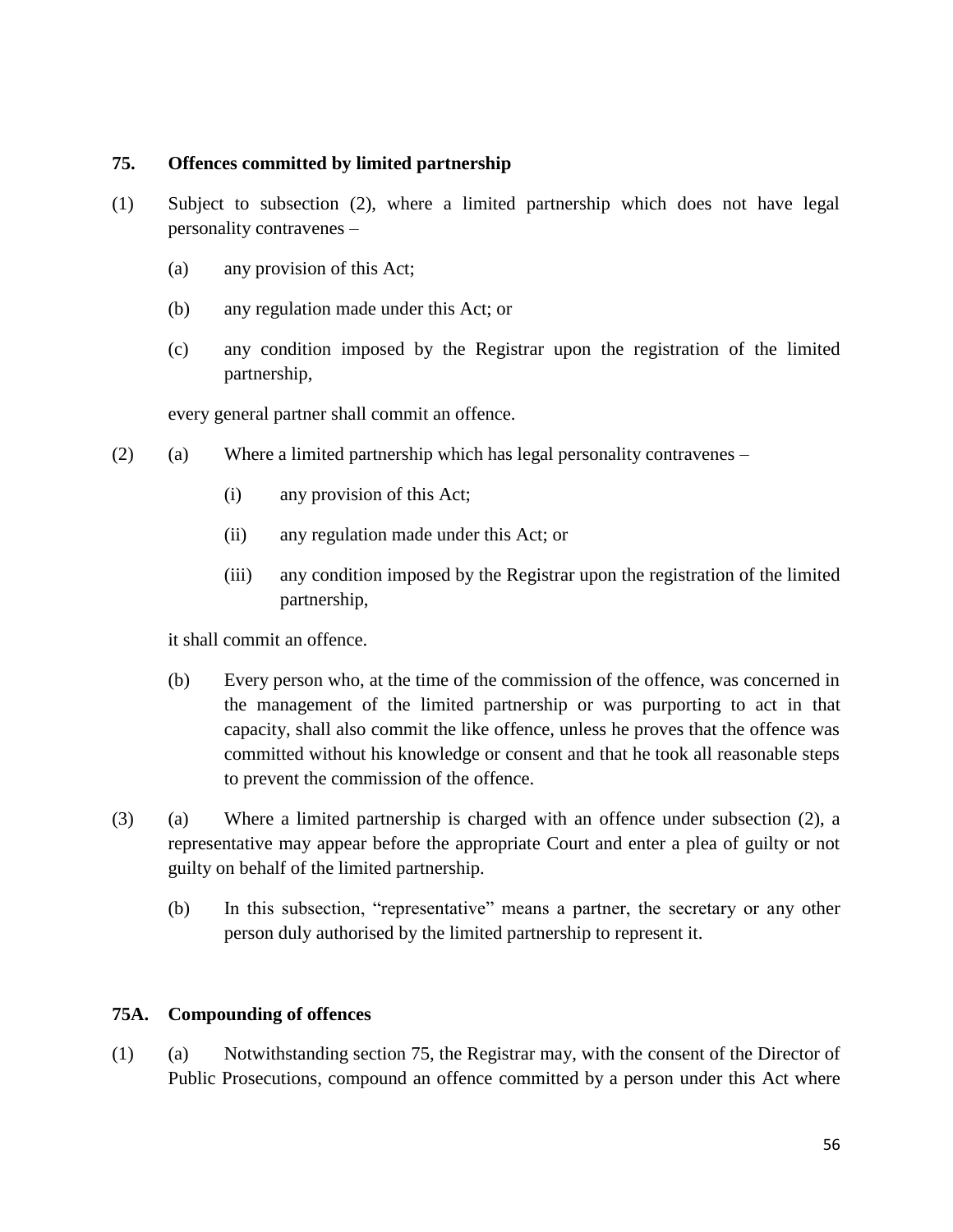the person agrees in writing to pay an amount acceptable to the Registrar not exceeding the maximum penalty imposable under this Act for that offence.

(b) For the purpose of paragraph (a), the Registrar shall chair a committee which shall include 2 other senior officers from his staff designated by him.

- (2) Every agreement to compound shall be in writing and signed by the Registrar and the person referred to in subsection (1)(a), and witnessed by an officer, and a copy shall be delivered to such person.
- (3) Every agreement to compound shall be final and conclusive.
- (4) Where the Registrar compounds an offence in accordance with this section, no further proceedings shall be taken in respect of the offence so compounded against the person.

## **[Act No. 9 of 2015]**

#### **76. Penalty**

Unless otherwise provided in this Act, a person who commits an offence under this Act shall, on conviction, be liable to a fine not exceeding 200,000 rupees and imprisonment for a term not exceeding 2 years.

#### **77. Appeals from Registrar's decisions**

- (1) A person who is aggrieved by a decision of the Registrar under this Act may appeal to the Court within 21 days of the date of notification of the decision.
- (2) The Court may confirm, reverse or vary the Registrar's decision or may give such directions as the Court considers appropriate.

## **78. Extending time for doing any required act**

Where a person is required by this Act to do any act within a specified time, the Registrar or the Court, as the case maybe, may, on good cause being shown, extend the time within which the act is required to be done.

## **79. Default procedure**

Where any act or step is required or permitted to be done or taken under this Act and no form is prescribed or procedure laid down in this Act, an application may be made to the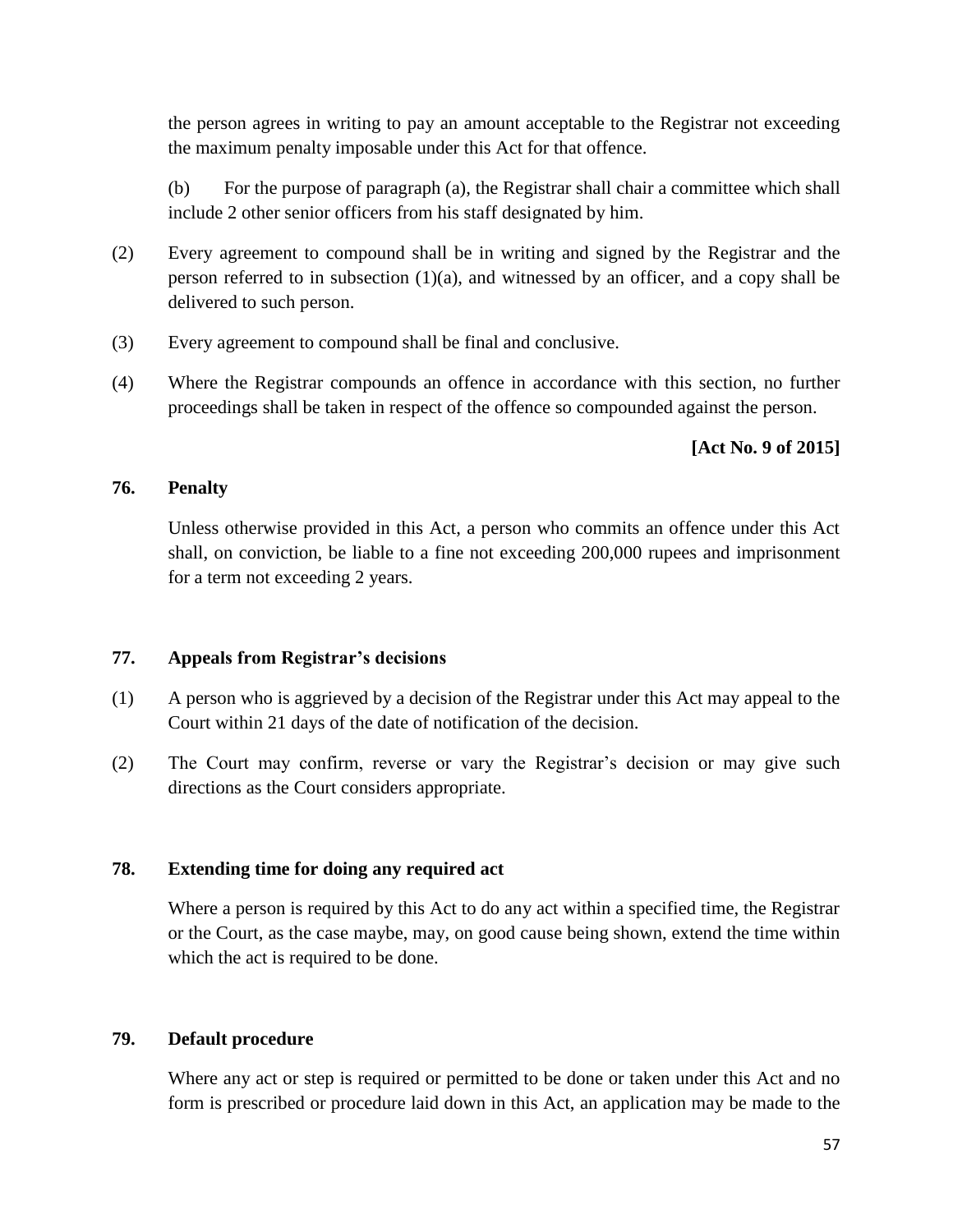Registrar for directions as to the manner in which the same may be done or taken, and any act or step done or taken in accordance with such direction shall be a valid performance of such act or step.

#### **80. Report to Commission by Registrar**

- (1) Where the Registrar has reasonable cause to suspect that a limited partnership holding a Global Business Licence –
	- (a) is not complying with any requirement of this Act;
	- (b) is carrying an activity which
		- (i) is unlawful or contrary to public interest;
	- (ii) may cause prejudice to the good repute of Mauritius as a centre for financial services,

he shall report the matter, in writing, to the Commission.

(2) The Registrar shall report to the Commission any management company or registered agent of a limited partnership holding a Global Business Licence, which, in the opinion of the Registrar, fails to apply due diligence in the exercise of any of its functions as management company or registered agent, as the case may be.

#### **81. Regulations**

- (1) The Minister may make such regulations as he thinks fit for the purposes of this Act.
- (2) Regulations made under subsection (1) may provide
	- (a) for the taking of fees and levying of charges;
	- (b) for the merger and consolidation of one or more limited partnerships with or into one or more other bodies corporate or unincorporated bodies and the rights and obligations of persons when a merger or consolidation is made;
	- (c) for the establishment of one or more designated classes of limited partners, general partners, partnership interests or assets and any such classes to have separate rights, powers or duties with respect to specified property or obligations of the limited partnership or profits and losses associated with specified property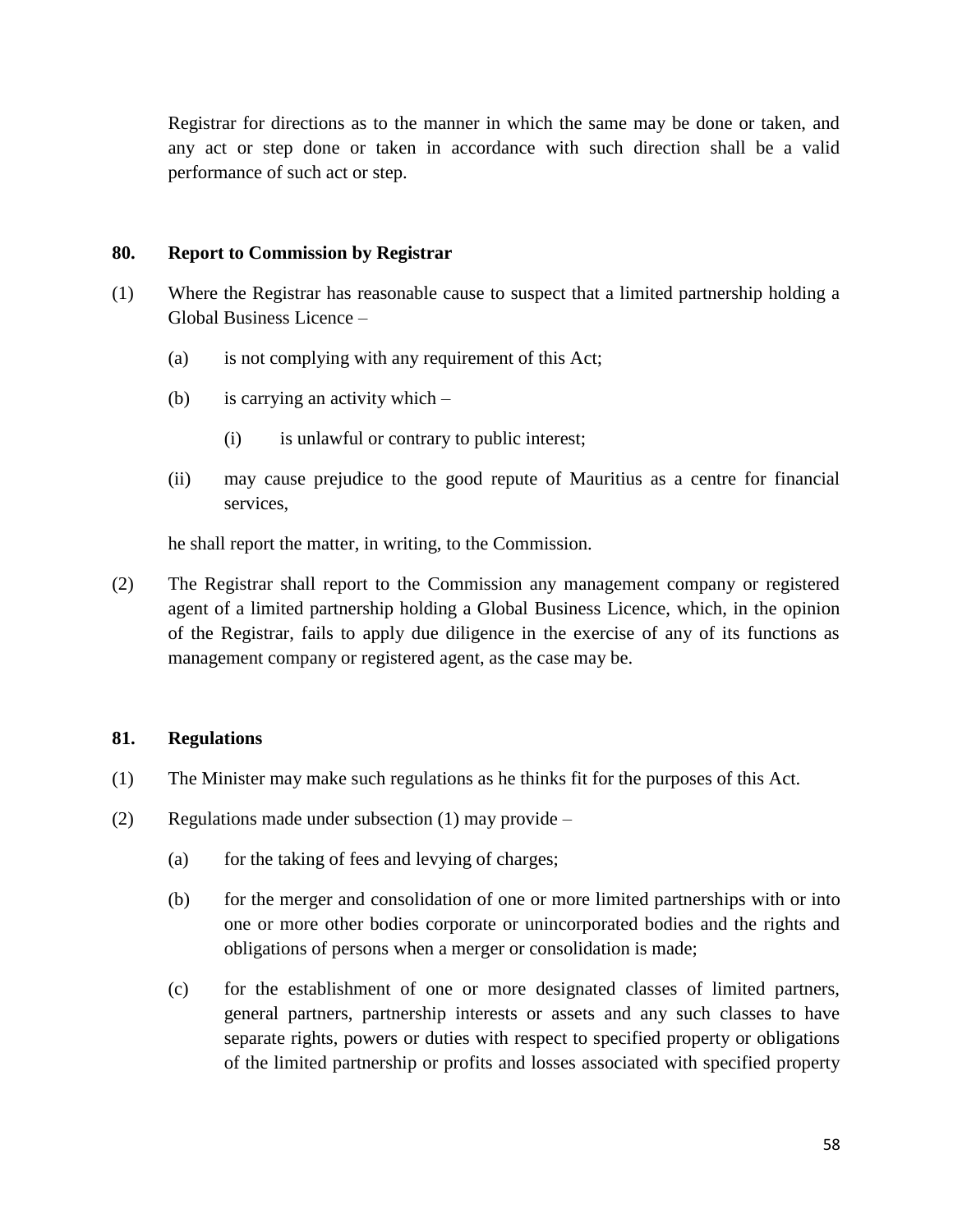or obligations, and any such classes to have a separate business purpose or investment objective;

- (d) for the conversion of a limited partnership into another structure, whether corporate or unincorporated or of another structure into a limited partnership;
- (e) that any person who contravenes them shall commit an offence and shall, on conviction, be liable to a fine not exceeding 100,000 rupees and to imprisonment for a term not exceeding one year.

#### **82. Consequential amendments**

- (1) The Income Tax Act is amended, in section 2
	- (a) in the definition of "*société*", in paragraph (b), by inserting, after subparagraph  $(i)$ , the following new subparagraph  $-$

(iA) a limited partnership;

(b) by inserting, in the appropriate alphabetical order, the following new definitions –

"associate" includes a general partner or a limited partner of a limited partnership;

"limited partnership" means a limited partnership registered under the Limited Partnerships Act 2011;

(2) The Interpretation and General Clauses Act is amended by inserting, after section 44, the following new section –

## **44A. Offence by limited partnership**

- (1) Where an offence is committed by a limited partnership which does not have legal personality, every general partner shall commit the offence.
- (2) Where an offence is committed by a limited partnership which has legal personality, every person who, at the time of the commission of the offence, was concerned in the management of the limited partnership or was purporting to act in that capacity, shall also commit the like offence, unless he proves that the offence was committed without his knowledge or consent and that he took all reasonable steps to prevent the commission of the offence.
- (3) (a) Where a limited partnership is charged with an offence, a representative may appear before the appropriate Court and enter a plea of guilty or not guilty on behalf of the limited partnership.